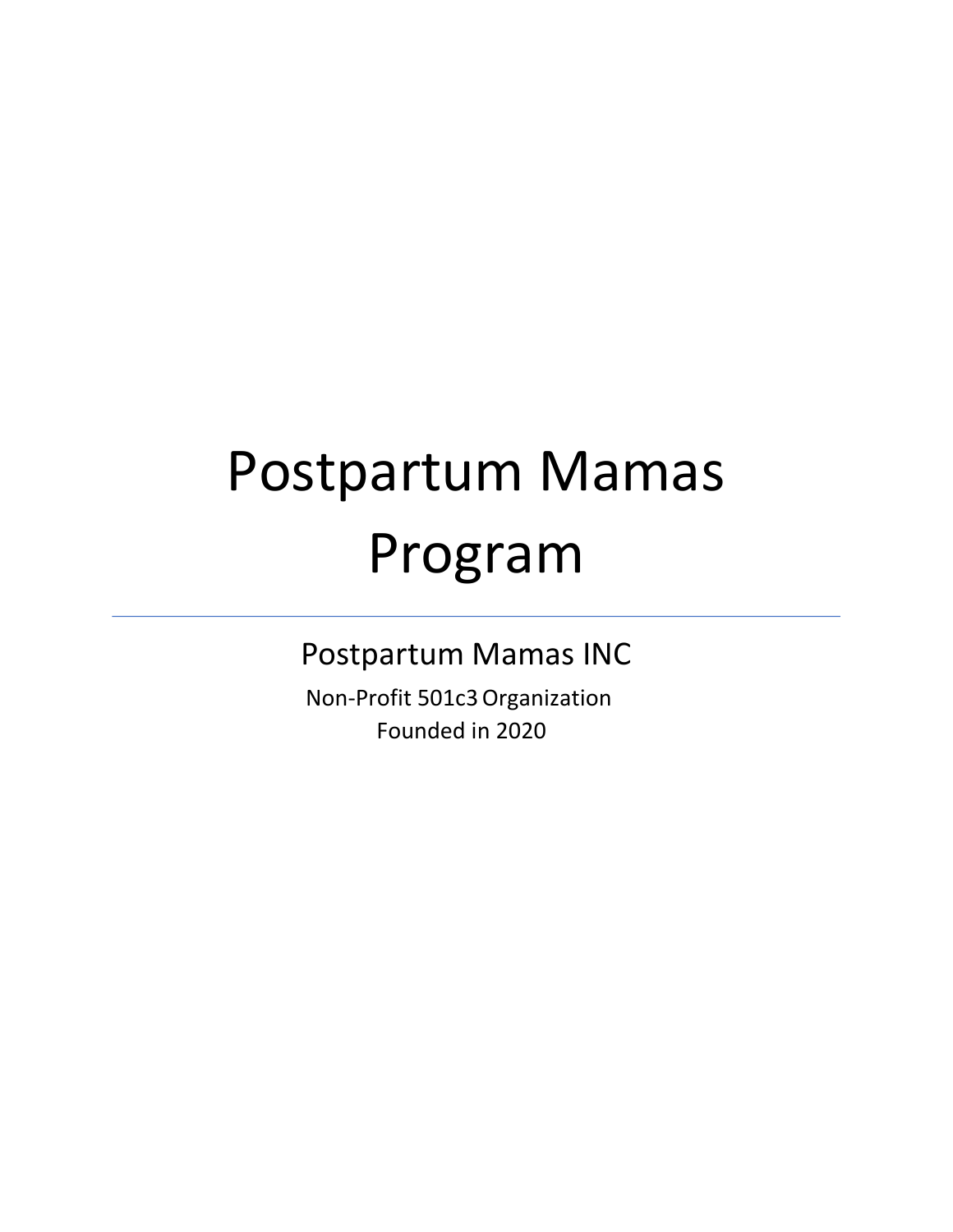# **Table of Contents**

| <b>Guidelines and</b> |  |
|-----------------------|--|
|                       |  |
|                       |  |
| <b>PPM</b>            |  |
|                       |  |
| Facilitator           |  |
|                       |  |
| Co-Facilitator        |  |
|                       |  |
| Co-Facilitator        |  |
|                       |  |
| Member                |  |
|                       |  |
| <b>PPM Preamble</b>   |  |
|                       |  |
| Member                |  |
|                       |  |
| Membership            |  |
|                       |  |
| <b>Facility</b>       |  |
|                       |  |
|                       |  |
| <b>Shirt Order</b>    |  |
|                       |  |
| Membership            |  |
|                       |  |
| Members and Co-       |  |
|                       |  |
|                       |  |
| Memberships           |  |
|                       |  |
| Facilitator           |  |
|                       |  |
| Yearly                |  |
|                       |  |
| <b>Monthly</b>        |  |
|                       |  |
|                       |  |
| <b>Informed</b>       |  |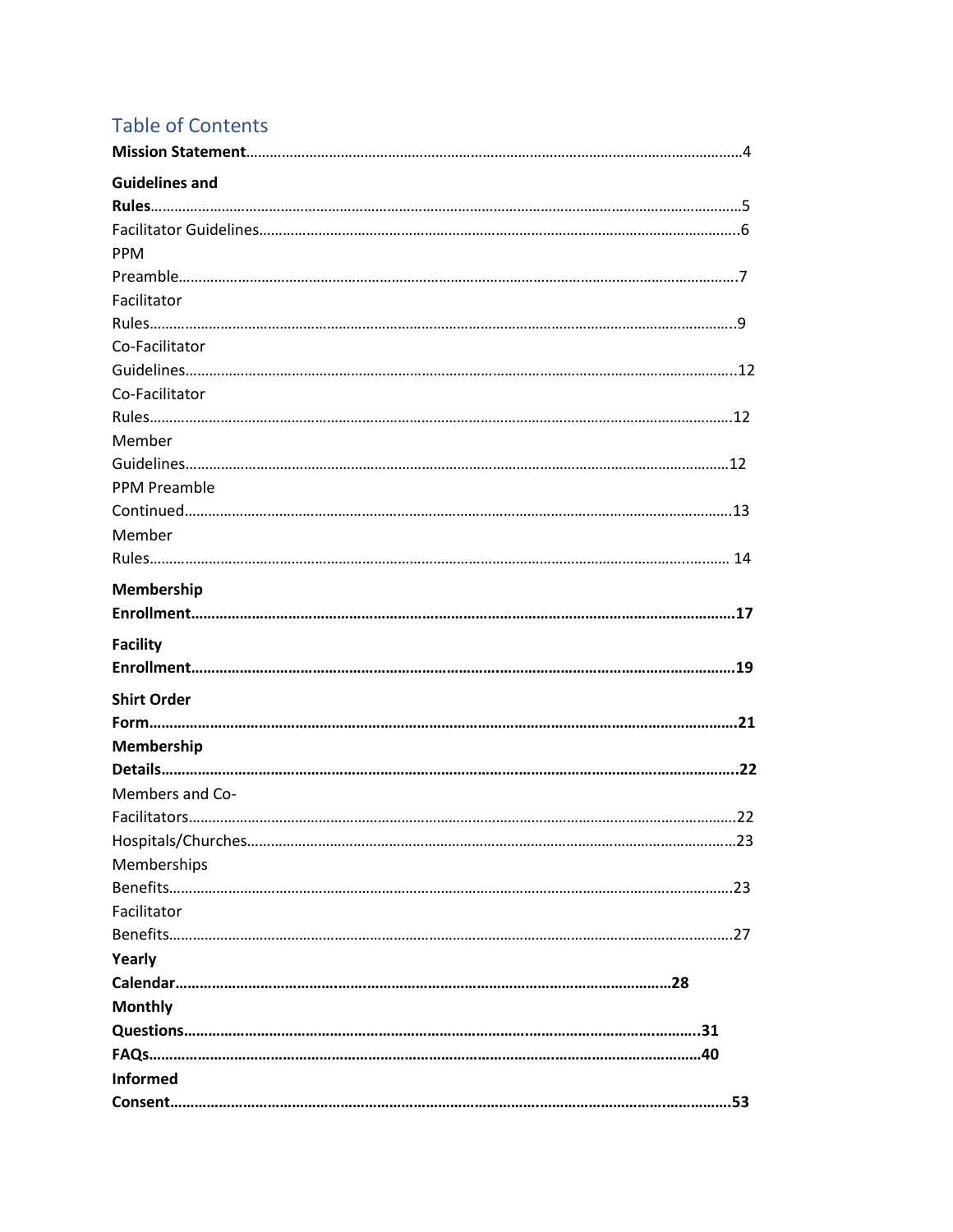| What to                                   |  |
|-------------------------------------------|--|
|                                           |  |
|                                           |  |
| <b>Non-Disclosure and Confidentiality</b> |  |
|                                           |  |
| <b>Postpartum Mamas Mental Health</b>     |  |
|                                           |  |
| <b>Postpartum Mamas Resource Book</b>     |  |
|                                           |  |
| <b>Founder's Educational</b>              |  |
|                                           |  |
| <b>Founder's Personal</b>                 |  |
|                                           |  |
| <b>Co-Founder</b>                         |  |
|                                           |  |
| <b>Board of Directors Vice</b>            |  |
|                                           |  |
| <b>Board of Directors</b>                 |  |
|                                           |  |
| <b>Board of Directors</b>                 |  |
|                                           |  |
| <b>Board of Directors</b>                 |  |
|                                           |  |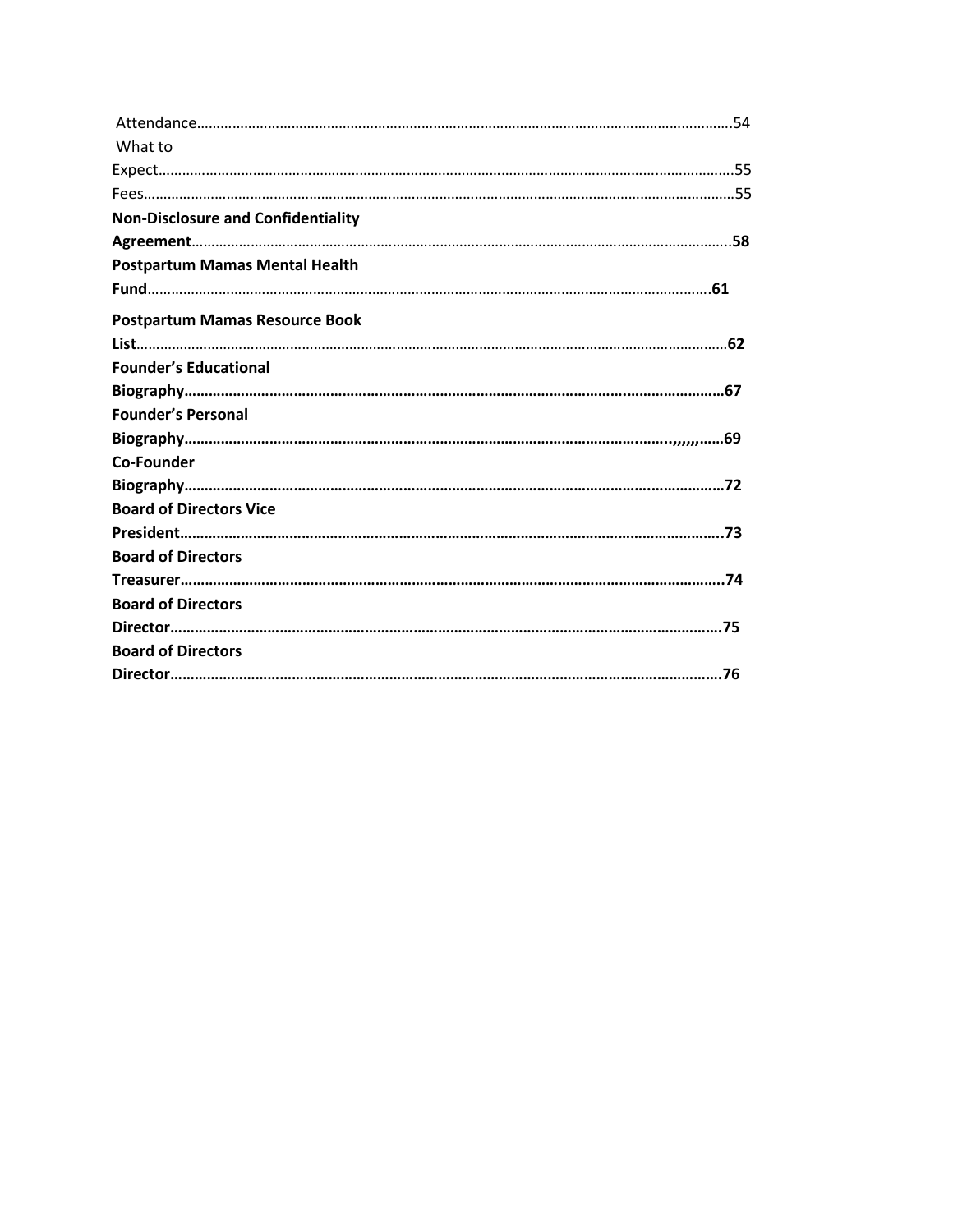"For I know the plans I have for you, declares the Lord, plans to prosper you and not to harm you, plans to give you hope and a future."--Jeremiah 29:11

"How wonderful it is that nobody need wait a single moment before starting to improve the world."-- Anne Frank

"The best way to find yourself is to lose yourself in the service of others." Mahatma Gandhi

"If we have no peace, it is because we have forgotten that we belong to each other."—Mother Theresa

Website: www.postpartummamas.com

Email: postpartummamas@yahoo.com

Mamas, The Struggle is Real & God's Grace is Greater

# **Postpartum Mamas Mission Statement**

Founded in 2019, Postpartum Mamas (PPM) is a non-profit organization which provides free monthly support groups to mothers experiencing all struggles through motherhood including but not limited to depression, postpartum depression, anxiety, infertility, miscarriage, infant loss, pregnancy complications, parenting struggles, lack of family support, loneliness, isolation, or any of the other myriad challenges modern mothers face. PPM fosters growth of new friendships and lends ongoing social support to mothers at all stages in their journeys. PPM seeks to connect mothers through local monthly support groups, so that they may join in community with other mothers going through similar experiences. The nonjudgmental, empathetic, and—most importantly confidential environment of PPM support groups helps mothers to feel heard, valued, and unconditionally supported. When we talk about our struggles in spaces that are loving, authentic, and real, we help to bring awareness to issues often hidden in fear of judgement or shame.

PPM offers faith and non-faith based support groups to encourage and uplift mothers throughout their journeys, and to strengthen their positive coping mechanisms and healing practices. All mothers regardless of race, socioeconomic status, religious beliefs, or background will be welcomed and supported graciously. PPM serves all mothers of diverse faith backgrounds and treats all mothers with the upmost respect, value, and non-discrimination practices. All mothers are diverse and have different faith systems and that is what makes us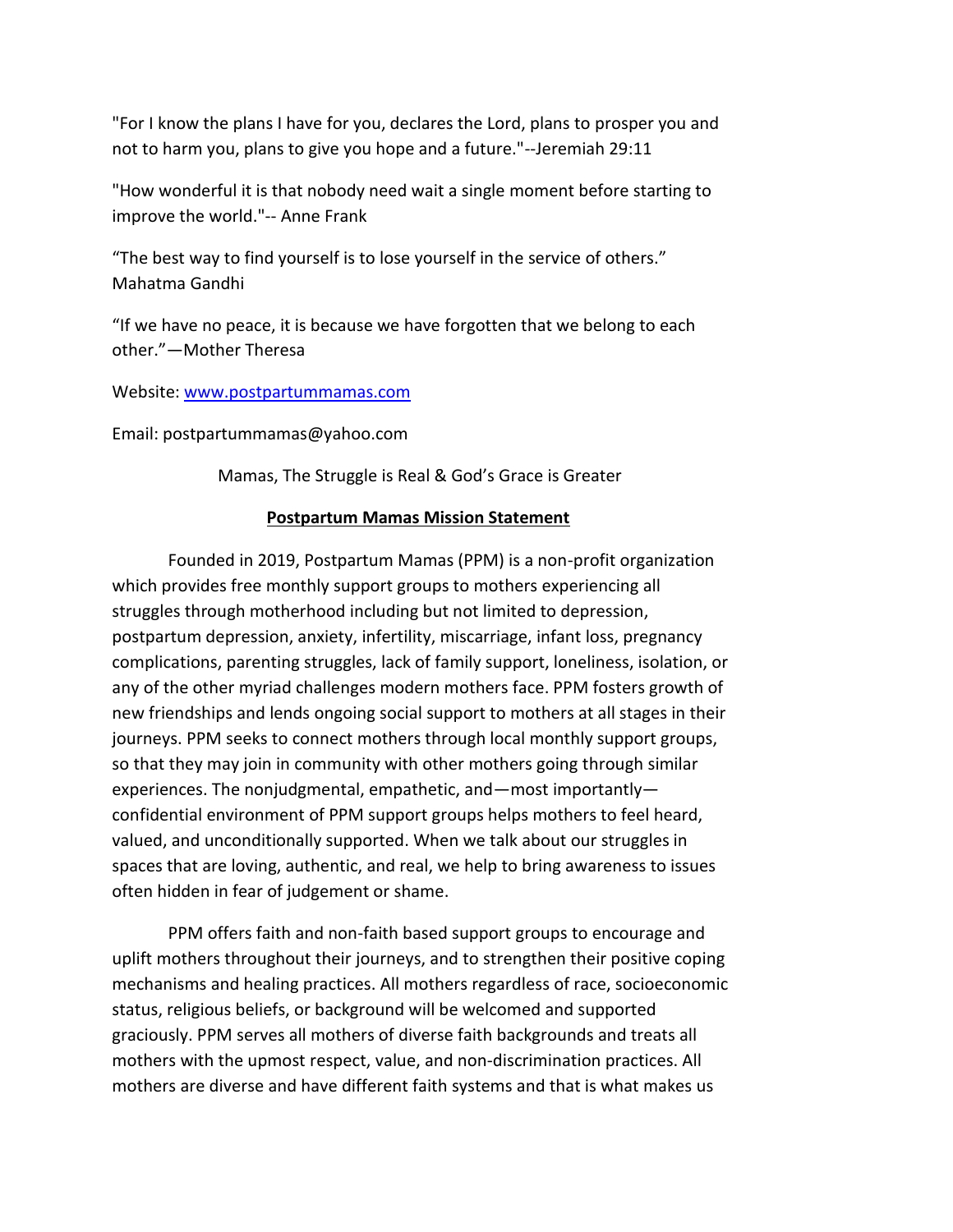all unique. Talks of politics within PPM support groups is strictly discouraged. We welcome all mothers no matter what circumstances in their Postpartum journey, and no mother is excluded based on any circumstances. PPM greatly values diversity of all mothers' backgrounds and experiences. PPM has a place for all mothers who feel isolated or desire the support of other strong and talented women. Mothers give sacrificially, unconditionally, and selflessly, and they deserve a supportive community where they can grieve their difficulties and celebrate their blessings.

Mothers today need more support than social media and hectic playdates can provide. And in the chaos of motherhood, it can be hard to take the time to seek out authentic relationships. PPM provides a community of women who share the goal of deep connection, acceptance, and growth. Through PPM, mothers in all phases of life can confidentially express their innermost thoughts and feelings, no matter what those are. Creating, carrying, and nurturing life is the greatest gift given to us. Postpartum Mamas is so excited that you are here to contribute your own unique experiences and strengths to help other mothers remember that they, too, are unconditionally loved, valued, and have a great purpose here on earth. Postpartum Mamas encourages and values your feedback to continue growing in a positive environment and foster positive connections.

"A friend loves at all times."--Proverbs 17:17

# **Postpartum Mamas Guidelines and Rules**

Postpartum Mamas serves as a monthly support group for all mothers experiencing any and all struggles through motherhood including but not limited to depression, postpartum depression, anxiety, infertility, miscarriage, infant loss, pregnancy complications, parenting struggles, lack of family support, loneliness, isolation, or any of the other myriad challenges modern mothers face. All mothers are welcomed and included no matter what they are experiencing, and no matter what their journey has encompassed. This program is a support group for ALL mothers who struggle with similar and diverse experiences as mothers. Our stories are different and diverse, but our struggles and perseverance through these struggles are very similar. The goal is to unify in a supportive environment and not feel ashamed to talk about the "deep things" in our lives that can so often not be spoken about with even best friends or close family members in fear of judgement or shame. Even for a simple desire to form authentic quality friendships based on trust, or to simply release your thoughts or burdens from your week as a mother, Postpartum Mamas is here and serves a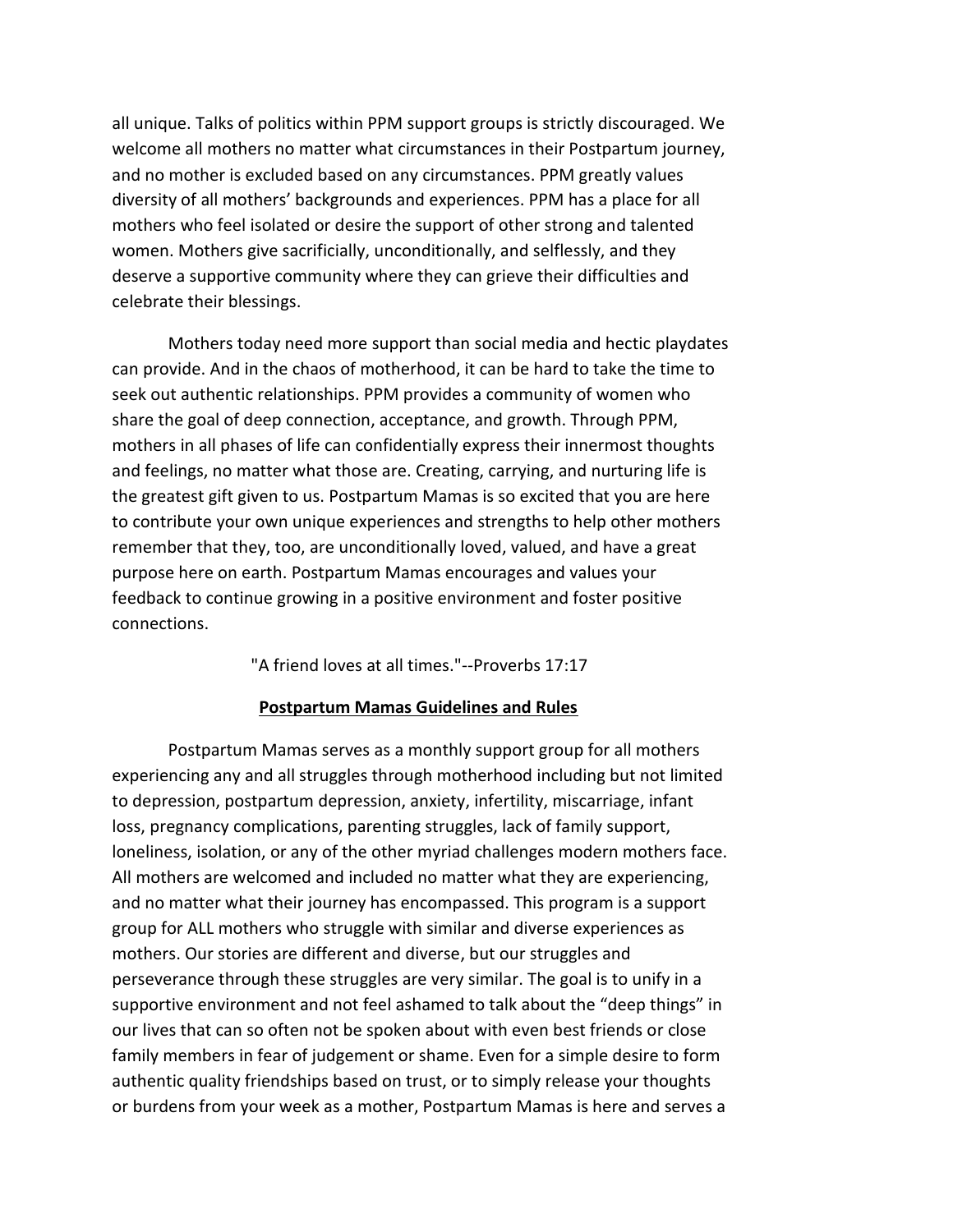purpose for all mothers. Together, facilitators, co-facilitators, and members work to create a nonjudgmental, empathetic, and confidential environment that helps mothers to feel heard, valued, and unconditionally supported.

## **Facilitator Guidelines**

Facilitators are instrumental in support group sessions. They distribute information to new members, host and lead meetings, and uphold the rules to which all members must adhere. They distribute our monthly Postpartum Mamas Curriculum handouts to all members to discuss as a group as well.

Each facilitator will volunteer to host **one or two ninety-minute meetings per month** at a location and time of their choosing. **Facilitators also have the option to host their support group online on Zoom virtually for their entire calendar year if desired. Support groups include thirteen mothers maximum including the facilitator and co-facilitator. We are pleased to offer FREE Membership with Postpartum Mamas to all mothers, members, and facilitators, and we kindly ask that you make a one-year commitment to your group to better connect with each member. Facilitators receive free "PPM Kits" to host their groups.** Facilitators are asked to follow the PPM Monthly Topic Calendar and the nine-month PPM curriculum and follow and discuss the related monthly questions from the question list provided to facilitate their support groups. They also have the "sample" PPM Support Group Video to reference from when needed. Facilitators may purchase any of the nine Healing Module Videos to assist with monthly guided healing tools to use inside, or outside of group as well. The monthly topics discussed in group relate to a PPMappropriate topic such as depression, postpartum depression, anxiety, infertility, loss, grief, parenting skills, positive coping mechanisms, support systems, selfcare, self-worth, support systems, community/social support, vocational/personal goals, faith & blessings, personal wellness and nutrition, mental health, and holistic healing methods that relate to enhancing a mothers personal journey.

Prior to hosting their first support group meeting, all facilitators will need to review the

PPM Monthly Topic Calendar, the correlating nine-month PPM curriculum program, and the "sample" PPM Support Group Video in order to better understand the format, structure, and rules and guidelines of PPM support groups. There will also be nine Healing Module Videos available for optional purchase to help them use as video tools in their groups if desired**.**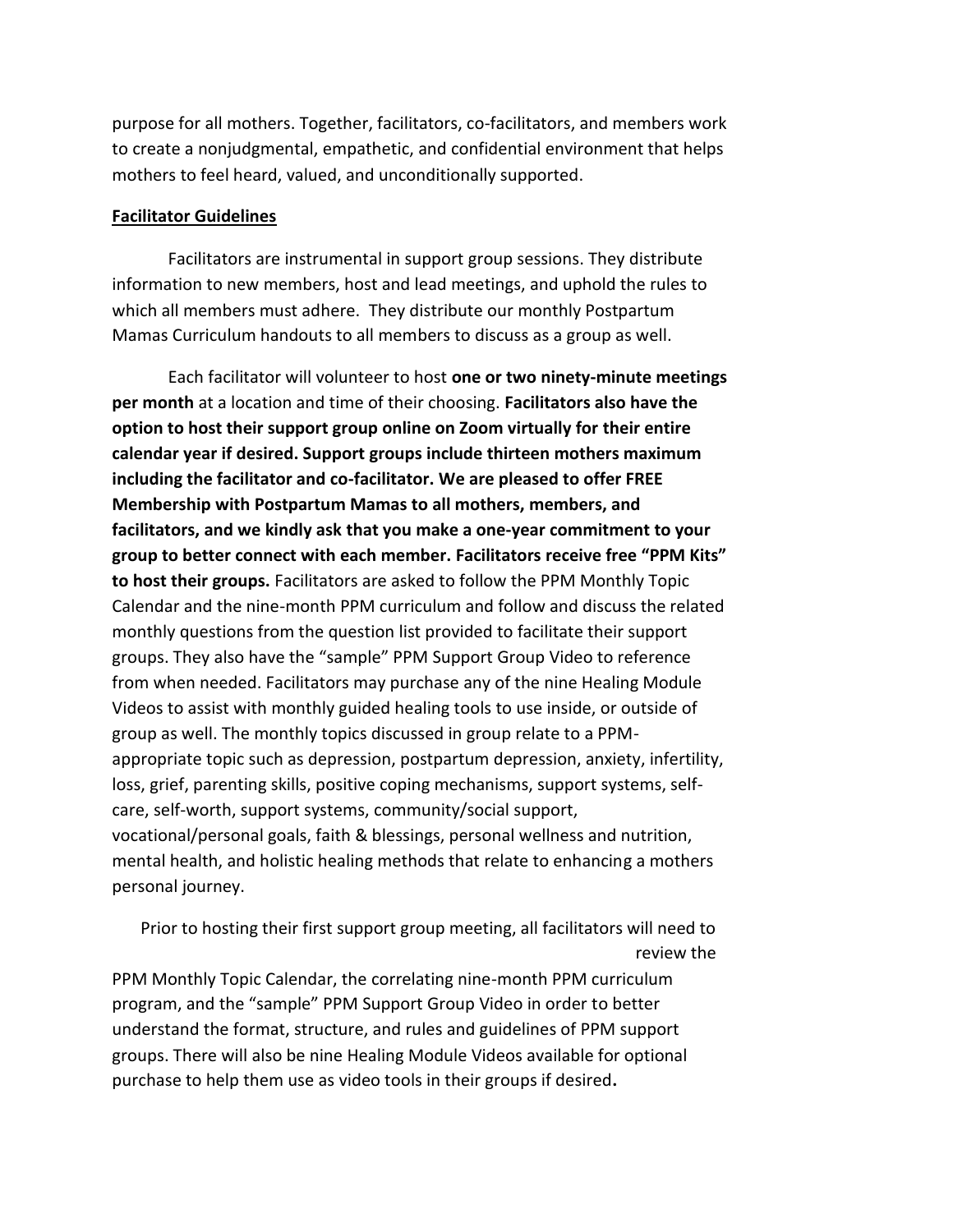**All members will be required to complete, sign and submit the Enrollment Form, Non-Disclosure Form, and the Informed Consent Form on the PPM website before all members attend their first group.** Upon completing these forms and enrolling in Postpartum Mamas, the Postpartum Mamas program will be emailed in PDF format to each member once a member enrolls in PPM. The packets of information include the Postpartum Mamas Mission Statement, Postpartum Mamas Guidelines and Rules, Postpartum Mamas Membership and Facility Enrollment Forms, Postpartum Mamas Monthly Topics Calendar, Frequently Asked Questions, Book Resource List, Informed Consent Form, and Non-Disclosure Form. If purchased, the PPM Curriculum and or Healing Module Videos or the PPM Kit will also be emailed to each member.

Facilitators may also gather members for their new groups through social media and personal referrals. Meeting times and locations for individual support groups will be at the discretion of the host but should remain consistent and will be updated on the PPM website. Support groups will be made up of a maximum of thirteen members including the facilitator and co-facilitator.

**The facilitator will begin each session by reminding members that everything stated within the confines of the support group is strictly confidential. She will then read the PPM Preamble as follows:**

# **\*Postpartum Mamas Preamble\***

**"Postpartum Mamas provides support groups for all mothers experiencing any and all struggles through motherhood including but not limited to depression, anxiety, miscarriages, grief, infant loss, parenting struggles, or who have blessings to share; solely to uplift, encourage, and unite in a confidential and safe environment."** 

The facilitator will then introduce the monthly topic and related question and may also share a verse, inspirational quotation, or story if desired, speaking for ten to fifteen minutes. Sharing will continue in a circle as each mother who wishes to share has the chance to do so. Facilitators should ensure that each mother has the opportunity to speak without interruption, advice, or input. While one mother shares, the rest should practice active listening. Active listening requires that each person focus on listening only, reflecting, not interrupting, withholding from judgement, and then actively engaging at the eighty-minute mark at the end of session with any feedback or helpful resources. Active listening requires that engaging in resources is done after every mother is done speaking in the entire circle. We also ask that facilitators encourage other group members to think about what they want to share at the end of group to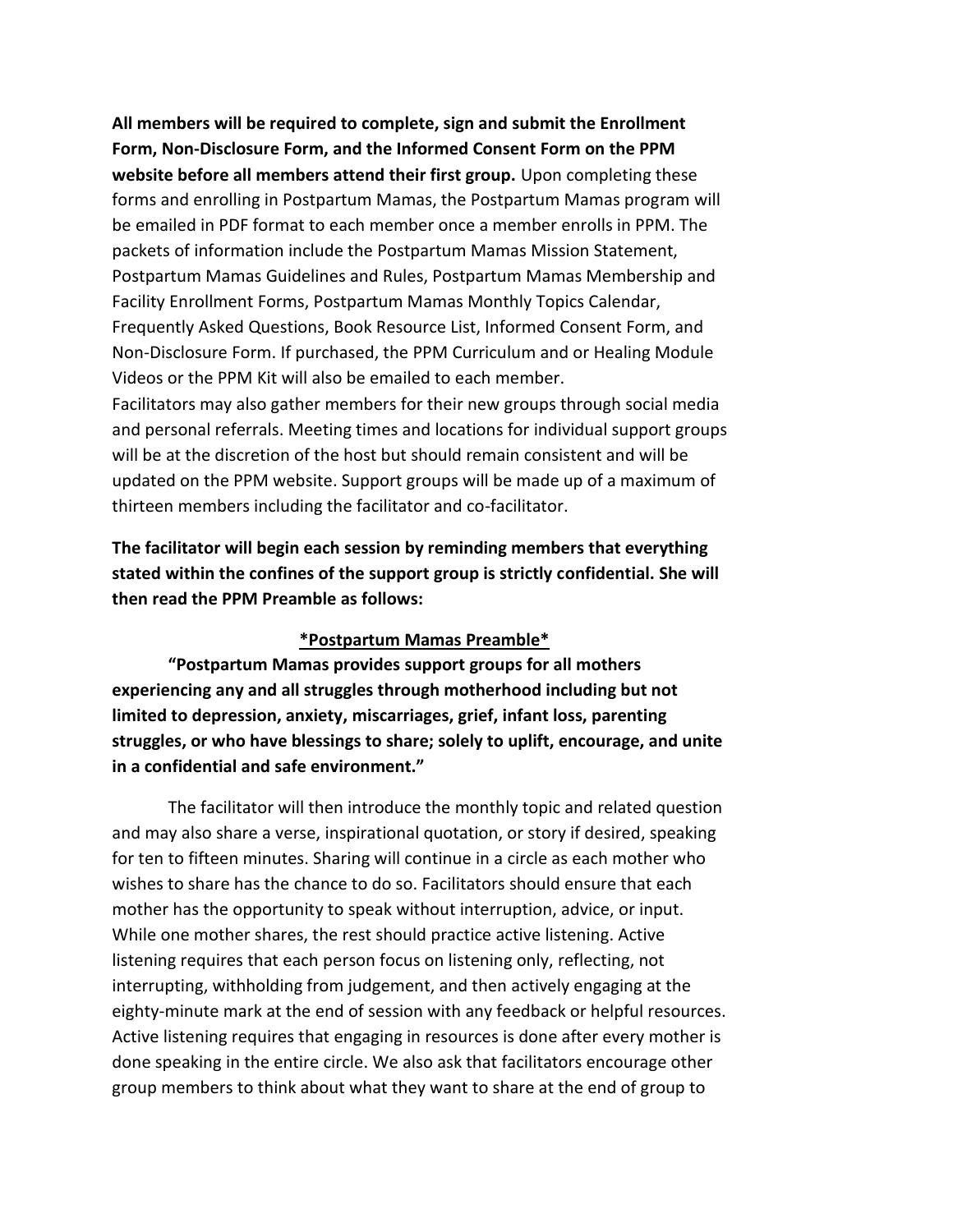other group members so that all members feel valued and supported in a positive and uplifting way. **If a mother wishes to share about her experiences or feelings unrelated to the topic or question or in addition to the topic/question, we encourage that as well. If a mother desires to speak about their burdens or feelings of their current week or anything else heavy on their hearts, instead of the question or topic, we encourage that as well.** We ask each facilitator ensures that there is a fair enough amount of time for everyone to speak and that the group starts and ends on time.

Any mother who does not wish to share that day may of course pass, or she may simply offer a brief description of her feelings that day. Mothers do not have to share if they do not wish to share; they can simply come to be an active listener. **Mothers who have anything else to share about their week that is heavy on their heart and does not relate to the topic or question may also share about this as well if desired. We are here to support you.** We ask time is respected for every mother so that every mother gets the chance to share equally.

**The wonderful part of Postpartum Mamas is that there are authentic friendships formed. When there is a need for an extra listening ear during any particular difficult time, we will be here to support you and your journey. The format of the PPM support groups provides a basic foundation and structure for members to follow, however, the real advantages from the program are the underlying relationships, friendships, and trust that are developed as well as a strong support system when going through difficult times or crisis. We encourage members to form friendships outside of group as well where they can develop further support while maintaining healthy boundaries following the guidelines of confidentiality within and outside of PPM. The mission of Postpartum Mamas is to share our burdens in a safe place, so that we do not have to feel silenced or stigmatized by our feelings or experiences any longer. The hope is that by participating in this form of self-care in a community setting, each mother will recognize the value of using their voice and speaking about their own struggles and benefit through healing in each of our journeys by becoming stronger and healthier mothers together.** 

Once every member has finished speaking, the facilitator will end the group session with any positive resources, verse, or prayer. Facilitators should reserve the last ten minutes of the session for members to discuss and share helpful resources if they so choose. Examples of positive resources are any healing related resources including a bible verse, prayer, recommended books from PPM Book Resource List, helpful resources from PPM Vocational Resource List,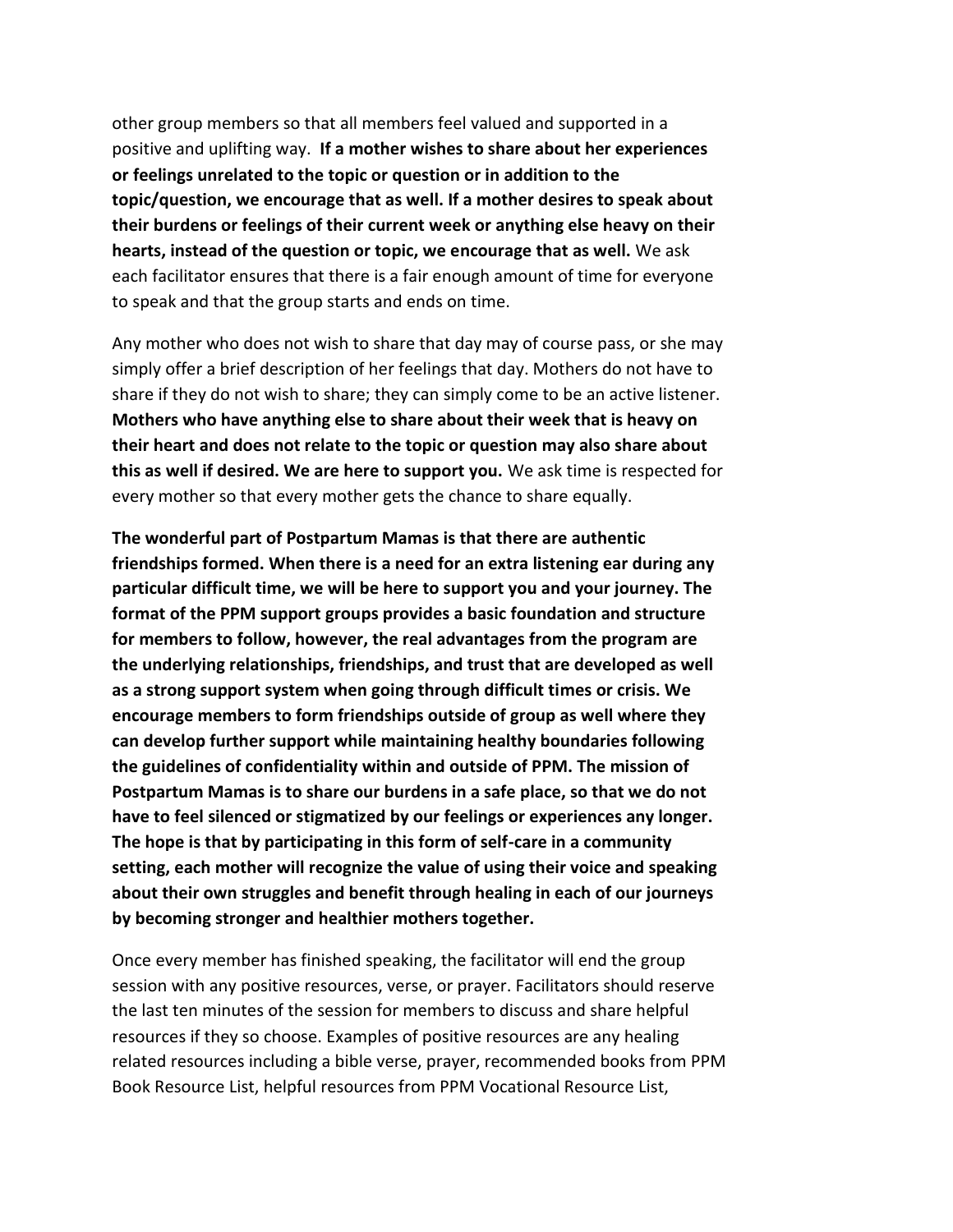referrals to people in the community that can assist with heath/wellness, selfcare, social support, mommy & me class, referrals to counselors or doctors having an expertise in the topic spoken about, a painting class, an exercise class, a parenting class, meditation/yoga, healing referrals, women retreats, bible studies, helpful books or materials, etc. We ask that all resources that are shared are positive and helpful. If members are not interested in a shared resource, that should be respected. **The session ends at the eighty-minute mark (last 10 minute of group)** if any members wish to contribute or receive resources or support group during the support/resource time. Any members that wish to leave and do not have any resources to give or receive during the ten-minute resource time at the end of the session, are welcome to do so and that should be respected. We do ask that meetings take place in the evenings, as this seems to be the easiest time for most mothers to arrange childcare. We ask that facilitators keep the day and week of the month consistent (for example, the first Thursday of every month). **Meetings will NOT take place in December, July, or August.** We ask that facilitators begin and end group on time, regardless if any member is late to group.

**There will also be required Facilitator trainings virtually on zoom three times during the year for facilitators and co-facilitators which will be held every September, January, and May for the duration of one hour at at the discretion of each facilitator and facility. These meetings will be grouped by each state for facilitators and each facility for facilities. Simply go to the Postpartum Mamas website and find all facilitators in your state that host a PPM group. Connect with them through a group text or group email and decide who will be creating the yearly zoom links and a day and time during that month that works for all facilitators. Any concerns may be discussed in group and must be kept confidential. If there are any serious life-threatening issues, we require you to advise and report to Postpartum Mamas.**

## **Facilitator Rules**

**Facilitators will maintain strict confidentiality at all times. Confidentiality forms the basis of PPM and any facilitator who breaches confidentiality will be removed immediately and permanently from PPM.**

**Facilitators will practice respect and non-discrimination of all members. If any discrimination occurs, the offending facilitator will be permanently removed from PPM. All mothers regardless of race, socioeconomic status, religious beliefs, or background will be welcomed and supported graciously. Most**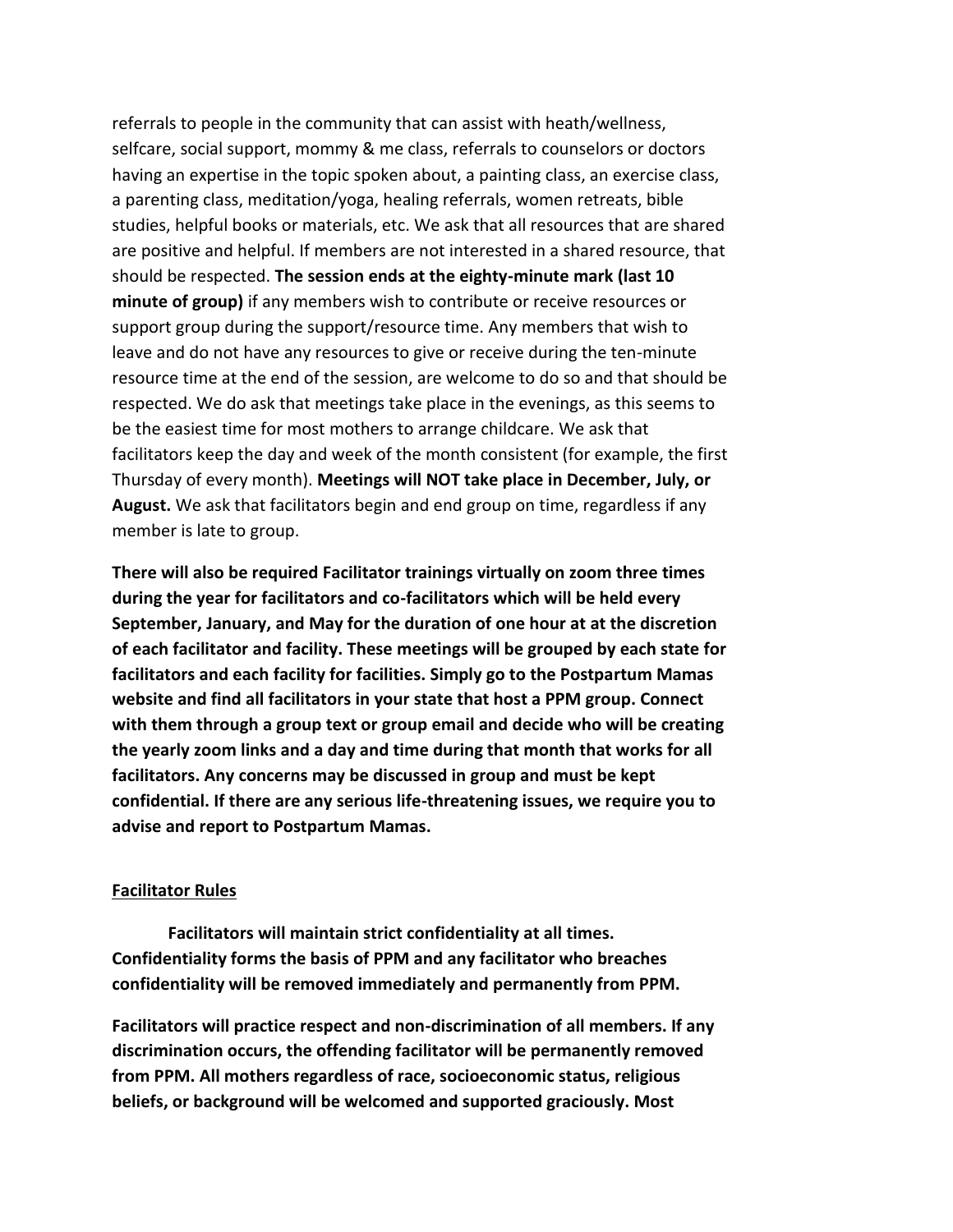**members are coming to support group meetings with various struggles and diverse experiences. They are coming to feel strengthened and supported, not to be further stigmatized, judged, or put down in any way. Feelings are neither right nor wrong, good or bad. All feelings are okay and that should be recognized and respected, without judgment. Feelings can be released when they are heard with compassion, empathy, and respect. This is what unconditional presence means**.

**Facilitators will practice active listening during support group sessions, without giving advice.** Members are all here to speak about their own journeys, selfreflect, and find the answers within themselves or through their faith. Group sessions are to be used for the sole purpose of speaking about our own personal experiences as mothers and listening actively to the experiences of others.

**We ask that all members respect that when speaking, members, facilitators and cofacilitators do not speak negatively about friendships, spouses, or any other relationships. We remind all members that this support group is to speak about and reflect on our own personal journeys only. We strictly ask that members refrain from speaking negatively about anyone else which includes their spouses and friendships and maintain healthy boundaries when speaking about relationships with others. For example, if any members are going through a current crisis or struggle in a relationship, stating that there is a struggle and requesting for prayer or encouragement is appropriate. We are here only to encourage each other in all of our relationships in a positive way, including speaking about relationships with our spouses. Postpartum Mamas is not a space to entertain gossiping or speaking negatively about anyone else.** 

Facilitators will aid members in resolving any conflicts that might arise. Conflicts should be addressed respectfully and confidentially outside of the group setting, out of compassion and respect for all members.

Talk of politics is strictly discouraged. Facilitators should ensure all political discussion is left out of the group.

Facilitators will confine support group sessions to ninety minutes. All group sessions must fall within this time limit. Resources and support will begin at the eighty-minute mark and any member with no resources to give or receive may leave at this time.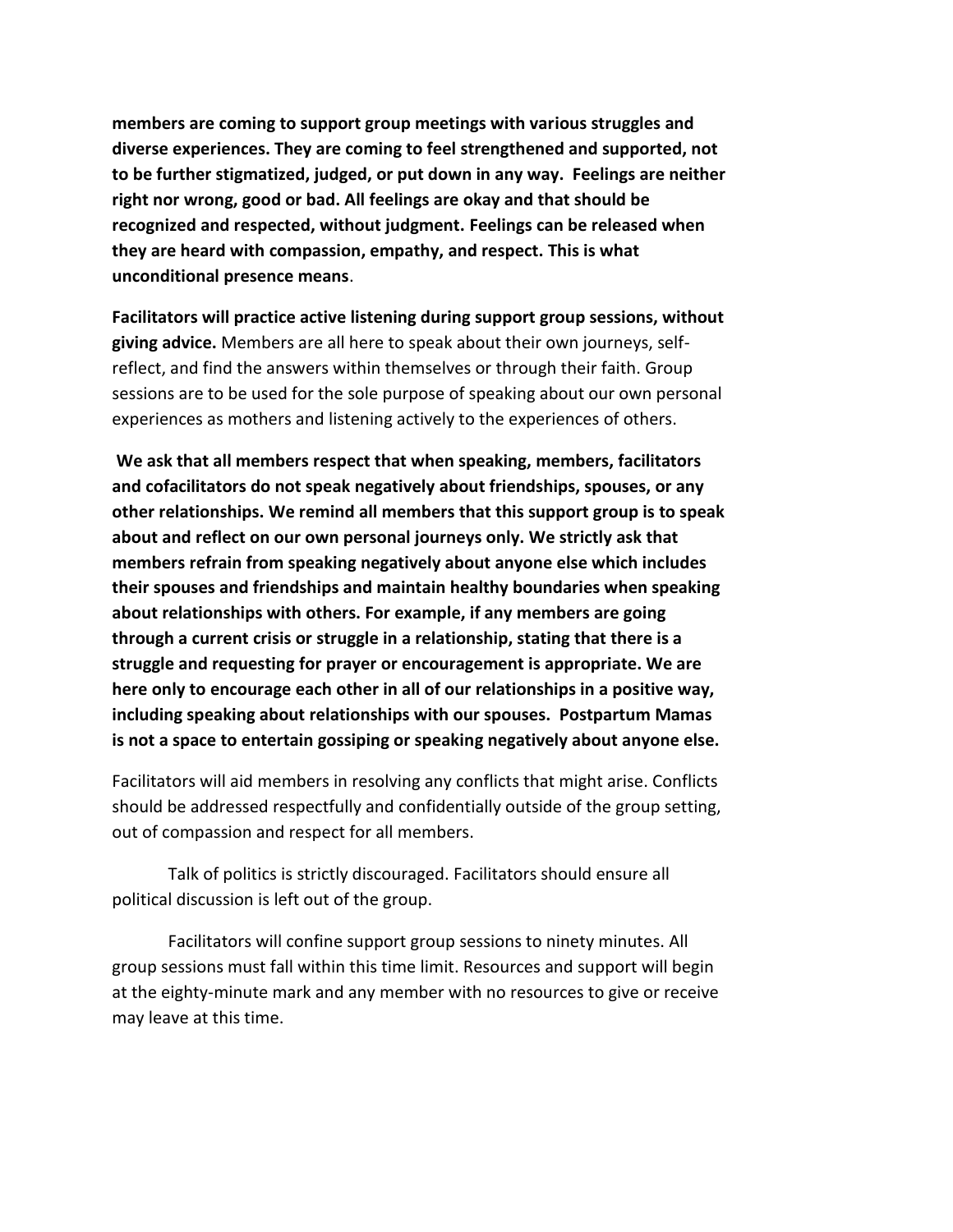**Facilitators will be required to submit the Enrollment, Informed Consent Form, and Non-Disclosure Form online prior to facilitating groups with Postpartum Mamas.**

Facilitators will set their meeting schedules a full year in advance and decide if they will be meeting in person or virtually and set up their calendar for the year to be posted on the PPM website. Meetings will occur every month **EXCEPT for December, July, and August**. Facilitators will advise the Postpartum Mamas of their meeting schedule so that it can be updated on the PPM website. **We ask that facilitators and co-facilitators commit to at least a one-year commitment to Postpartum Mamas to ensure stability and consistency for all members.**

If facilitators request to cancel memberships, PPM asks that facilitators notify PPM at least **two months in advance** to cancel membership so that PPM has appropriate time to find another facilitator to take over their group. We request that the facilitator ask their group cofacilitator if they are able to take over their role as well as notify Postpartum Mamas of any changes. When signing up to be a facilitator PPM requires that facilitators commit to at least one year to lead their group and sign the appropriate PPM informed consent form. Leading for all following years is at the discretion at the facilitator. Once life-time PPM curriculum is purchased, facilitators are life-time members regardless if do not host one year or come back the following year to host their support group. If cancelling membership, **we ask that any prior information disclosed in group by other group members remain confidential.** 

 **Anyone experiencing suicidal thoughts should contact 911 or call the National Suicide Prevention Lifeline at 1-800-273-TALK (8255). Postpartum Mamas is not trained to offer mental health assistance or counseling services. PPM is a support group only. If anyone discloses intentions or desires to harm themselves, their children, or others, PPM is legally obligated to contact authorities for the safety of all involved. Anyone experiencing severe cases of postpartum depression we advise calling emergency services and anyone needing assistance with postpartum depression we advise calling a local psychiatrist, a counselor, and the Postpartum International hotline at 1-800- 944-4773 or text 503-894-9453.**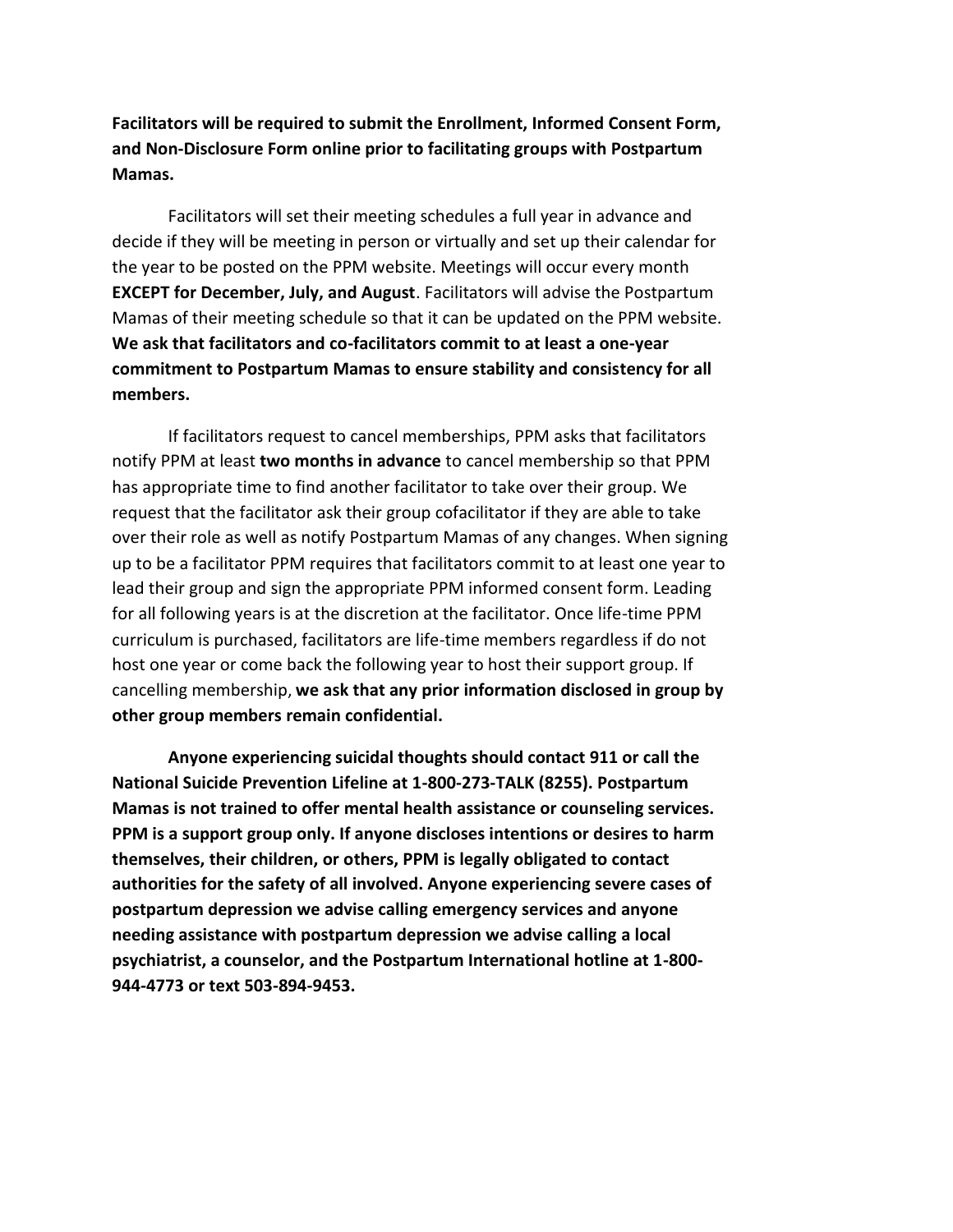# **Co-Facilitator Guidelines**

Co-facilitators fill an important role as they provide support to facilitators and also act as members in support groups. Co-facilitators will stand in for facilitators in case of a facilitator's required absence. When acting as facilitators, they will follow the same guidelines detailed in the "Facilitator Guidelines" section, being sure to prepare a monthly topic or question for the group ahead of time.

# **Co-Facilitator Rules**

When acting as facilitators, co-facilitators will follow the rules detailed in the "Facilitator Rules" section.

At all other times, co-facilitators will follow the rules detailed in the "Member Rules" section.

# **Member Guidelines**

**Members form the heart of PPM. Support group meetings rely on each and every member maintaining strict confidentiality and active listening to all peers. We are pleased to offer FREE Membership with Postpartum Mamas to all mothers, and we kindly ask that you make a one-year commitment to your group to better connect with each member. We offer an optional \$49 PPM Kit to purchase if you wish to follow along with at your support group.**

**Support groups include ten to thirteen mothers maximum including the facilitator and co-facilitator.**

PPM support groups meet **once or twice a month** on a consistent day of the week and month (for example, the first Thursday of every month). **Members have the option to attend a support group in person or online on Zoom virtually depending upon how their local facilitator or facility has chosen to conduct their group. Meetings will NOT take place in December, July, or August. All ninety-minute meetings** will take place in the evenings, as this seems to be the easiest time for most mothers to arrange childcare. **Meetings will begin with a reminder that everything stated within the confines of the support group is strictly confidential. She will then read the PPM Preamble follows:**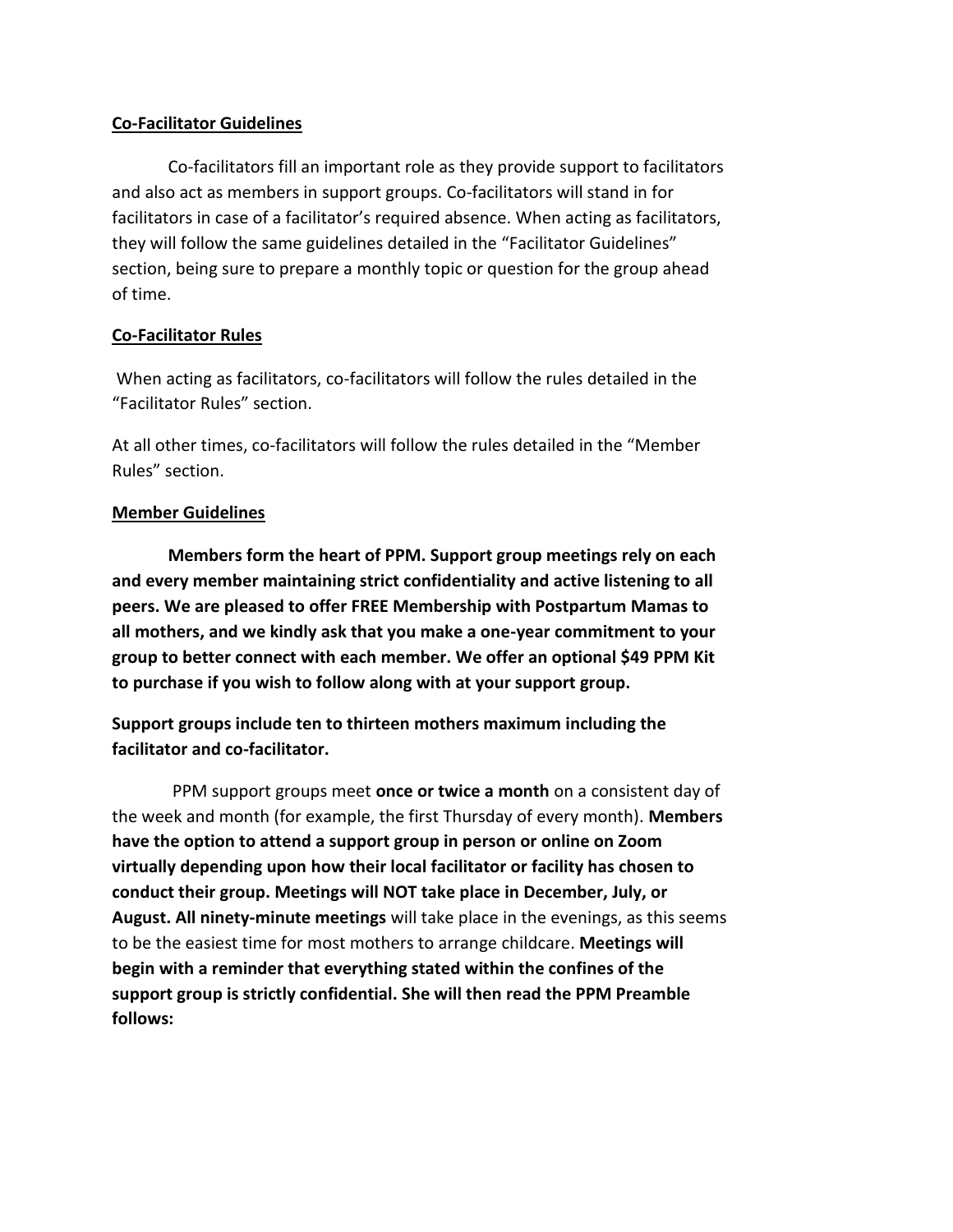## **\*Postpartum Mamas Preamble: \***

**"Postpartum Mamas provides support groups for all mothers experiencing any and all struggles through motherhood including but not limited to depression, anxiety, miscarriage, infant loss, grief, parenting struggles, or who have blessings to share; solely to uplift, encourage, and unite in a confidential and safe environment."** 

Next, the facilitator will speak for ten to fifteen minutes, introducing a monthly topic from the PPM Monthly Calendar, and relating questions as well as a verse, inspirational quotation, or story if desired. Sharing will continue in a circle as each member who wishes to share has the chance to do so. While one member shares, the rest should practice active listening. Active listening requires that each person focus on listening only, reflecting, not interrupting, withholding from judgement, and then actively engaging at the eighty-minute mark at the end of session with any feedback or helpful resources. Each member may speak for ten to fifteen minutes. Any mother who does not wish to share that day may of course pass, or she may simply offer a brief description of her feelings that day. Mothers do not have to share if they do not wish to share; they can simply come to be an active listener. **Mothers who have anything else to share about their week that is heavy on their heart and does not relate to the topic or question we encourage to share about this as well, if desired.** We just ask that time is respected so that every mother gets the chance to share equally.

**The wonderful part of Postpartum Mamas is that there are authentic friendships formed. When there is a need for an extra listening ear during any particular difficult time, we will be here to support you and your journey. The format of the PPM support groups provides a basic foundation and structure for members to follow, however, the real advantages from the program are the underlying relationships, friendships, and trust that are developed as well as a strong support system when going through difficult times or crisis. We encourage members to form friendships outside of group as well where they can develop further support while maintaining healthy boundaries following the guidelines of confidentiality within and outside of PPM. The mission of Postpartum Mamas is to share our burdens in a safe place, so that we do not have to feel silenced or stigmatized by our feelings or experiences any longer. The hope is that by participating in this form of self-care in a community setting, each mother will recognize the value of using their voice and speaking about their own struggles and benefit through healing in each of our journeys by becoming stronger and healthier mothers together.**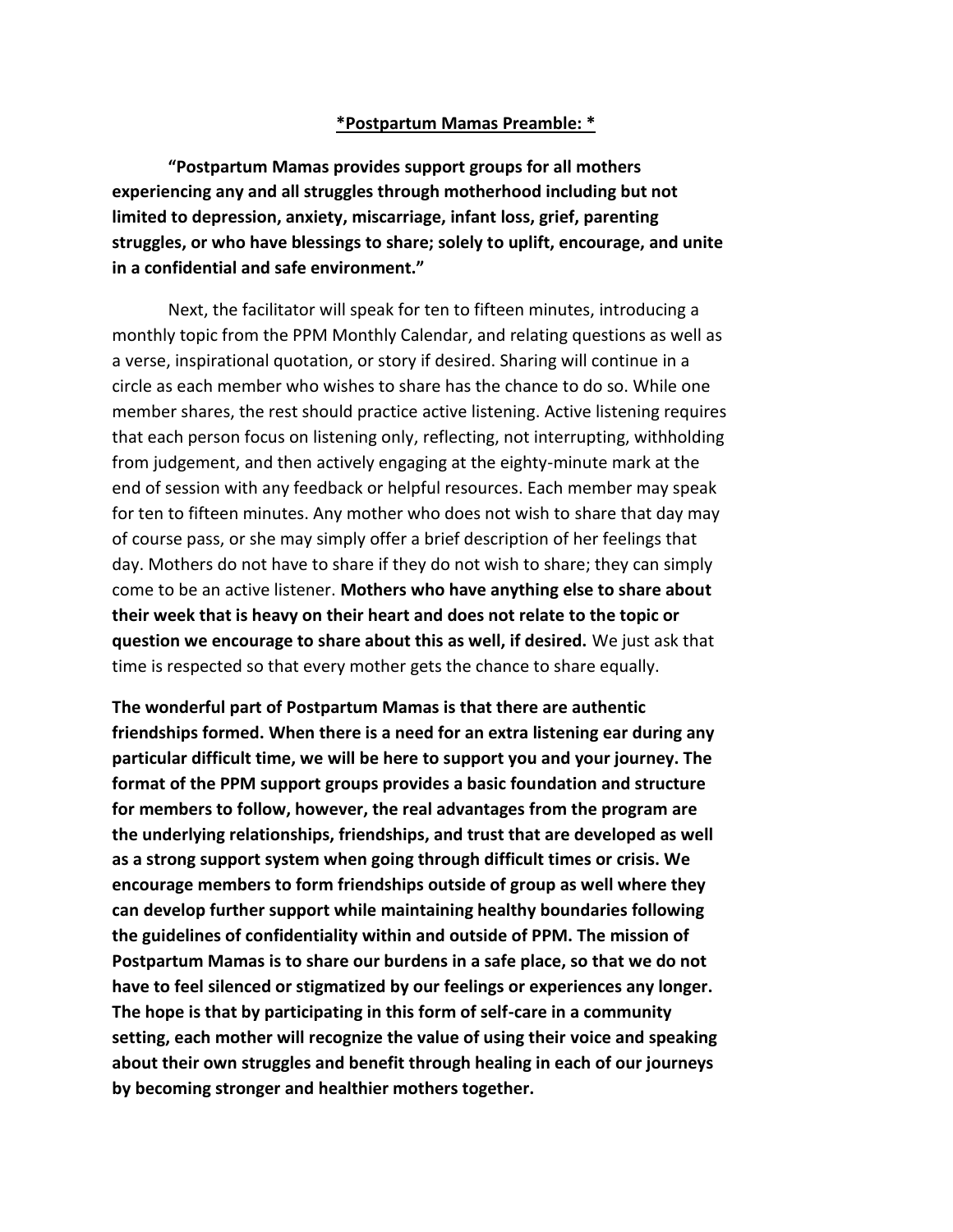At the end of the meeting, members may discuss and share helpful resources at the eighty-minute mark (last ten minutes of group) if they so choose. If some members wish to leave during this time and have no resources to give or receive, they are welcome to do so. Members may also share contact information with each other in order to share resources outside of the group setting.

We ask that all resources that are shared are positive and helpful. If members are not interested in a shared resource, that should be respected.

# **Member Rules**

Postpartum Mamas support groups are **strictly confidential** groups, and nothing shared inside of the group is to be taken outside of the group or spoken about to anyone else. If a friendship is grown between two or more members of a group outside of the group, we encourage fostering those connections. However, nothing stated inside or outside of the group by a member that is not present with you should be spoken about between other members.

**Support group meetings are only to be used to share about your own personal journey through motherhood, not anyone else's. If confidentiality is breached within or outside of PPM support groups by any member, that member will be immediately removed from PPM.**

**Members will practice respect and non-discrimination of all fellow members. If any disrespect or discrimination occurs, the offending member will be permanently removed from PPM. All mothers regardless of race, socioeconomic status, religious beliefs, or background will be welcomed and supported graciously. Most members are coming to support group meetings with various struggles and diverse experiences. They are coming to feel strengthened and supported, not to be further stigmatized, judged, or put down in any way. Feelings are neither right nor wrong, good or bad. All feelings are okay and that should be recognized and respected, without judgment. Feelings can be released when they are heard with compassion, empathy, and respect. This is what unconditional presence means**.

All members should keep an open mind and a kind and compassionate heart.

**All members will be required to complete, sign and submit the Enrollment Form, Non-Disclosure Form, and the Informed Consent Form on the PPM website prior to becoming a member with PPM.**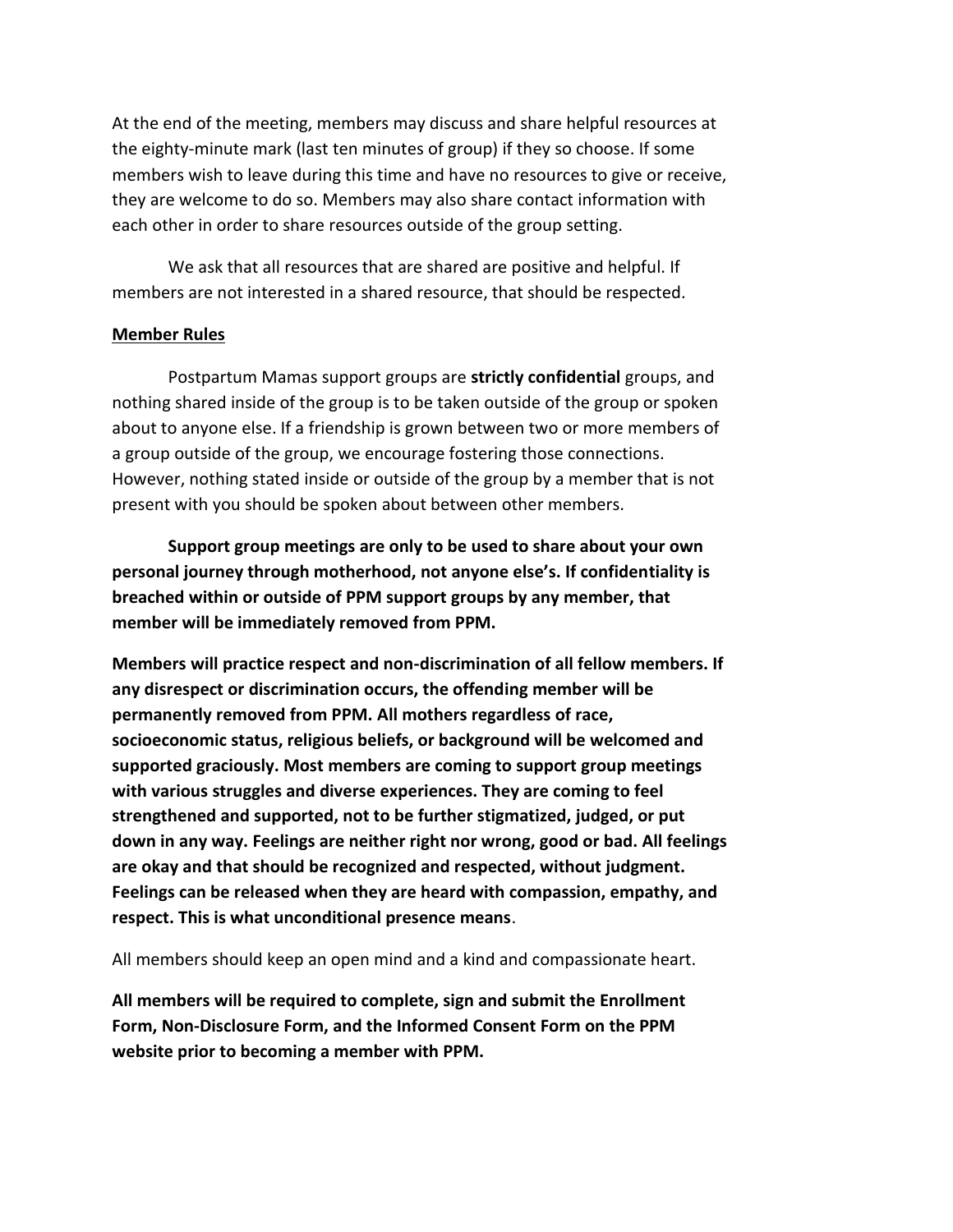**Talk of politics is strictly discouraged. Please save all political discussions for another venue.**

**Members will practice active listening during support group sessions, without giving advice.** Members are all here to speak about their own journeys, self-reflect, and find the answers within themselves or through their faith. Group sessions are to be used for the sole purpose of speaking about our own personal experiences as mothers and listening actively to the experiences of others.

**Members will not engage in distracting off-topic conversations. If conversations are consistently distracting and off topic, the offending member will receive a warning by the facilitator of the group. After two warnings, the member will be removed from PPM.** 

**We ask that all members respect that when speaking, members, facilitators and cofacilitators do not speak negatively about friendships, spouses, or any other relationships. We remind all members that this support group is to speak about and reflect on our own personal journeys only. We strictly ask that members refrain from speaking negatively about anyone else which includes their spouses and friendships and maintain healthy boundaries when speaking about relationships with others. For example, if any members are going through a current crisis or struggle in a relationship, stating that there is a struggle and requesting for prayer or encouragement is appropriate. We are here only to encourage each other in all of our relationships in a positive way, including speaking about relationships with our spouses. Postpartum Mamas is not a space to entertain gossiping or speaking negatively about anyone else.** 

Any member wishing to give or receive positive or helpful resources can contact other members at the end of the group during the support/resource time, during the last ten minutes of group. If any member is not interested in receiving such resources, they are free to leave group at the eighty -minute mark and we ask that you please respect their wishes. We ask this out of respect for all other members in the group and to help eliminate any potential conflict from different values or beliefs in the group. Group ends promptly at the ninety-minute mark and we ask that all members are respectful of others time. Group will begin and end on time, regardless if a group member is late.

PPM will not tolerate speaking negatively about anyone inside or outside of the group. PPM support groups are not a space to criticize, judge, or express conflicting parenting styles with the intention of putting down another mother.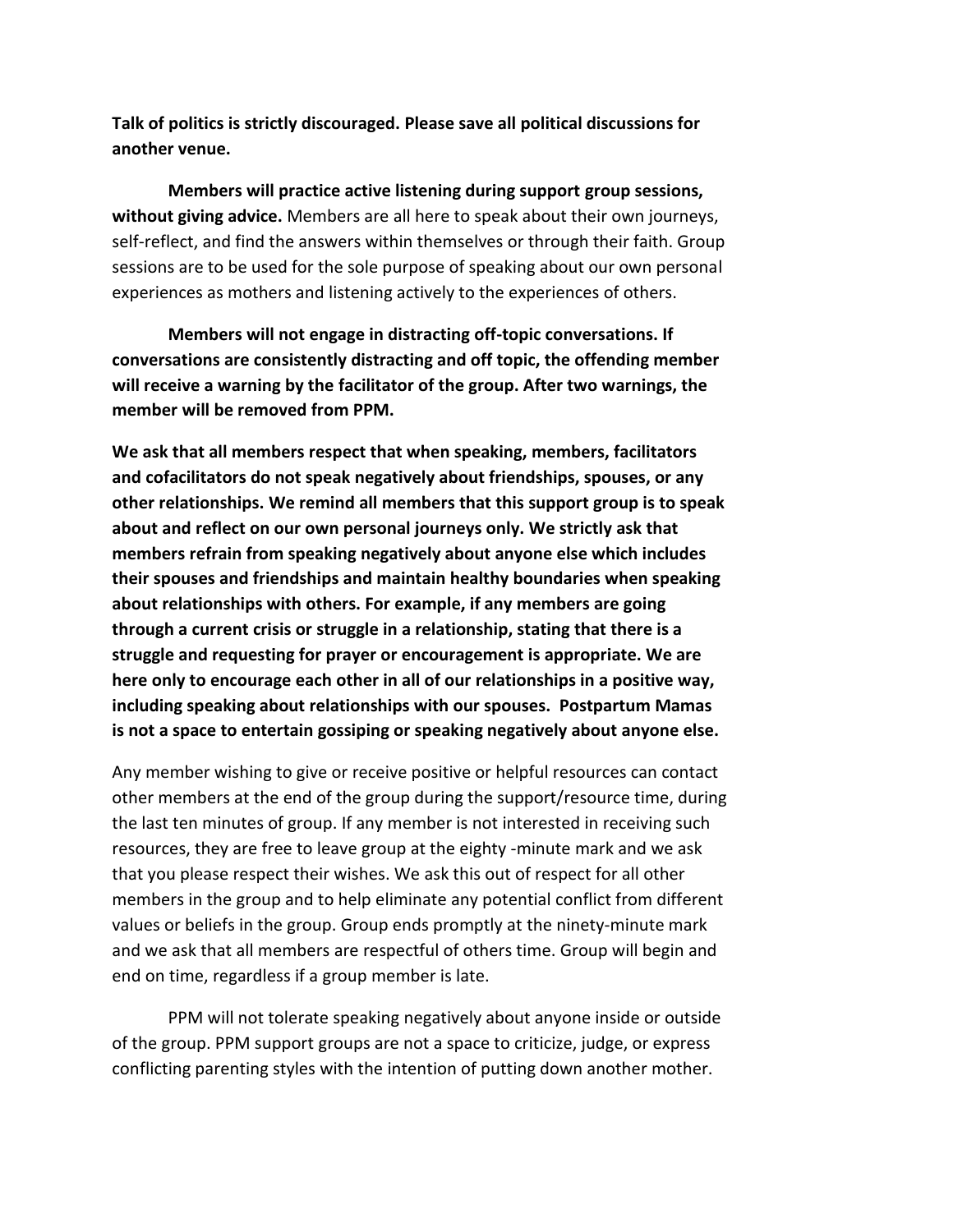Within PPM support groups, members will be discussing a broad range of potentially heavy adult topics. Therefore, we require that these groups include adults only. Breastfeeding babies under one year of age are welcome only if needed.

Members cancelling memberships we ask give us notice one month in advance beginning on the 1st of every month, so that PPM can cancel their memberships. **We ask that any prior information disclosed in group by other group members remain confidential.** 

**Anyone experiencing suicidal thoughts should contact 911 or call the National Suicide Prevention Lifeline at 1-800-273-TALK (8255). Postpartum Mamas is not trained to offer mental health assistance or counseling services. PPM is a support group only. If anyone discloses intentions or desires to harm themselves, their children, or others, PPM is legally obligated to contact authorities for the safety of all involved. Anyone experiencing severe cases of postpartum depression we advise calling emergency services and anyone needing assistance with postpartum depression we advise calling a local psychiatrist, a counselor, and the Postpartum International hotline at 1-800- 944-4773 or text 503-894-9453.**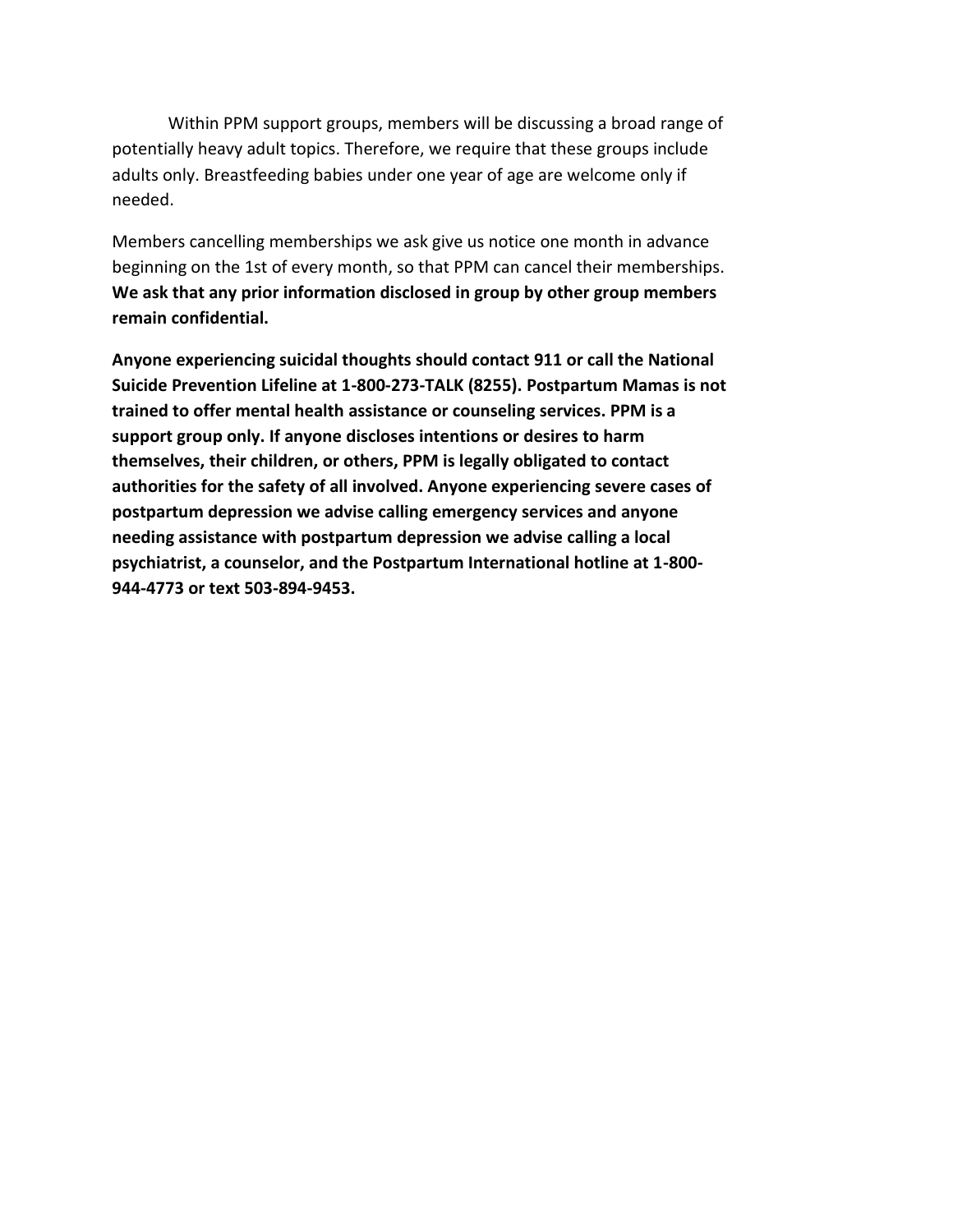## **Postpartum Mamas Membership Enrollment**

#### **\*All Members receive FREE Postpartum Mamas Membership\***

#### Full Name:

#### Full Address:

Phone:

Email:

#### Facilitator Name/Group Name/City/State:

#### **Please Circle:**

#### **Once a Month Group**

or

#### **Twice a Month Group:**

or

## **Please Circle:**

## **"Postpartum Mamas Kit" FREE Facilitators & \$49 optional for members**

(includes PPM nine-month curriculum & nine PPM Healing Module Videos)

\*Shirts with the logo "The Struggle is Real & God's Grace is Greater" will also be available to purchase for \$18 per shirt and \$7 for shipping per person or all members in February. The facility or facilitator will place orders by filling out the Shirt Order Form for your group online with a minimum of 6 orders per group to purchase.

# **50% of all donations is contributed towards our Mamas Mental Health Fund for the mothers we serve coping with mental health struggles. We greatly thank you for any donation you wish to contribute which can be given under donations on www.postpartummamas.com**

PPM is not in session in July/August/December.

**Facilitators**: Receive FREE Postpartum Mamas membership as well.

**Please Circle: Hosting In-Person or Virtual/Zoom**

#### **Date:**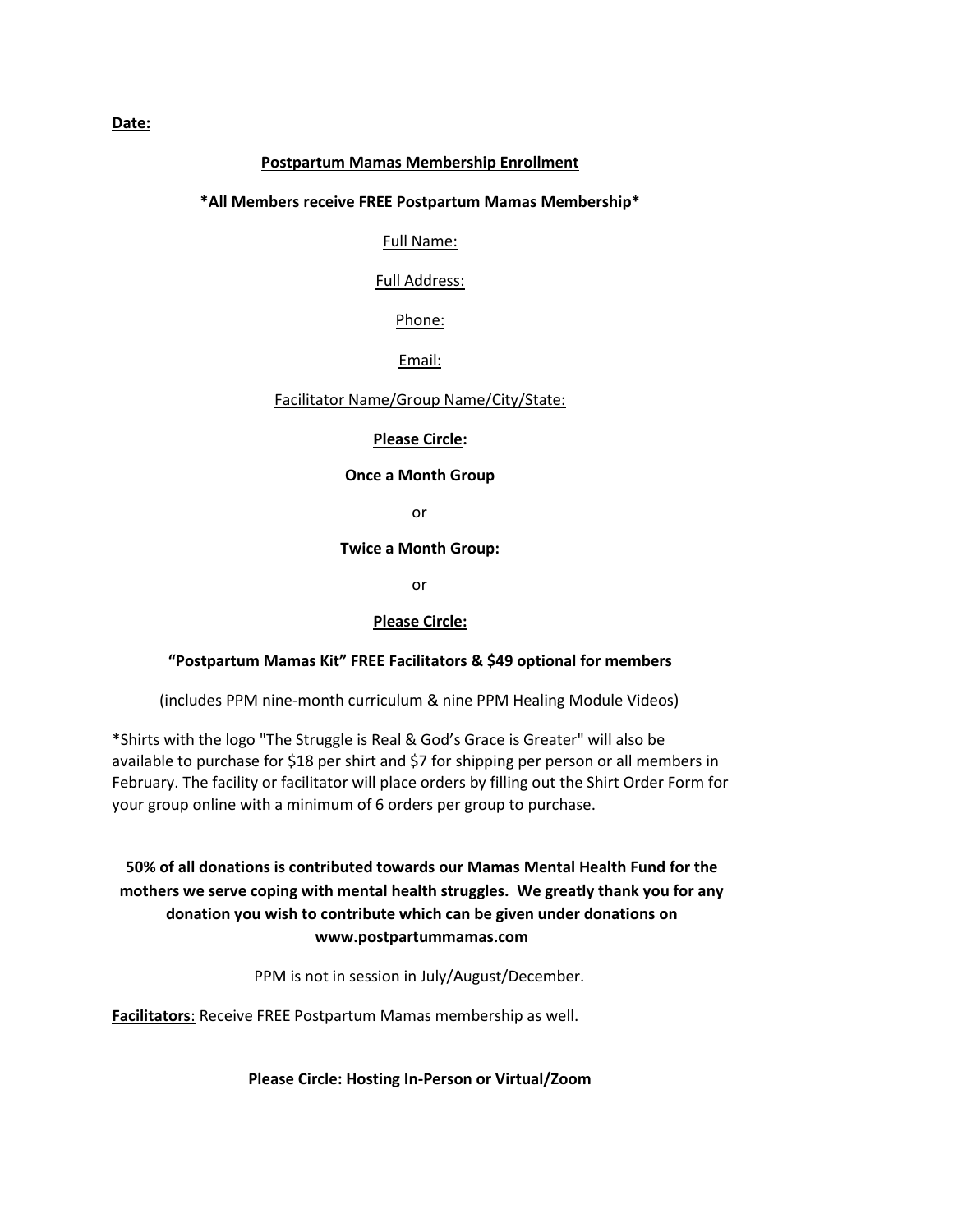## **"Postpartum Mamas Kit"**

**"PPM Kits"/Curriculum & Healing Module Videos**: The PPM optional nine-month Curriculum is available for a one-time fee of **\$49** for any members which is optional**,** if desired to follow along with at your support group. **If you are a facilitator, the PPM Kit is FREE in order to host your group.**

Any materials purchased will be emailed via PDF upon purchase.

**50% of donation proceeds will be contributed towards providing tangible mental health resources for the mothers we serve, donated to our Postpartum Mamas Mental Health Fund. We thank you for any donations you wish to give.** 

How did you hear about PPM?

Referred by: First Name Last Name:

Names and ages of your children:

Religion/faith practices:

Book Recommendations relating to PPM Topics for book resource list:

Interested in: Member Co-facilitator Facilitator (please circle)

Leadership Experience: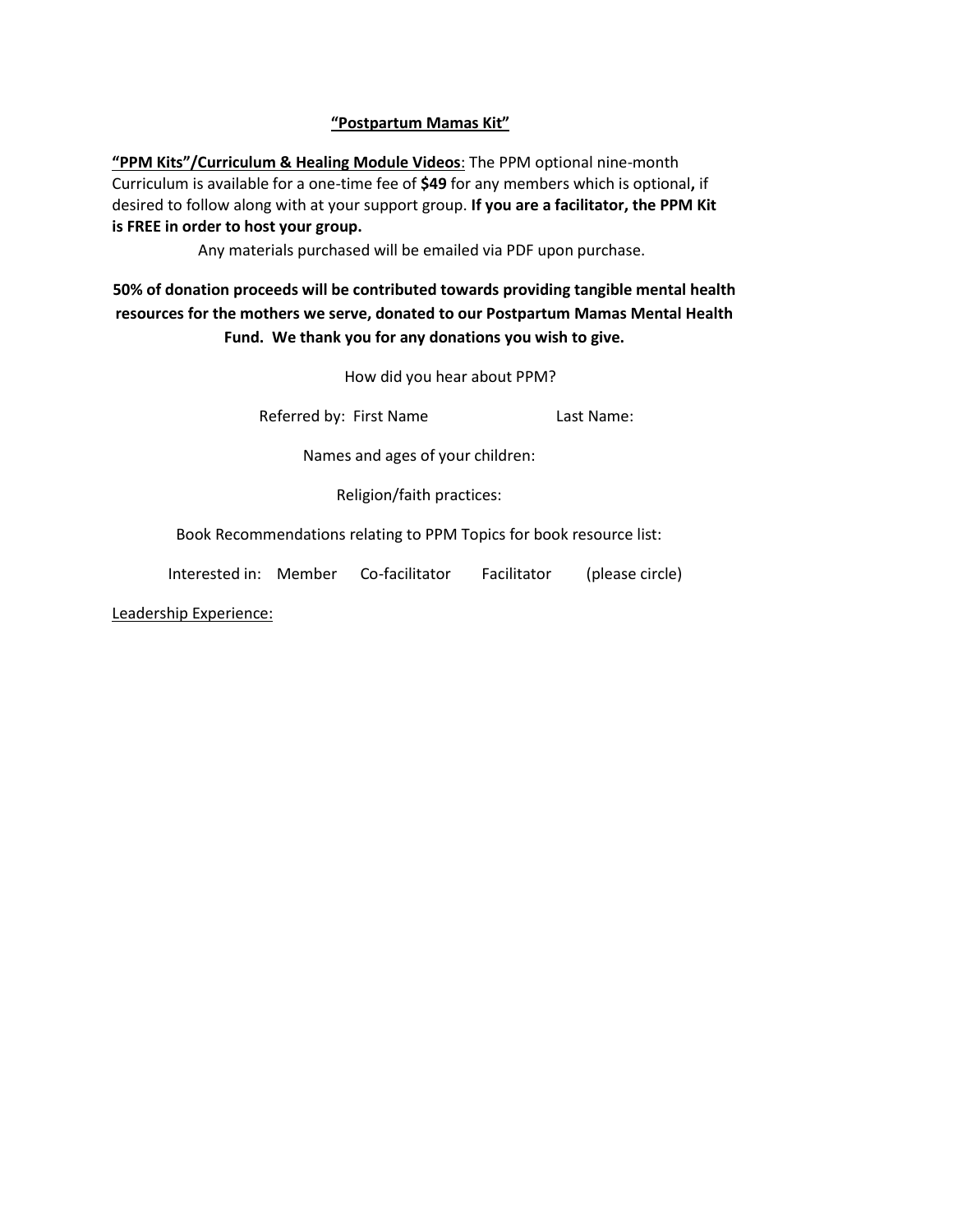## **Postpartum Mamas Facility Enrollment Form**

#### Facility Name:

Facility Full Address:

Facility Email:

Contact Person:

Facility Credit Card:

Exp: CVV Code: Billing Zip code:

(4% merchant processing fee)

#### **Please Circle:**

#### **Once a month Meetings: ANNUAL FEE Options: Please choose 1 option**

\$1,080 1 table/group of 13 mothers

\$2,160 2 tables/group of 26 mothers

\$3,240 3 tables/groups of 39 mothers

#### **OR**

#### **Twice a month Meetings: ANNUAL FEE Options: Please choose 1 option**

\$1,350 1 table/group of 13 mothers

\$2,700 2 tables/groups of 26 mothers

\$4,275 3 tables/groups of 39 mothers

 **(more than 3 groups each additional table is FREE)**

**50% of PPM proceeds & donations will be contributed towards providing tangible mental health resources for the mothers we serve, donated into our Postpartum Mamas Mental Health Fund. See Forms & Postpartum Mamas Mental Health Fund Application Form online for more details.** 

**Please Circle: (REQUIRED)**

**"Postpartum Mamas Kit" \$175** 

#### **Date:**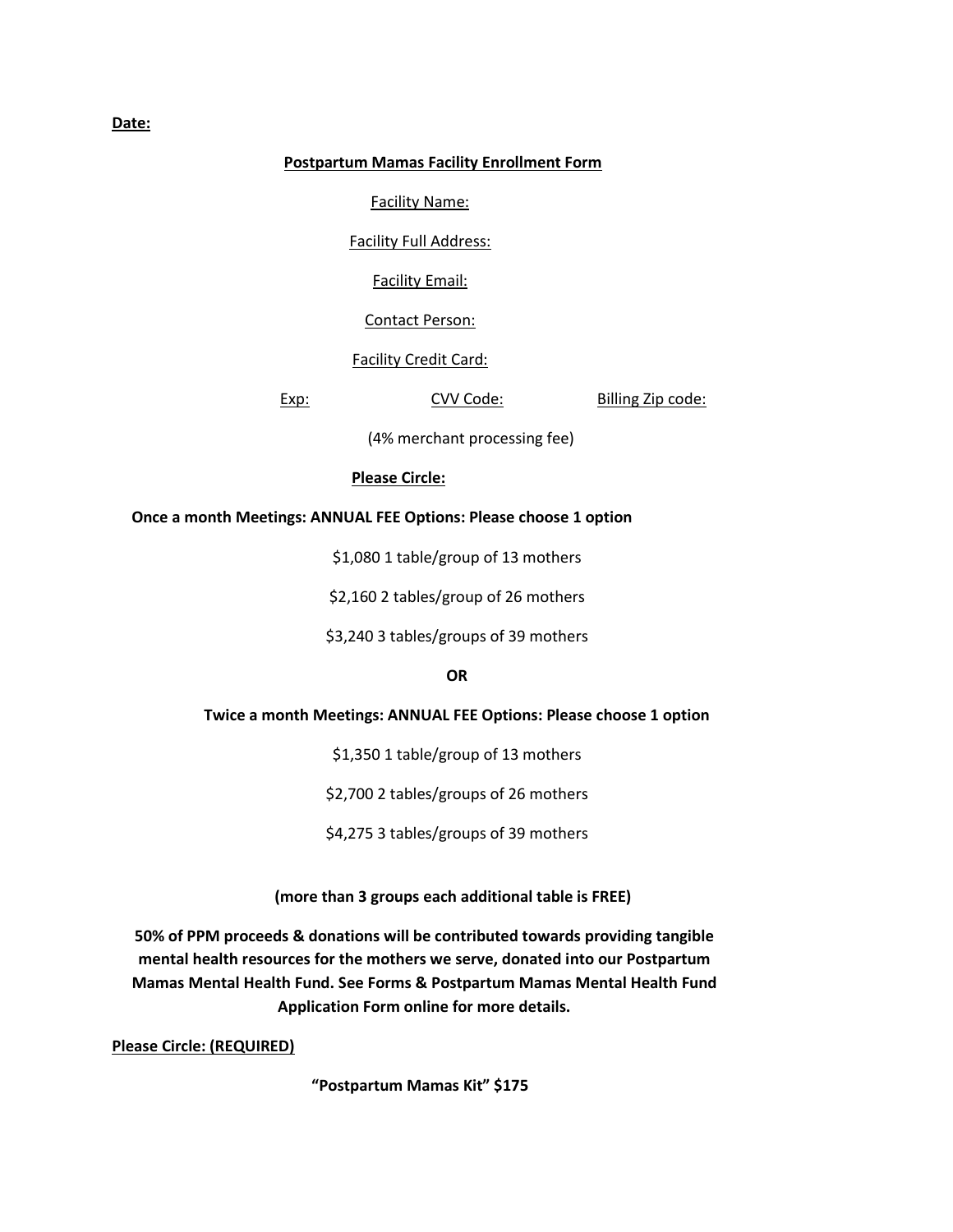(includes PPM nine-month curriculum & PPM nine Healing Module Videos)

## **Also includes 9-month PPM designed group handouts for members and facilitators**

\*Shirts with the logo "The Struggle is Real & God's Grace is Greater" will also be available to purchase for \$18 per shirt plus shipping of \$7 per person for all members in February. The facility or facilitator will place orders by filling out the Shirt Order Form for your group online with a minimum of 6 orders per group to purchase

**Please Circle:** Facility **will** or **will not** provide childcare assistance.

Some facilities may choose to hold one meeting for multiple groups on the same day and time. This can be achieved by adding various tables and facilitators to one space.

## **Providing childcare assistance are at the discretion of each facility.**

All members will be life-time members and will all have the same access to the resources of PPM.

Postpartum Mamas is not in session in July/August/December.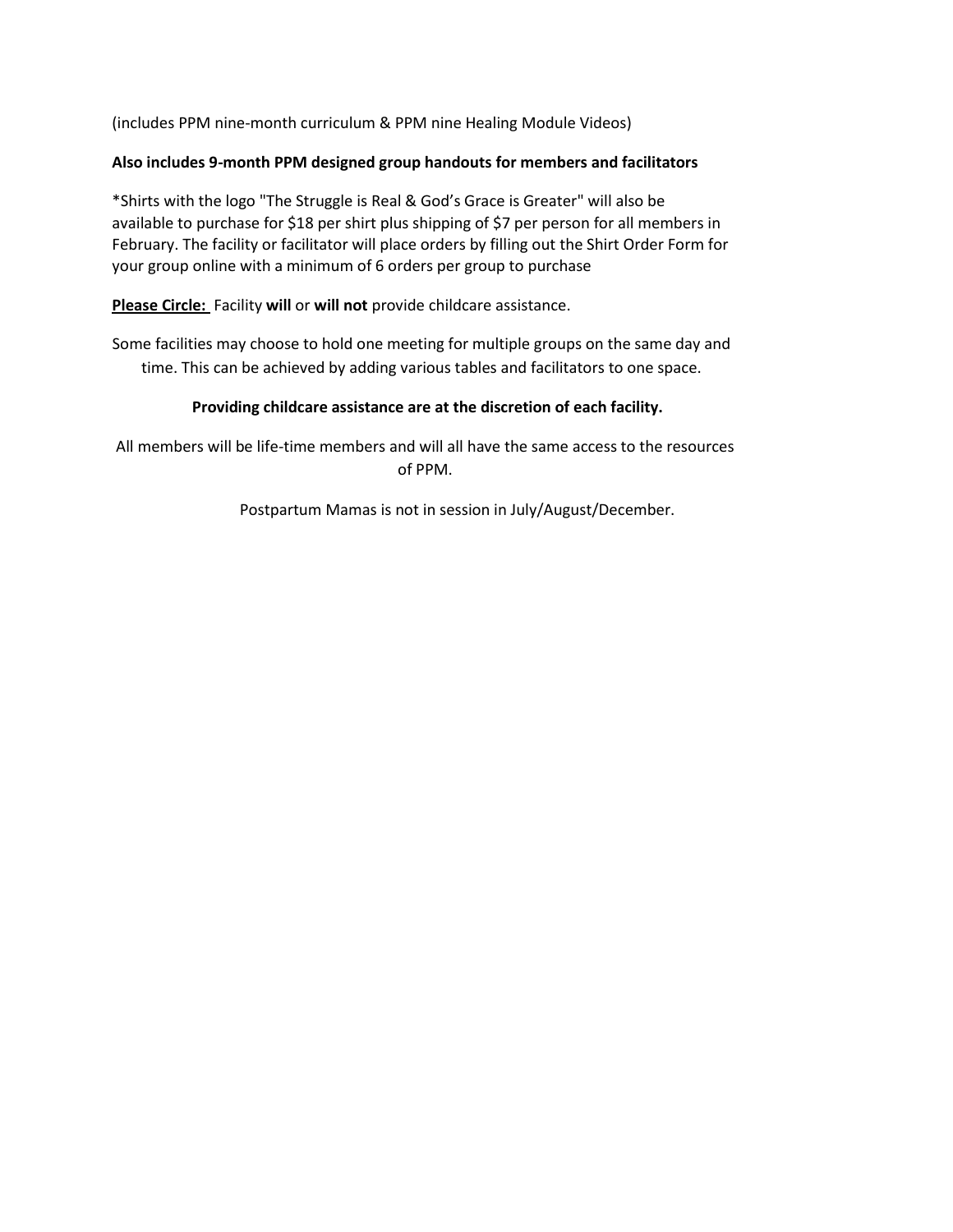#### **Date: Postpartum Mamas Shirt Order Form**

#### **Facility/Facilitator Shipping Address:**

**Quantity of Tank shirts: Colors/Sizes: Colors/Sizes:** 

**Quantity of T-Shirts: Colors/Sizes:**

**Credit Card for Each member or credit card of Facility/Facilitator of the group:**

**Month: Exp: Zipcode:**

**\*Shirts with the logo "The Struggle is Real & God's Grace is Greater" will be available to purchase for \$18 per shirt plus \$7 shipping per person for all members in February.** Your facility or facilitator will fill out a Postpartum Mamas Shirt Order Form online under Forms in February. A minimum of **six** orders need to be made per group. **Shirt orders are submitted one time per year in February of each year between the 1st and 30th of the month depending on the date of your first support group.** We ask that you submit your orders in on the first group meeting in February by having your facilitator or facility submit the Shirt Form online in February. **You will receive your shirts the following month in March. Please allow a maximum of 30 days to receive your orders** as all groups will be ordering at different locations as well. There needs to be a minimum of six shirts ordered for each group. We ask that the facilitator fill out the Shirt Order Form online in February by the 30<sup>th</sup> of the month, and the form will get automatically sent to Postpartum Mamas. The easiest way to collect funds is to collect cash from the members and submit your credit card for the group order. There is also a second option to write all individuals credit card info down on the form**. Postpartum Mamas prefers the first option and thanks you in advance.** Please remind members at your January group that orders will be placed on the first support of February and to bring their cash if they would like to order a shirt. **Shirts are 18\$ plus \$7 shipping per person. Please send an email to postpartummamas@yahoo.com for any additional questions.**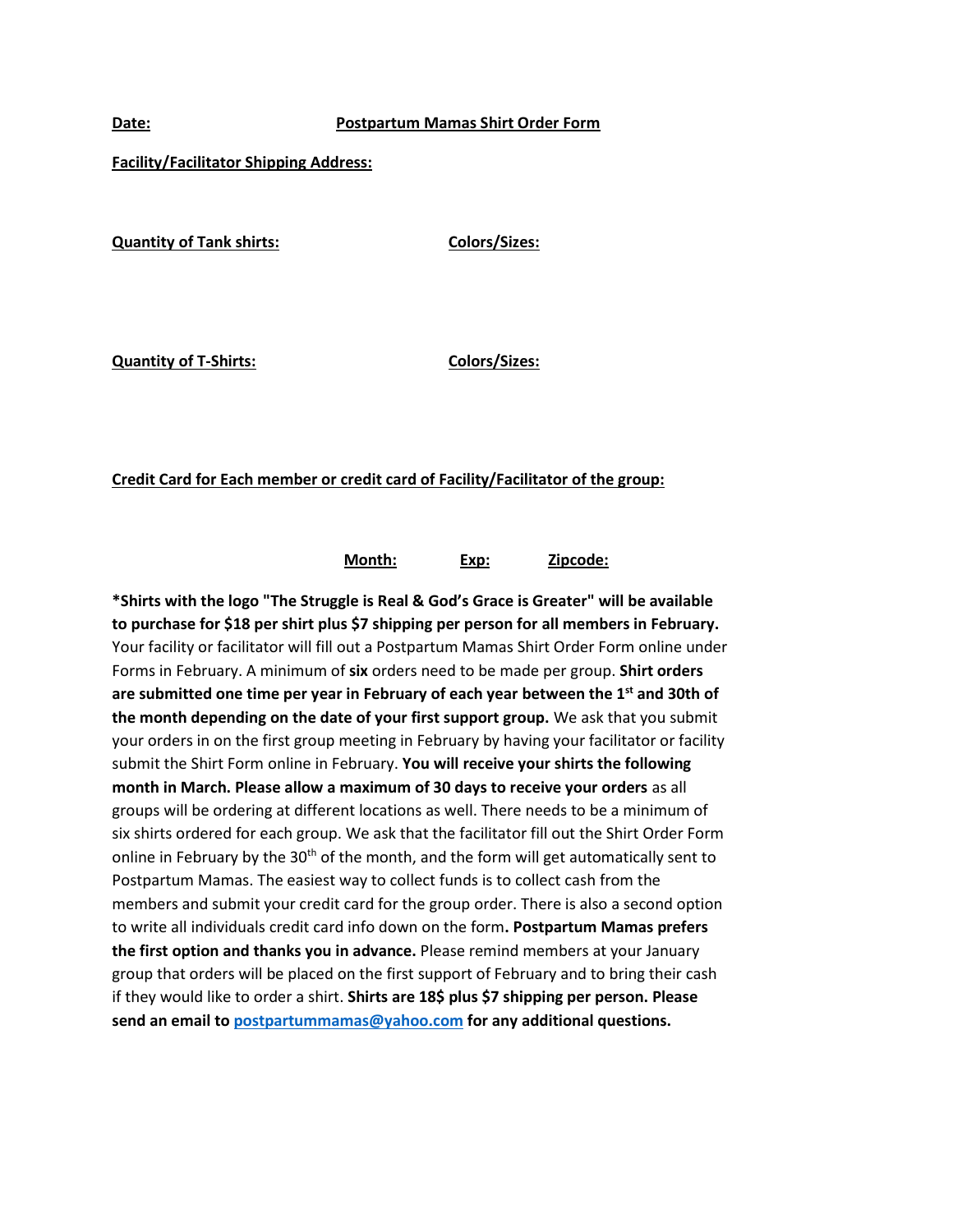"He fills my life with good things, so that I stay young and strong like an eagle."-- Psalm 103:5

# **Postpartum Mamas Membership:**

**Members and co-facilitators**: **Postpartum Mamas is pleased to offer free membership to all mothers, members, and facilitators. We thank you kindly for any donations to our Non-Profit Organization. 50% of donations are distributed to our Mamas Mental Health Fund** (Please see Mamas Mental Health Fund Application Form online for more information), (Please note that **NO meetings will be held in December, July, or August**.)

**If members desire to purchase the optional nine-month PPM Curriculum or the nine PPM Healing Module Videos in PDF format, they are available for a onetime fee of \$49 for the entire "Postpartum Mamas Kit."** 

**Facilitators: Postpartum Mamas is pleased to offer free membership to all mothers, members, and facilitators. We thank you kindly for any donations donated to our Non-profit Organization. 50% of donations are distributed to our Mamas Mental Health Fund**, (Please see Mamas Mental Health Fund Application Form under Forms online for more information.) **FREE nine-month PPM Curriculum for the Calendar year to facilitate your PPM group and is REQUIRED to lead PPM support groups. The curriculum is provided in PDF format.** Facilitating each following year is at the discretion of the facilitator but the curriculum fee is charged one time only. **If members desire to purchase the nine-month PPM Curriculum or the nine Healing Module Videos in PDF format, they are available for a one-time fee of \$49 for the entire "Postpartum Mamas Kit."** 

**50% of PPM proceeds goes directly back to the PPM mothers we serve in our Postpartum Mamas Mental Health Fund. Our Mamas Mental Health Fund provides mental health resources for the mothers we serve in crisis or who are in need of extra assistance. Please see Mamas Mental Health Fund Application Form online for more information.**

**Facilities: Hospital/Churches: \$175 PPM Kit Fee (includes 9-month curriculum, 9 healing module videos, and 9-month PPM designed member and facilitator handouts for group.**

 **Once a month Meetings: ANNUAL FEE Options: Please choose 1 option**

\$1,080 1 table/group of 13 mothers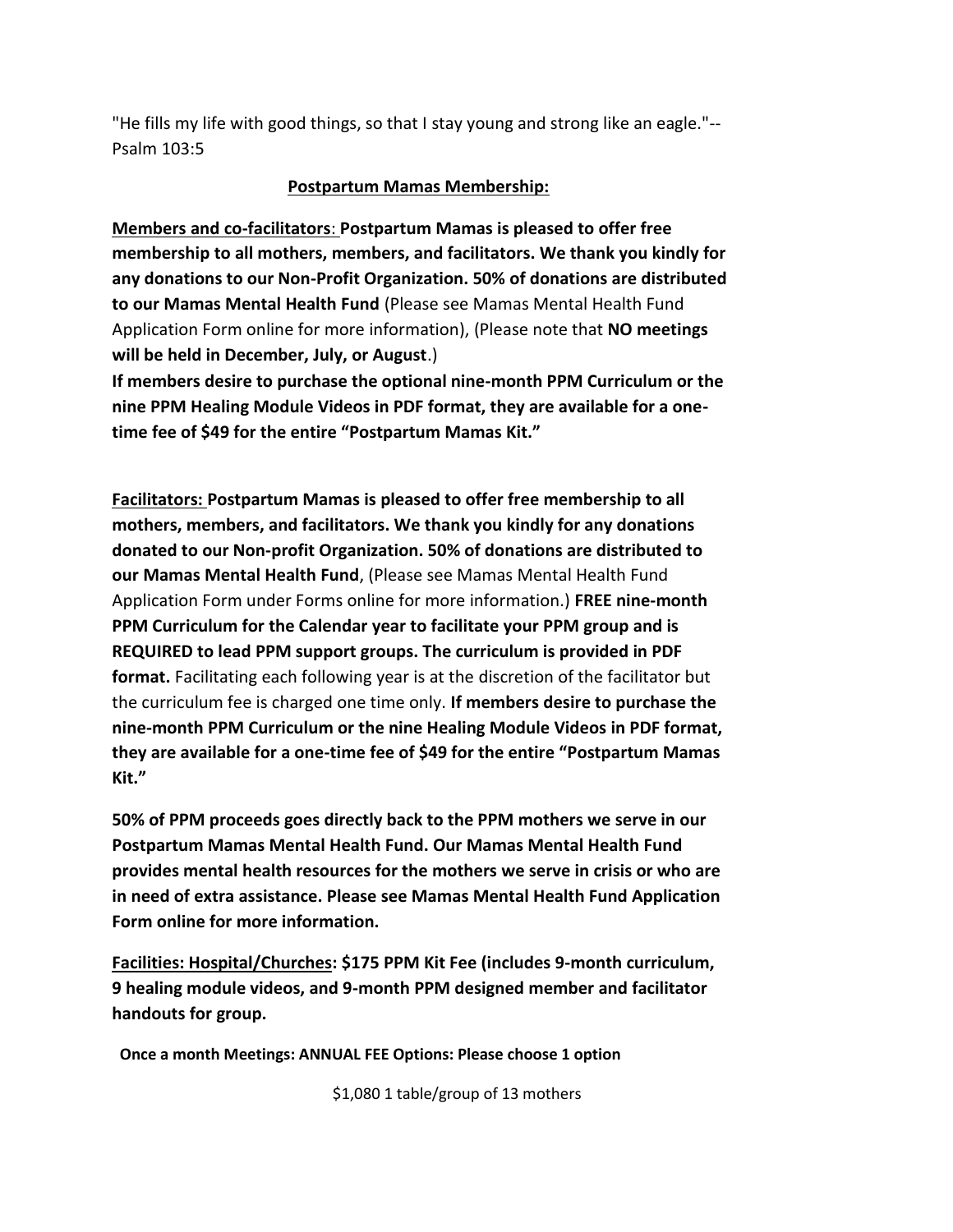\$2,160 2 tables/group of 26 mothers

\$3,240 3 tables/groups of 39 mothers

#### **OR**

## **Twice a month Meetings: ANNUAL FEE Options: Please choose 1 option**

\$1,350 1 table/group of 13 mothers

\$2,700 2 tables/groups of 26 mothers

\$4,275 3 tables/groups of 39 mothers

#### **Any additional tables needed above three tables is free of charge.**

**(Providing once a month or twice a month support groups with various tables and facilitators per group at one scheduled day and time per month only.) Additional groups can be grown and added to new tables as members grow at additional cost for the first additional group. Any additional groups/tables added above three tables will be free. All members receive free membership. Breastfeeding babies are welcome at group up to age one. Childcare service arrangements are at the discretion of each facility.** 

The purpose of incorporating Postpartum Mamas Program into your facility will be to provide a once or twice a month support group which can grow over time, depending on the needs of the members with various tables and facilitators per group, at one scheduled day and time per month only. Facilitators and cofacilitators will attend yearly meetings and collaborate at the facilitator trainings, three times a year in September, January, and May, to discuss any important information within each group. We ask that the appropriate conflict-resolution skills are used, and confidentiality is maintained by all facilitators during trainings. **These Facilitator meetings will occur in September, January, and May for the duration of thirty minutes to one hour at a location, day and time chosen by the facility in person or via zoom.** 

## **Membership Benefits**

\*Lifetime Enrollment in PPM Program which includes monthly community support as well as life-time access to the PPM private FB group to form an authentic community in a safe and non-judgmental space to express ourselves with other mothers who share struggles with the same experiences and to show compassion and understanding throughout our journeys. This a place to share about our weekly struggles, and to reach out for help when needed. Ex- in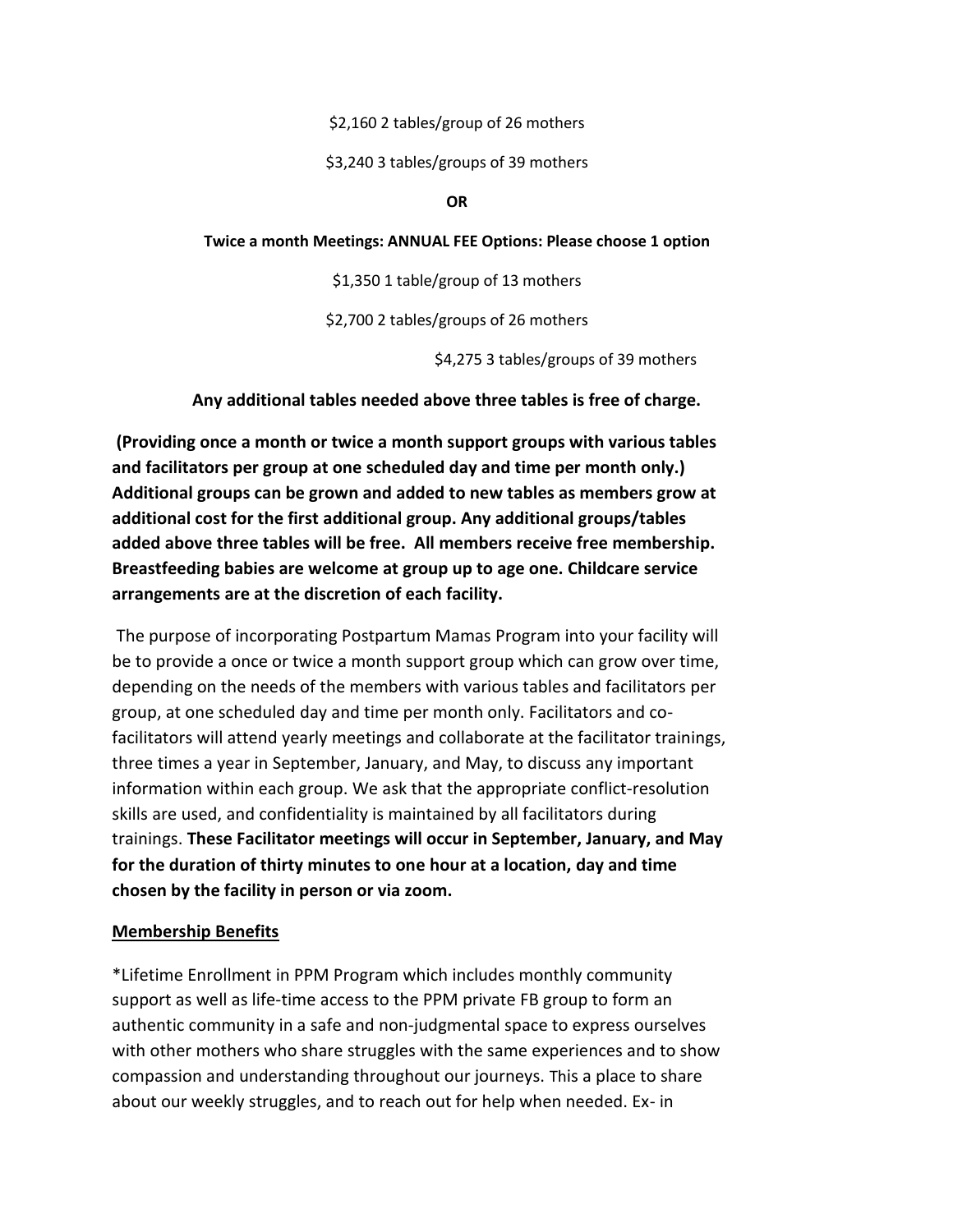hospital, kids are sick, or giving birth, and need help from mamas with a meal prepared and brought via meal train. This can be organized within each group if desired. Mothers have access to these groups but by no means are required to participate in them on a weekly basis. This is simply available for those mothers who desire the support in this way in addition to the support group.

\*Enrollment in PPM FB Messenger to receive daily, weekly and monthly emotional support and inspirations from all other PPM members/mothers.

\*No yearly re-enrollment in Postpartum Mamas. One-time enrollment and you are a life-time member.

\*Online zoom virtual support group option available for facilitators or facilities that wish to facilitate their support group on zoom.

\*Virtual or in person facilitator meetings three times a year in September, January, and May.

\*Once or twice a month support group options.

\*Life-time exposure to PPM nine-month curriculum program with a discussion for each month's PPM topics including Grief/Loss/Anger, Mental Health Month/Depression and Postpartum Depression, Honoring the Lost Month/Infertility/Miscarriage and Infant Loss,

Vocational Goals & Dreams, Self-Identity and Identity in Christ, Personal Wellness Month

Nutrition and Healing/Self-Care, Blessings/Faith/Anxiety and Fear, Celebrating Motherhood Month/Positive Parenting Skills, and Support Systems/Unconditional Love Grace and Mercy in our Relationships. Exposure to additional mental health resources in our Postpartum Mamas nine Healing Module Videos on all PPM topics for added benefits of learning about and improving our Postpartum mental health. Access to PPM "sample" support group video which shows format, structure, and the rules and guidelines of a PPM support group.

\*Members will be automatically added onto the PPM Vocational Resource List to spread awareness of the diverse and unique vocations members have as mothers, and to most importantly support, encourage and bless one another with our vocational dreams and goals within our communities.

\*Inner healing and unconditional support from other mothers experiencing similar struggles and joys. The chance to develop these friendships outside of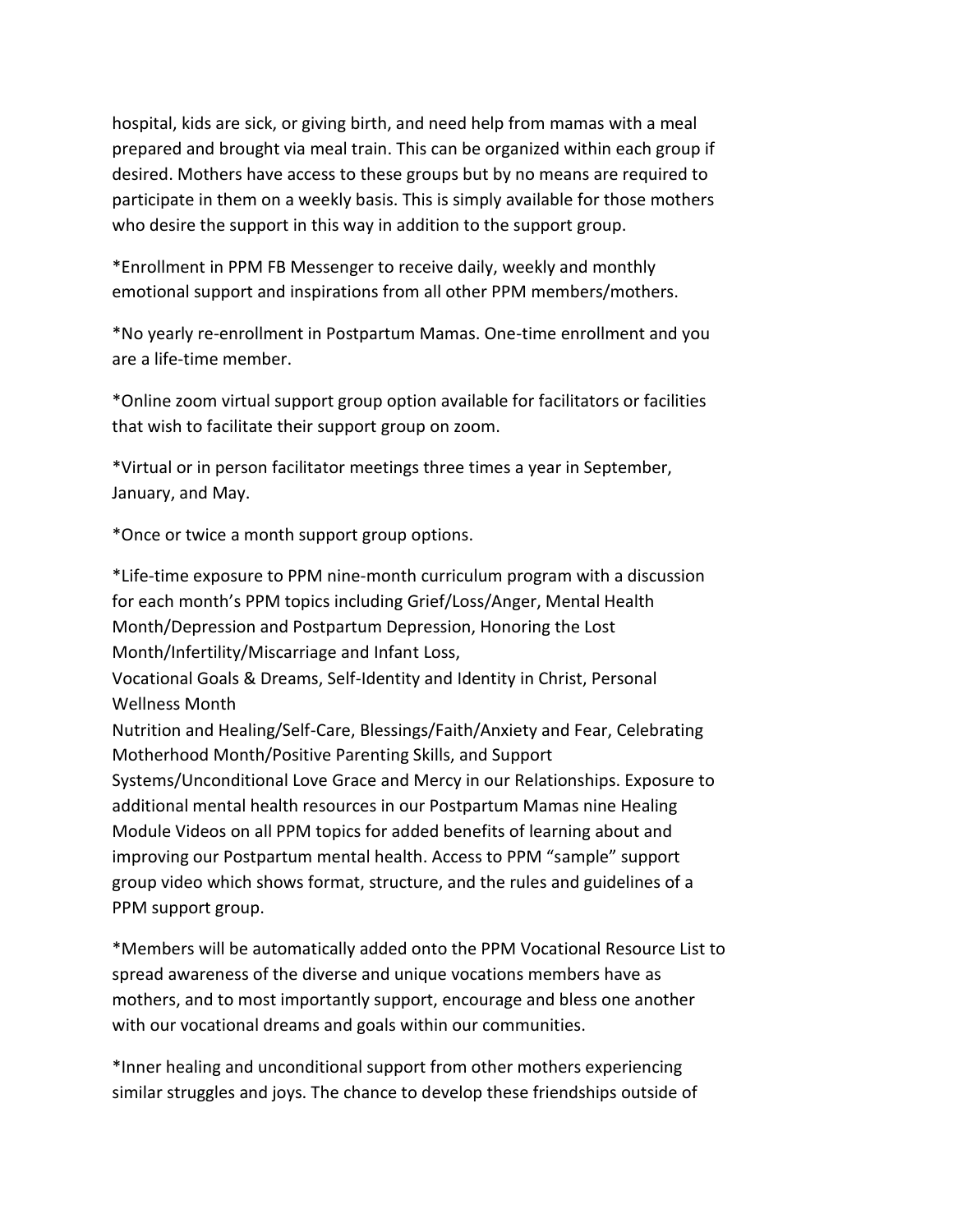group maintaining healthy boundaries of confidentiality inside and outside of group.

\*Resources of books, quotations, inspirations, verses, prepared resources, handouts, journal entries, and PPM curriculum to discuss at each support group for healing, reflection, and growth.

\*Contact list of mothers in your group to contact if needed for support outside of group. We ask that the healthy boundaries of PPM confidentiality and PPM rules and guidelines are respected.

\*Contributing to giving to a good cause to other non-profits which support advocating for issues relating to the struggles that mothers face in including but not limited to Postpartum depression and which provide immediate resources via phone within the area they live in, to get the immediate help they need for their mental wellness, as well as giving back to our community in need who need financial assistance during hard times.

\*Contributing to the good cause of helping mothers heal and grow stronger through their own unique struggles through motherhood including but not limited to daily experiences through motherhood and parenting, depression, anxiety, child loss, infertility and miscarriage and postpartum related issues to gain emotional support within their Postpartum Mamas community.

\*Helping to de-stigmatize Postpartum depression and associated related struggles with any correlating misperceptions and supporting and contributing to the vision of PPM with a goal of eventual expansion of PPM nationwide to make an everlasting difference in the lives of mothers who struggle with postpartum for generations to come.

\*Helping to expand the community of PPM in order to have more opportunities to further give back to our community with future assistance to mother's educations & career goals, aspirations throughout motherhood, holistic healing and mental wellness assistance.

\*Supporting the visions of the PPM support group program to be incorporated into hospitals and churches nationwide so that mothers everywhere struggling with Postpartum have immediate support in their area. Another future goal of PPM is to provide personal counselors contact information on the website at a discounted counseling rate so that members have access to mental wellness assistance within their areas.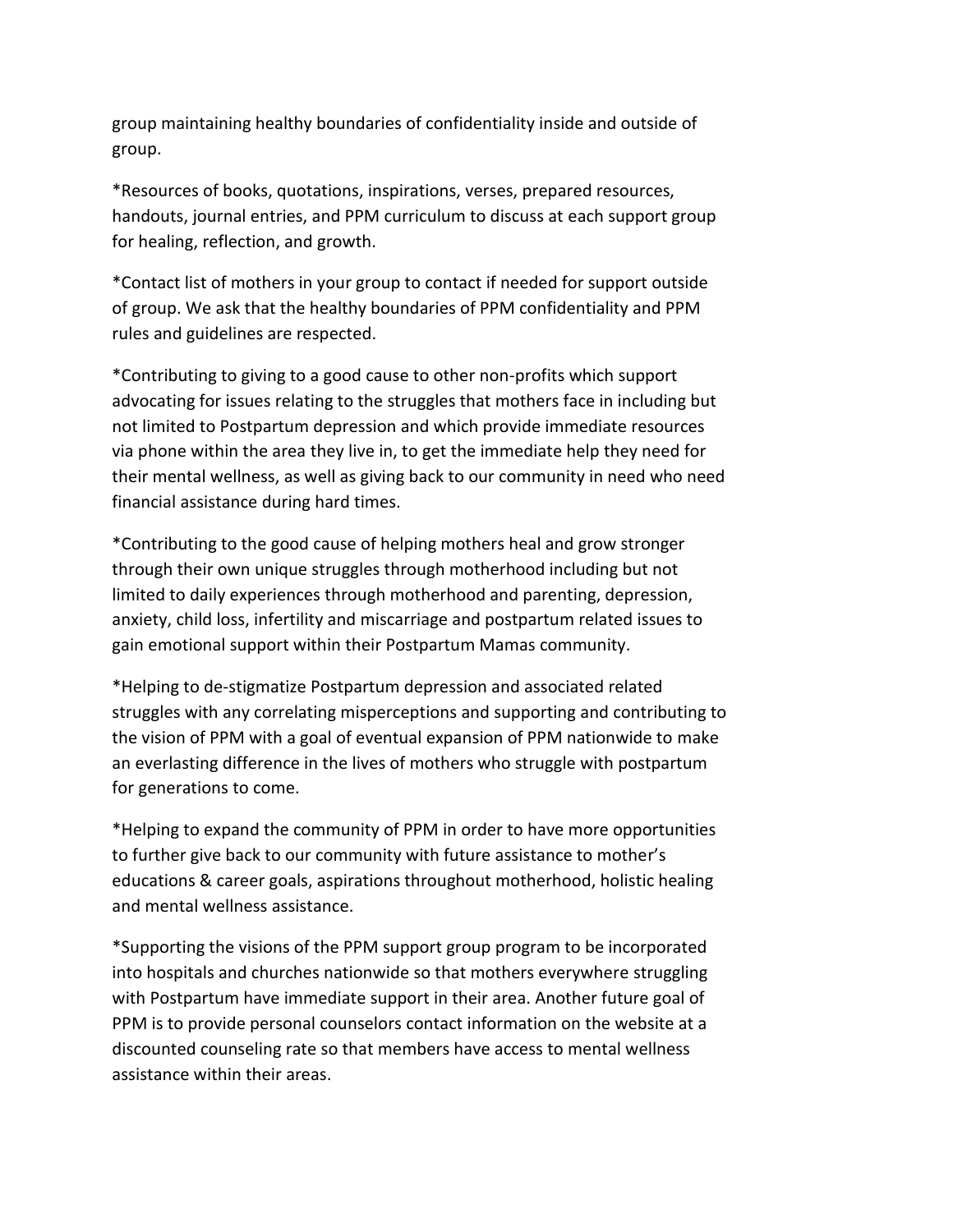\*Give and receive helpful positive and healing resources within your community from other mothers. Being recognized on the PPM vocational resource list for our own vocations and supporting and sharing mothers strengths, talents, vocational talents, or recommendations during the resource/support time at the end of each session. Some examples of additional shared resources may include exercise classes, painting classes, self-care ideas, yoga/meditation classes, counseling/mental wellness resources, midwife/doula resources, book recommendations, coaching, acupuncture, women's retreats, and the potential to provide and receive these recommendations to help improve their health/wellness and selfcare techniques.

**\*50% of PPM donations and proceeds** will be contributed towards **our Postpartum Mamas Mental Health Fund** in order to further support the mothers that we serve and to giving tangible Mental Health Resources for them when in need or in crisis. This will be an application process on our website approved by our Board of Directors per application. Please allow 1 to 2 weeks to process application and receive a response. Please know we will do our best to bless our mothers depending upon the current amount of funds Postpartum Mamas has and your particular Mental Health need. Please email this form to Postpartummamas@yahoo.com or you can also submit online on our website under Forms.

Our hopes are to provide all mental health assistance including but not limited to counseling appointments when needed, mental health and postpartum pregnancy doctors appointments, holistic doctors appointments not covered by insurance such as acupuncture and massage to reduce anxiety, midwife and doula appointments, babysitting/childcare assistance, cleaning assistance, meal trains and meal assistance, grocery assistance, self-care retreat assistance, fitness/health management assistance, bible retreats assistance, personal wellness assistance, educational/career assistance to pursue degrees or contribute towards schooling or vocational certificates, women/mother empowerment to achieve her dreams.

We are here and always will be here for all the mothers we serve and hopeful that the more donations we receive, the more we will be able to achieve these goals and the mission of Postpartum Mamas.

**\*Shirts with the logo "The Struggle is Real & God's Grace is Greater" will also be available to purchase for \$18 per shirt plus \$7 shipping per person for all members in February.**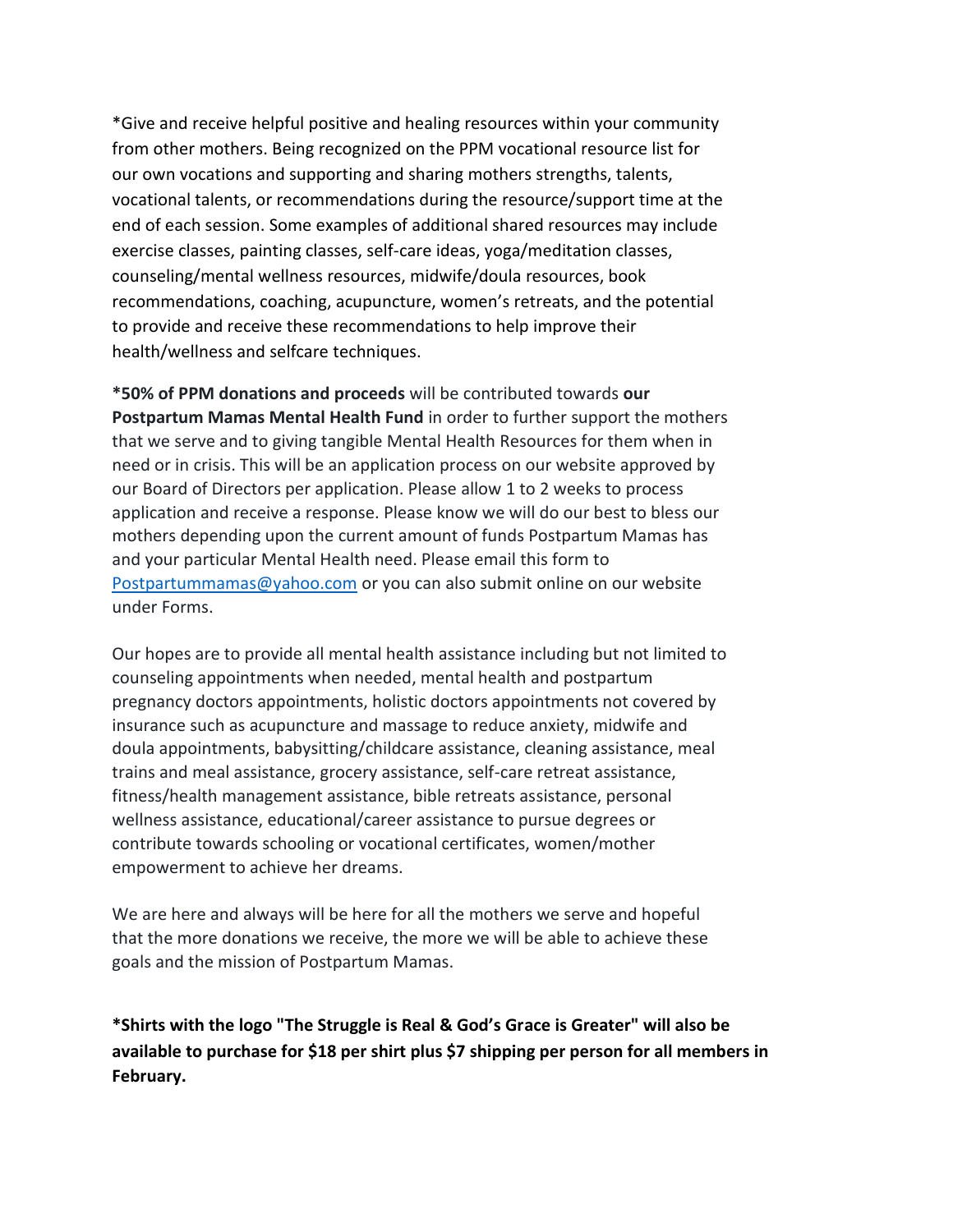**Facilitators will complete a group purchase by filling out Shirt Order form with a minimum of six orders and shirts will be sent to each facility or facilitator to disperse to group members.** 

**Mamas, please join us in this life-impacting journey through the recognition of Postpartum** 

**Depression that mothers face every day and everywhere. Lets help contribute to the vision of expanding PPM nationwide so that positive changes can occur for those suffering with** 

**Postpartum Depression. The more resources, support, recognition, and contribution in the** 

**Postpartum community, the less we will have to suffer alone in silence. We will no longer accept to be silenced any longer. We will no longer accept to feel shame and feel stigmatized for the struggles we face, which are so real and which deserve recognition and positive community awareness. Together we will make life-impacting changes in the Postpartum community for generations to come.** 

# **Facilitator Benefits**

In addition to the same benefits as members, facilitators will receive free monthly membership, a FREE "PPM Kit" to host their group, and the chance to engage and share their personal journey which will positively impact other mothers, practice their leadership skills, contribute towards positive changes and awareness in the Postpartum community, and an opportunity to give back to their communities. They will also gain necessary life-time knowledge of the PPM curriculum in order to gain more crucial awareness and understanding of the significant and similar postpartum experiences mothers face nationwide with a goal to unify mothers in all communities.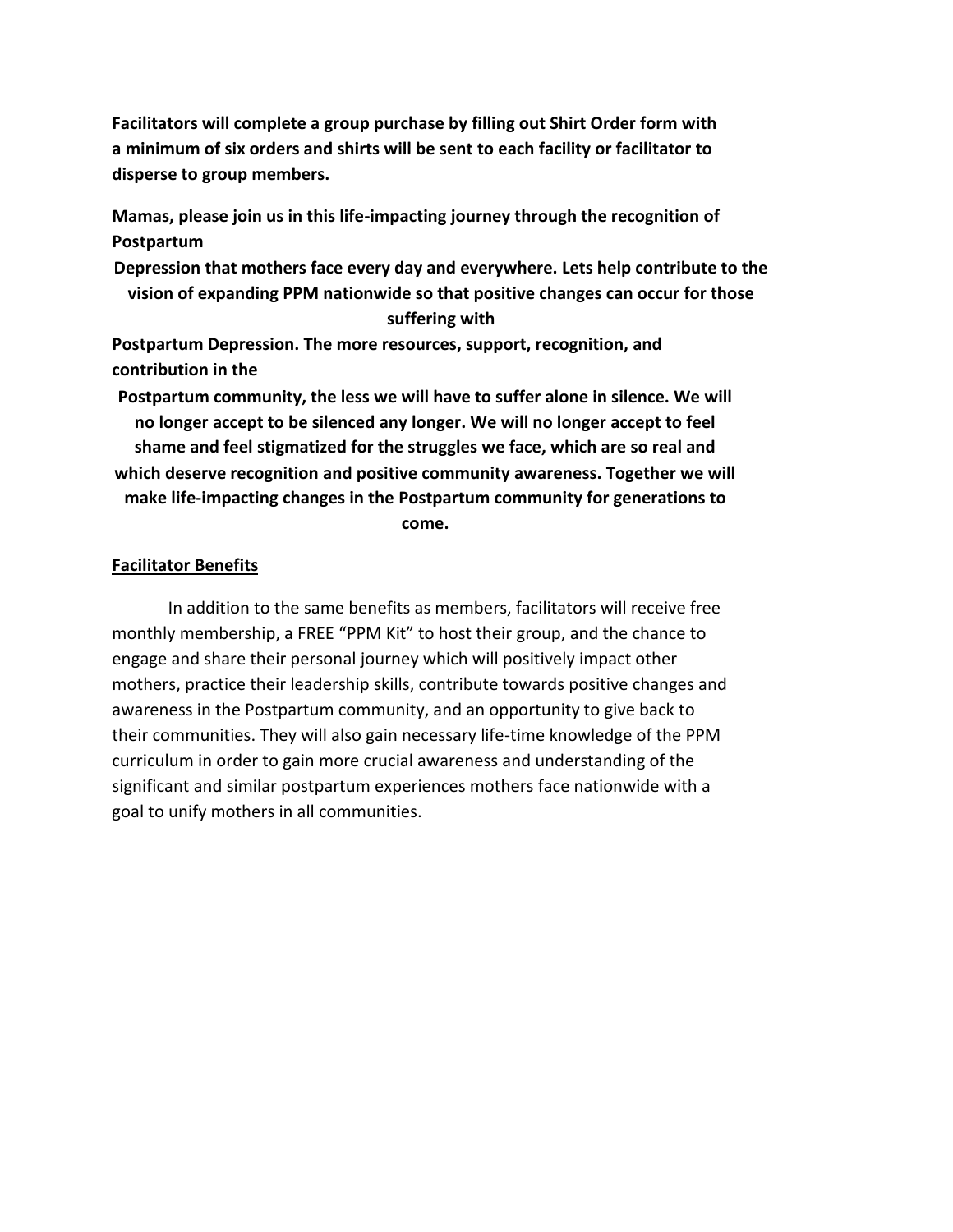# *"A life lived for others, is the only life worth living."* **—Albert Einstein**

# **Postpartum Mamas Yearly Topics Calendar**

# **September: Suicide Prevention Month: Grief/Loss/Anger/Guilt/Pain/Overwhelm/**

# **Loneliness/Persecution/From Ashes to a Ray of Hope/Freedom from Mental Bondage**

Songs: Hill Song "I am Who You Say I Am," Kari Jobe "I Am Not Alone," Shawn McDonald "Rise,"

Pauline Wick "New Song," Steven Malcolm "Even Louder," Natalie Grant "My Weapon," Linkin Park "One More Light," Natalie Taylor "Surrender," "Where's My Love," Rascall Flatts "What Hurts the Most," Freya Ridings "Lost without You," Liv Harland "Dancing in the Sky."

# **September 10th: World Suicide Prevention Day**

# **October: Mental Health Month: Depression and Postpartum Depression/ Out of the Shadows & Darkness/ Forever Redeemed, Hopeful, and Saved**

Songs: Hillsong "Broken Vessels," Hillsong "Even When it Hurts I'll Praise You," Bethel "Raise a Hallelujah," Mercy Me "Even If," For King and Country "God Only Knows," Tauren Wells "Gods not Done with You," "Hills and Valleys," Natalie Grant "Praise You in this Storm," Vertical Worship "Over and Over."

# **\*October 5th: National Depression Screening Day \*October 10th Mental Health Day**

# **\*October 15th: Pregnancy and Infant Loss Awareness Day (Nov Topic)**

# **November: Honoring the Lost Month: Infertility/Miscarriage/Infant Loss/Pregnancy Complications/God's Glory, Mercy, & Divine Plan**

Songs: Leeland "Good Mother," Lauren Daigle "Rescue," Michael W Smith "Let it Rain," Michael W. Smith "Miracles," "Brian and Jenn Johnson "You're Going to be Ok," Hannah Kerr "Warrior," Nicole Nordeman "Sound of Surviving," Elevation Worship "There is a Cloud," Bethel "You're Faithful," Ken Blount "For this Child," Bethel Music and Emmy Rose "Promises Never Fail."

# **(\*Honor of Oct 15th Pregnancy and Infant Loss Awareness)**

**1-7 th: National Vocation Awareness Week** 

**December: No Session (Winter Break)**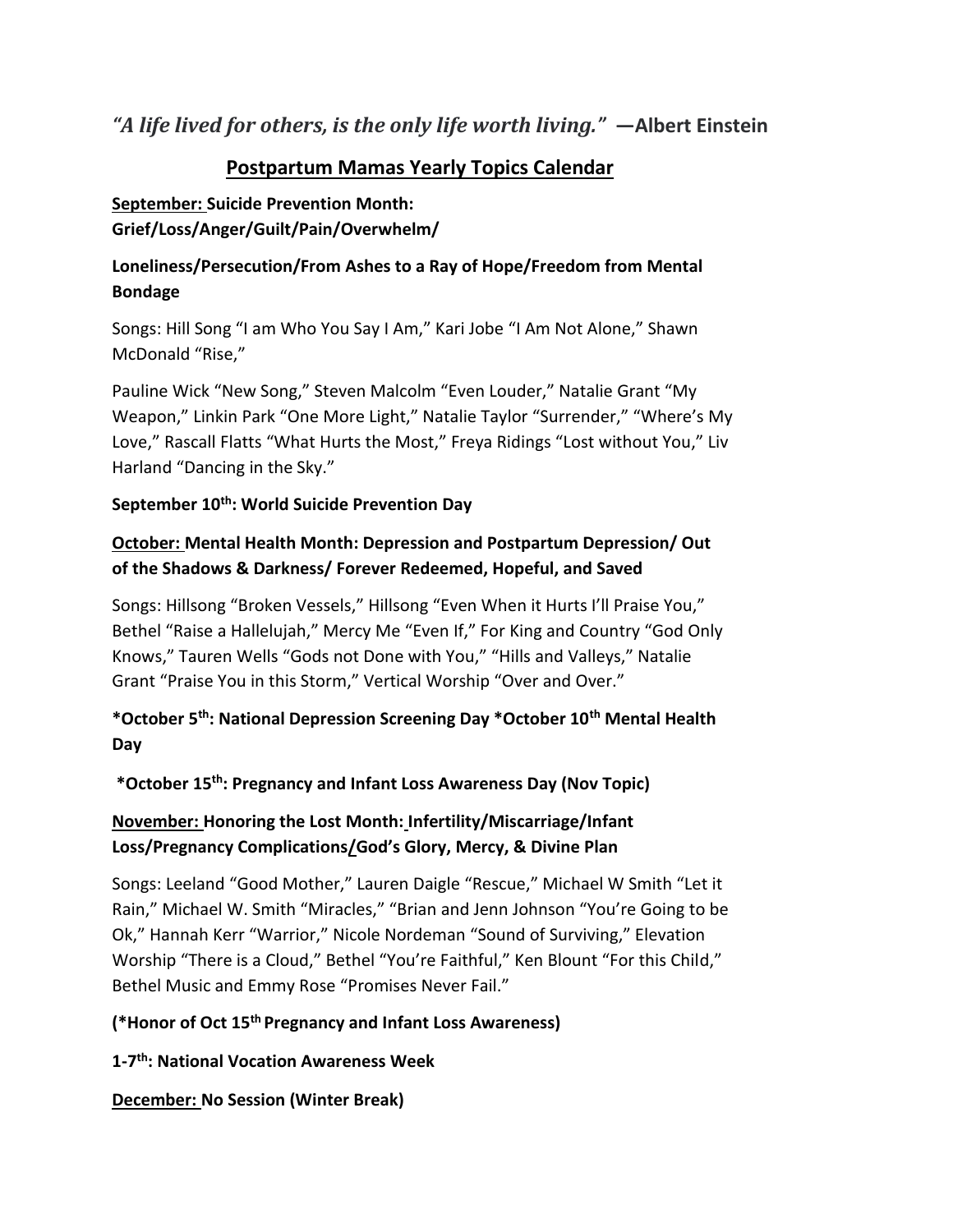# **NEW YEAR**

# **January: Vocational Dreams/Goals Month**

Songs: Hillary Scott "Still," Meredith Andrews "Soar," Laura Story "Open Hands," Natalie Taylor "Lift Me Up," Michael Ketterer "Spirit Lead Me," Anthem Lights "Who I'm Meant to Be."

(\*Honor of Nov 1-7<sup>th</sup>: Vocation Awareness Week)

# **February: Self-Identity Month: Self-Worth/Unashamed/Self-Compassion/Identity in Christ**

Songs: Lauren Daigle "You Say," Mercy Me "Flawless," Lauren Daigle "Love Like This," Big Daddy Weave "Overwhelmed," Mack Brock "I am Loved," Riley Clemmons "Fighting For Me."

# **February 17: Random Acts of Kindness Day March: Personal Wellness Month: Nutrition/Healing Techniques/Inner-Healing/SelfCare/Healed and Mended**

Songs: Michael W. Smith "This is How I Fight my Battles," Michael W. Smith "Do It Again,"

Crowder "Come As You Are," Mathew West "Mended," Christy Nockels "Healing is in Your Hands," Kari Jobe "Healer," Riley Clemmons "Healing."

# **\*March 8th International Women's Day**

# **April: Month of the Spirit: Anxiety/Fear/Peace/ Blessings & Faith**

Songs: Leeland "Way Maker," Francesca Battistelli "Defender," Michael W. Smith "Open the Eyes of my Heart," Elevation Worship Acoustic "Give Me Faith," Jeremy Camp "I Still Believe," Brandon Heath "Don't be Afraid."

April 12<sup>th</sup>: Easter & Stress Awareness Month

7<sup>th</sup>: World Health Day & 16<sup>th</sup> National Stress Day

# **April 21-29th National Infertility Awareness Month**

# **May: Celebrating Motherhood Month: Positive Parenting Skills/Struggles through Motherhood/Pain/Remembering The Lost/Forever Hope**

Songs: Michael W Smith "Awesome God," Michael W Smith "Light to You," Michael W. Smith "Reckless Love," Phil Wickman "Living Hope," Edward Rivera "Nothing Else," Leeland "Wait upon the Lord," Amanda Lindsey Cook "House on a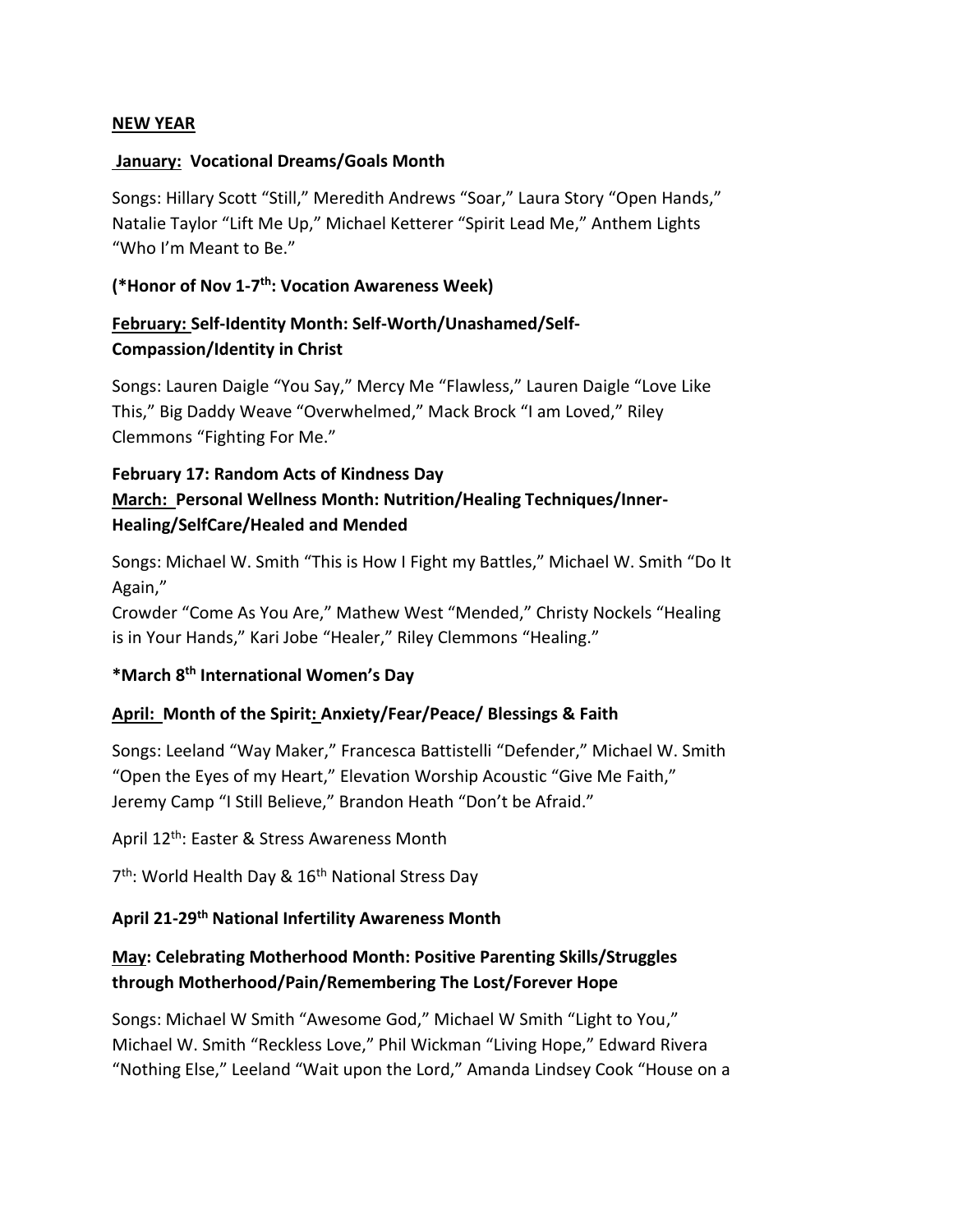Hill," Lydia Walker "You were made for This," Elle Holcomb, "You are Loved," Nicole Nordeman "Slow Down," Rascal Flatts, "My Wish For You."

# **(\*In Honor of April 21-29 National Infertility Month)**

# **Mental Health Awareness Month**

May 10<sup>th</sup>: Mother's Day

**June: Support Systems Month: Community-Social-Family-Interpersonal Relationships/Marriage/Unconditional Love and Support/Grace, Mercy, Forgiveness for Ourselves and Others/Justice/Security and Safety at Home in the Throne** 

Songs: Jack Johnson "It's Always Better When We're Together," Michael W Smith "Your House,"

Michael W. Smith "Build My Life," Michael W. Smith "Light to You," John Mayer "Half of my

Heart," Francesca Battistelli "Angel by your Side," Coldplay "Sky Full of Stars," Kate Perry

"Unconditionally," Michael Smith "Healing Rain," Mercy Me "Finally Home," Hillsong "Amazing Grace," Newsboys "Jesus Paid it All," Mercy Me "I Can Only Imagine."

# **Women's Health Care Month**

Father's Day June 21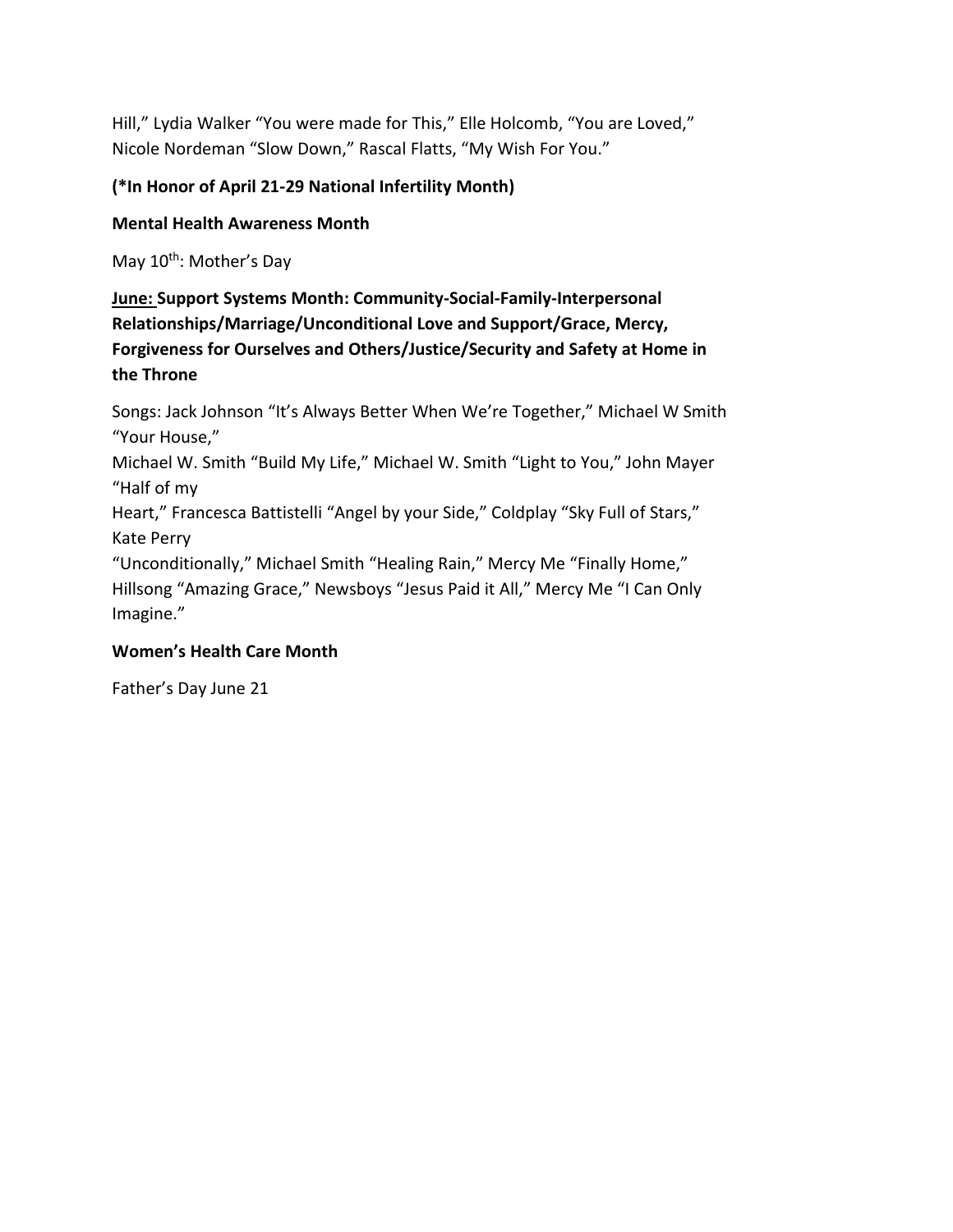# **Postpartum Mamas Monthly Topic Questions to Reflect on:**

## **September Suicide Prevention Month:**

# **Grief/Loss/Anger/Guilt/Loneliness/From Ashes to a Ray of Hope/Freedom from Mental Bondage**

- 1) Do you see a cycle in your anger outbursts? Do you recognize triggers?
- 2) What is going through your mind when you have an angry episode?
- 3) What brings you hope in your life when you feel all hope has been lost?
- 4) How has your faith brought you through your hardest times in your life?
- 5) What have been the most pivotal moments in your life? How did they help you become a stronger person?
- 6) What have been some of your most difficult times? How did you get through them?
- 7) Have you ever had suicidal thoughts and how did you find your hope, meaning, purpose and value in your life?
- 8) How do you cope with loneliness? What are contributing factors that make you feel lonely? How do you cope? How do you move beyond your loneliness and find your authentic self? What are ways you have reached out for support?
- 9) Have you ever experienced mom guilt? How have these experiences shaped you as a person and how have you let go of the guilt to live a more balanced and healthier life?
- 10) What has grief felt like for you and why? What have been your hardest grieving moments and how have these experiences shaped your personality and character?
- 11) Have you experienced grief or loss of a loved one? What has that felt like for you? How have you coped through your loss? What brings you hope?
- 12) What are some tasks and duties I complete during the day that I wished my partner noticed more and gave me more positive affirmation for?
- 13) Have you ever felt suicidal thoughts before or during your journey through motherhood? Lets talk about these experiences and how you were able to rise above this mental bondage and find healing and grace within yourself, among others, and in your relationship with Jesus for those of you that have faith.
- 14) What did the suicidal thoughts feel like specifically for you if you have experienced these thoughts, and what recommendations could you give to others currently experiencing the same thoughts?

## **October Mental Health Month**

# **Postpartum Depression and Depression/Out of the Shadows/Forever Redeemed, Hopeful & Saved**

1) Have you experienced depression, what has that felt like for you? What gets you through the ups and downs of it? What other support systems or healing techniques have helped you?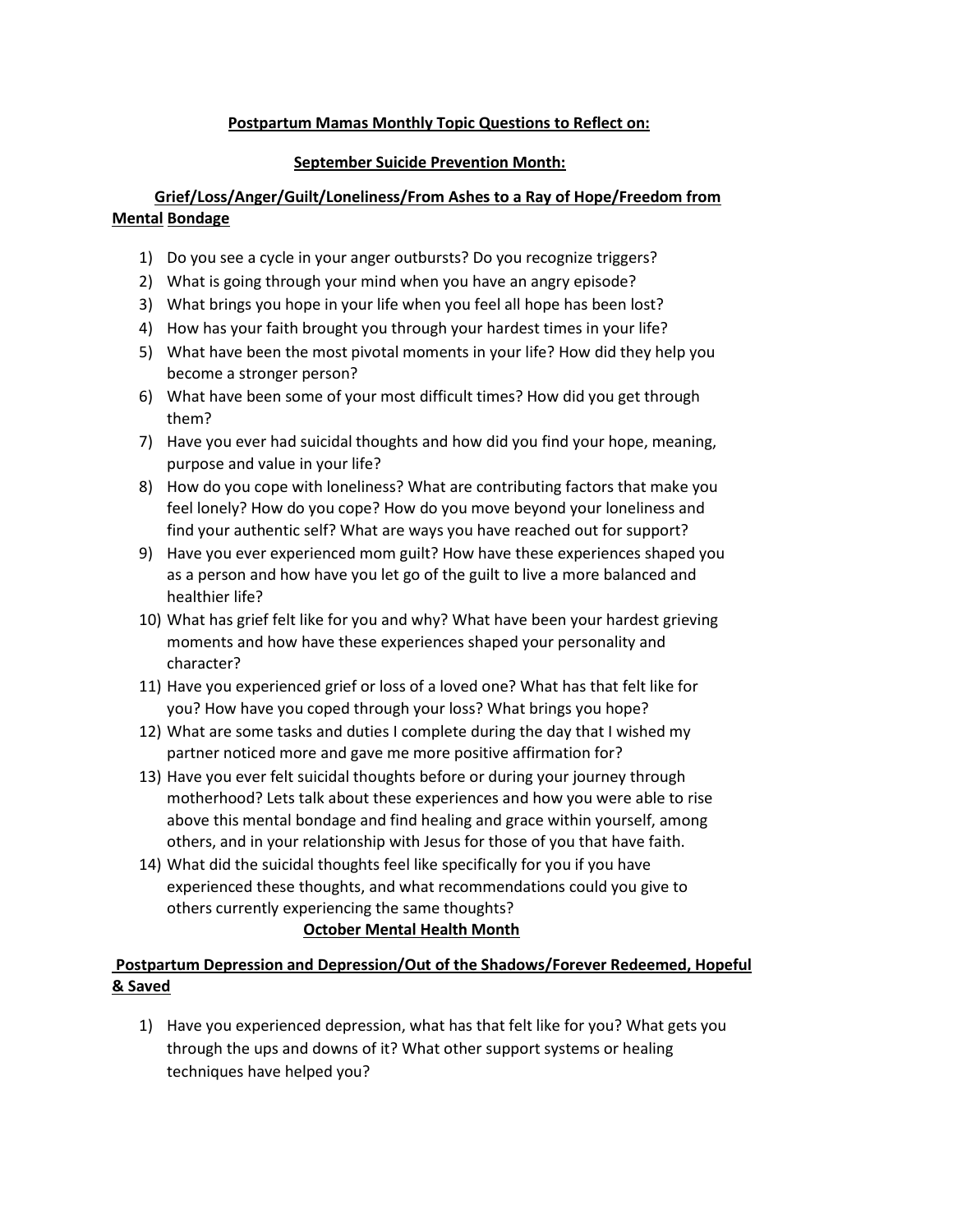- 2) What are some positive coping mechanisms for depression, anxiety, or postpartum depression that have helped you on your journey?
- 3) Do you feel overwhelmed by change that you don't feel like doing activities that normally excite you?
- 4) What are some of your hardest experiences with depression or anxiety? How have you gotten through it?
- 5) What are some or your formative childhood experiences? How have they shaped you? How have you found your true value and purpose despite any past painful experiences?
- 6) Do you feel disconnected from yourself and those around you? If so; what are you noticing that makes you feel more connected?
- 7) Throughout your deepest pain and sadness, to whom do you go for support? What helps you find the joy and blessings in your life? Does faith play a role and if so, how?
- 8) What are some positive helpful resources you feel could help women through infertility loss, depression, anxiety, or daily struggles as a mom?
- 9) If you have experienced postpartum depression, depression, or anxiety, what are some positive coping skills you have learned?
- 10) What are some holistic measures you have found helpful to treat your depression or anxiety? If not holistic, what other measures have helped your journey?
- 11) What do you find helps your depression/anxiety? How do you deal with other perceptions about it as a culture?
- 12) When have you experienced extreme anxiety or depression? How have you learned to find your calm and peace?
- 13) What are the hardest struggles you have faced with postpartum depression or depression? Did you feel any stigmatization or negative societal labels? How have you moved beyond that?
- 14) What do you feel are contributors to your own depression, PPD, and anxiety?
- 15) How do you feel we as individuals, mothers, and our community can better improve negative societal labels on mental health and depression, PPD, and anxiety?
- 16) How do you rise out of your darkness and find your inner joy? What are the biggest things in your life that bring you joy and healing? How can you be more intentional about incorporating these things in your life more to improve your health and wellness?
- 17) Who are your biggest supporters? If you experience a lack of support, what steps can you take to build a stronger support system around you?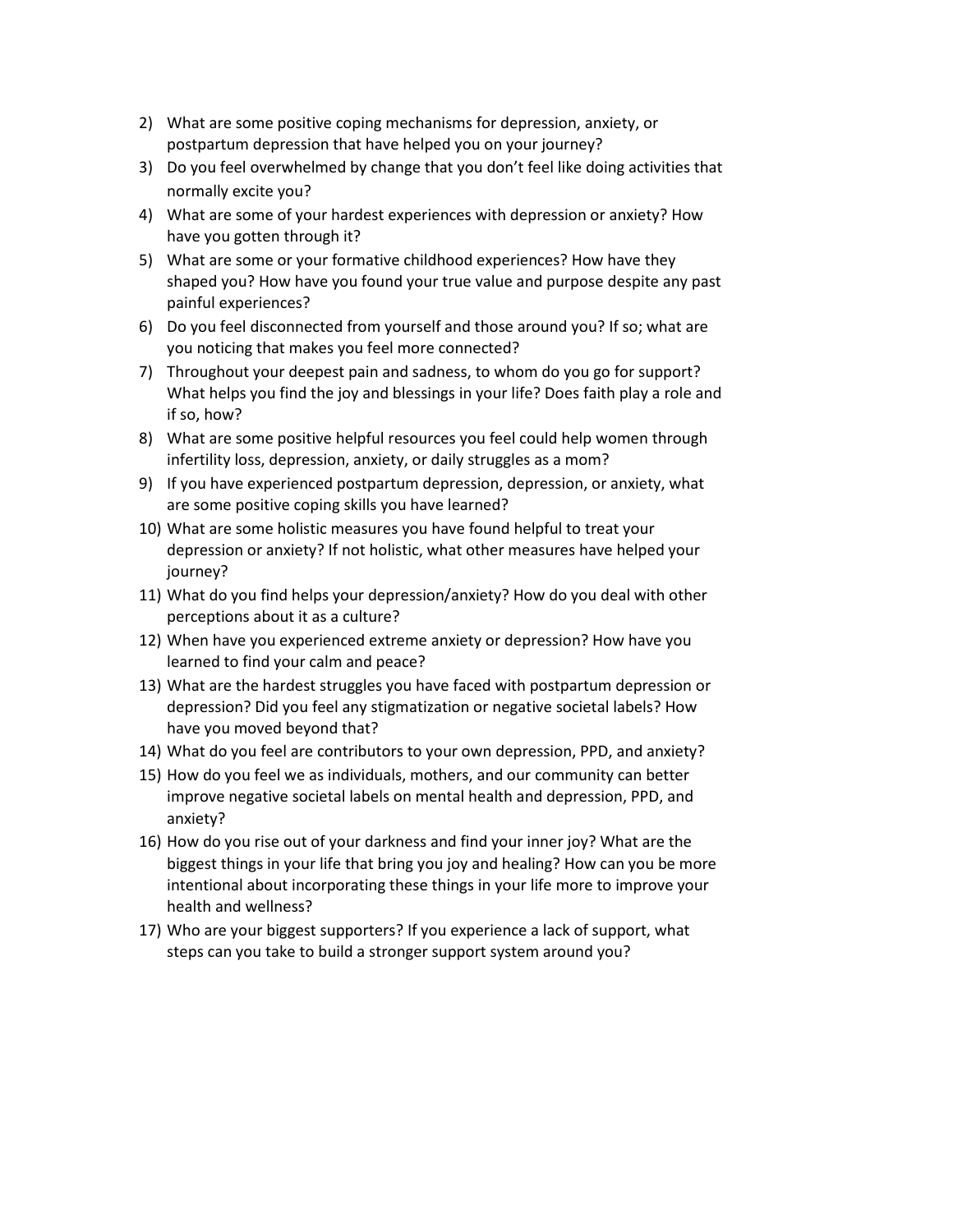## **November Honoring the Lost Month**

## **Infertility/Miscarriage/Infant Loss/Grief/Pregnancy Complications**

## **God's Glory, Mercy, and Divine Plan**

- 1) Are you currently struggling with miscarriage, infertility, loss of a child, grief or pregnancy complications right now? Do you know anyone that is experiencing this and how can you best support them through this difficult time?
- 2) What are some ways you can be there as a friend and supporter to someone else experiencing these struggles, without it taking away your peace and feelings of blessings and joy that the Lord has put in your life in your current journey?
- 3) What have some of your struggles been with infertility or loss and how have you found the hope and strength to move beyond your pain? What were the hardest struggles for you and your spouse and how did you get through it?
- 4) Have you experienced loss of a child, infertility, or grief and how did you experience the sadness and grief? How do you feel people in your life supported you? How do you feel they could have supported you in a more helpful way?
- 5) What were the hardest experiences throughout your pregnancies and first years of your children's lives? How did this specifically effect you physically, emotionally and through your faith? What about the most joyful ones?
- 6) Did you enjoy your pregnancies? How were they each different for you? What are you most proud of and what were your biggest trials? How have these experiences or trials shaped your character as a mother?
- 7) What are some positive helpful resources you feel could help women through infertility loss, depression, anxiety, or daily struggles as a mom?
- 8) If you have experienced postpartum depression, depression, or anxiety, what are some positive coping skills you have learned?
- 9) How have these painful experiences shaped you into the person you are now? What do you wish someone would have told you to prepare for motherhood?
- 10) How would you begin to help someone else going through similar struggles after experiencing loss and grief? Have you met anyone with any similar losses? Have you been able to comfort each other through the pain?
- 11) If you haven't experienced child loss, or grief, have you supported someone else going through it and what was this experience like for you?
- 12) Have you experienced the loss of a loved one? -parent, child, sibling, grandparent, spouse, friend, or family member? How have these experiences shaped who you are now? How did it build your strength to rely and trust God and/or grow in your character? How have you coped?
- 13) If you have experienced a loss of a loved one or your child, what do you most wish you could tell them or show them? How does this cause grief or joy for you?
- 14) What are some things we can begin talking about to break the social stigma of grief or loss and improve the healing from these painful losses in our lives and for those around us?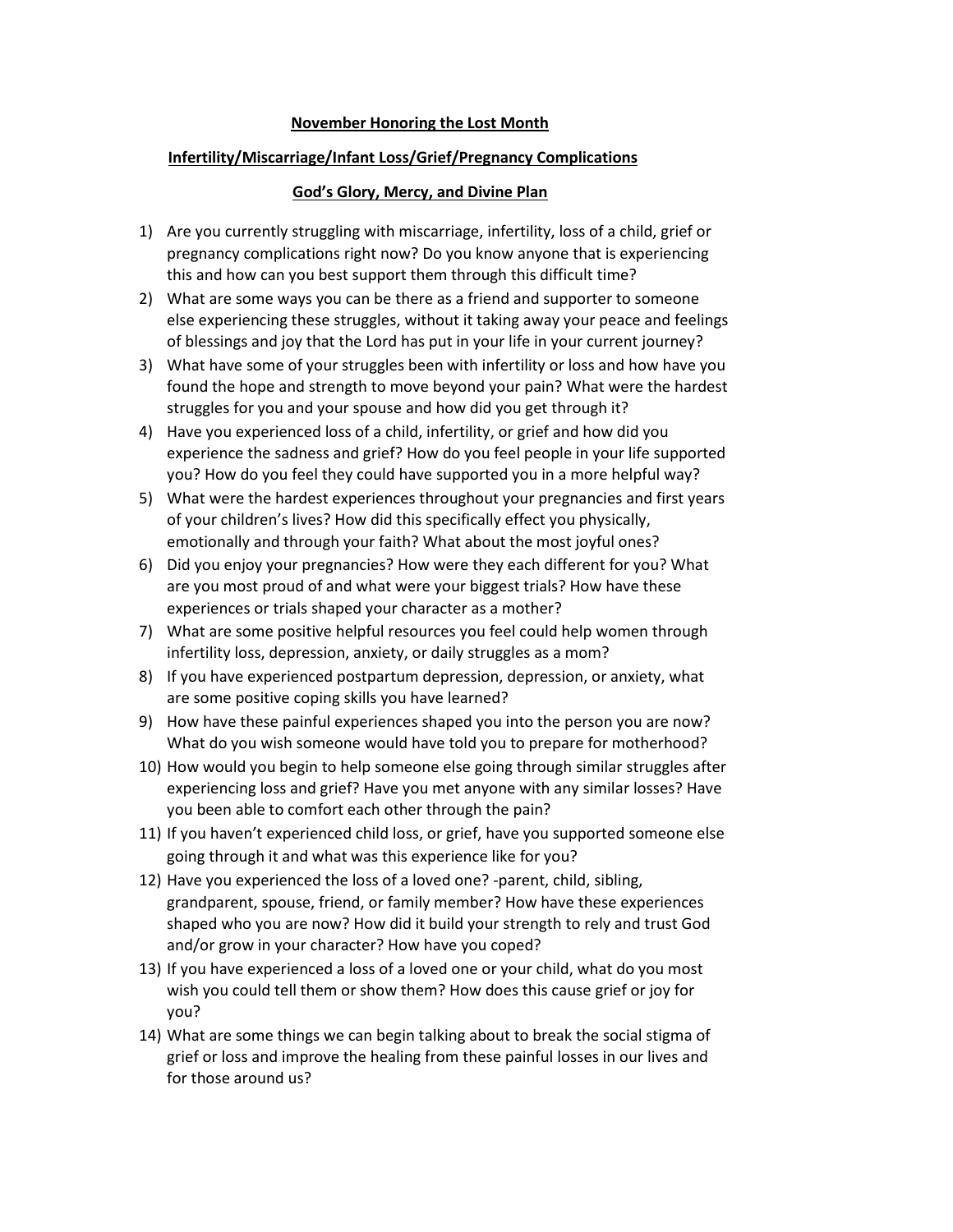- 15) How would you personally define grief or loss in regards to your own experience with it or through those around you, and how has it shaped you to become a better version of yourself?
- 16) What do you most want to teach the community or raise awareness about regarding grief and loss and why? How have these experiences encouraged you to reach out to help others and make a positive difference?
- 17) How do you connect with others going through similar human sufferings? How do you begin to trust others to sit with you amongst the pain? How do you address your pain and begin to heal from it instead of avoid or minimize it? **January: Vocational Goals and Dreams**
- 1) What are some of your vocational or career goals and aspirations? How about your hobbies?

How do you make more time for your goals throughout motherhood?

- 2) What helps you find purpose in your life? What are some personal goals you have made for yourself and how have you achieved them? What are your future goals?
- 3) What are some positive qualities and skills you have? How do you think you could use these to give back to your community?
- 4) What are some of your strongest positive qualities and how can these qualities potentially contribute to a potential goal or dream you have?
- 5) What are some of your hopes as a mother--personally, creatively, vocationally, as a family, with your spouse, for your children? Where would you like to be five years from now?
- 6) What do you feel is your purpose that brings out your best skills, excitement and talents?
- 7) What are your hobbies? When do you find yourself to be most joyful?
- 8) What brings you the most joy to help others in regards to a potential vocation or dreams/goals?
- 9) Do you find you have creative energy and need to channel it somewhere?
- 10) What are some character traits you want to improve on?
- 11) Do you ever feel like being a mother, working outside or inside the home, or both, whatever you personally choose, has immeasurable or impossible standards to live up to in society? How do

you re-ground yourself to realize that your worth, aspirations, goals and tasks are more than valuable and worthy of your time?

- 12) Does wanting something for yourself makes you feel guilt or shame? If it does; let's talk about how we can overcome that lie and find some time to daily or weekly invest in that goal or dream.
- 13) What would it take to create your own vision and plan and write it out on paper?
- 14) What are your goals and what do you want to accomplish this year personally, with your family, as a mother, and or in your vocation?
- 15) What would be your family word for the New Year?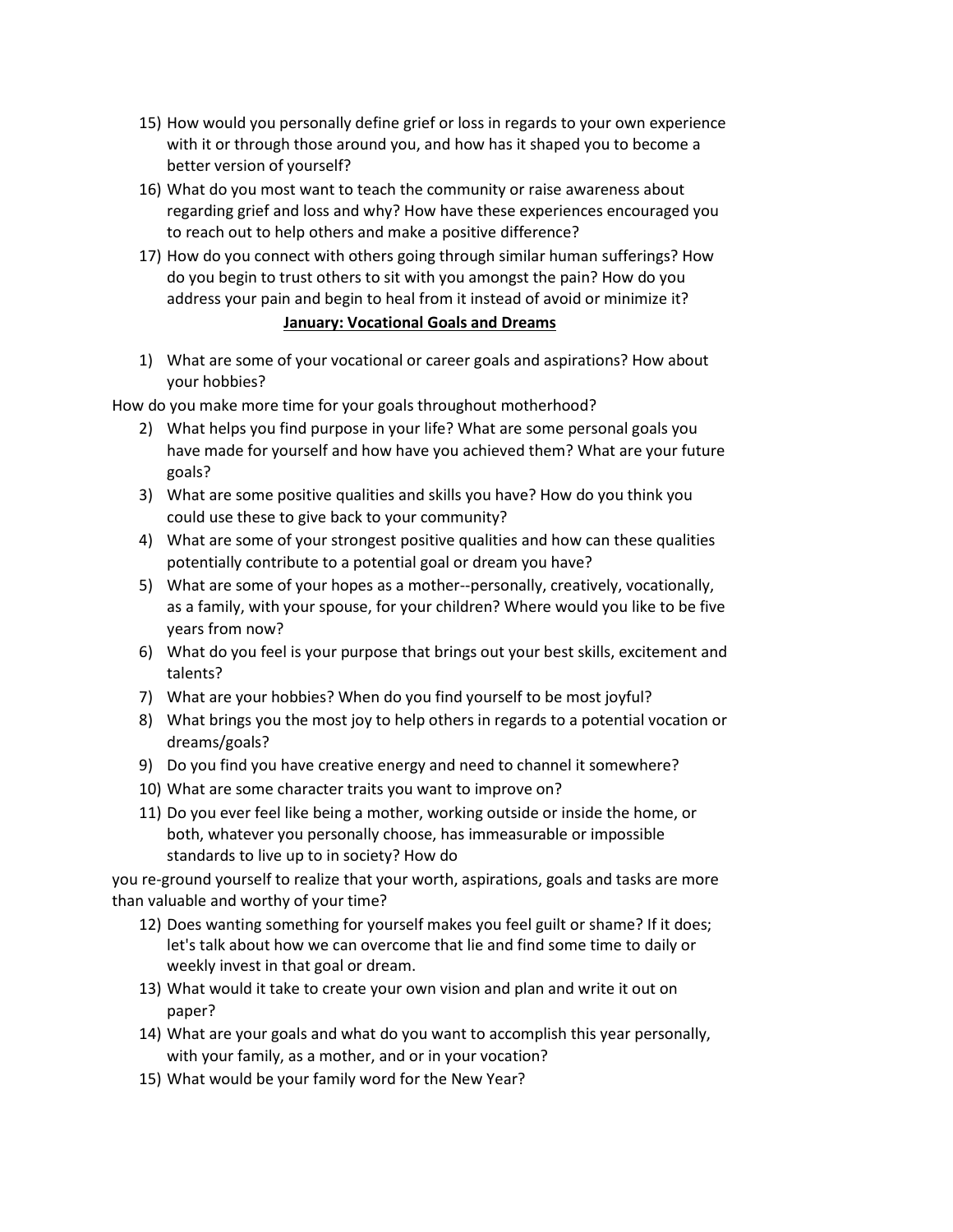- 16) What do you feel God has been trying to tell you in regards to your purpose in your life, and how do you plan on taking steps to follow his will and use your voice to develop your visions? How can you glorify him more in regards to what you feel he is speaking to you about in your life?
- 17) What areas of your life do you need to trust God more that he will fulfill his promises to you and lead you in the right direction? What are some self-limiting beliefs you can let go of? Where have these self-limiting beliefs or fear come from and why?
- 18) How do you view your mentality with money? Do you view money with abundance and blessings or with scarcity and lack thereof? Is money meant only to be kept to ourselves or given back to the community and to be shared glorifying Gods will? How can you work on changing your beliefs about money if needed?
- 19) What are some goals you have financially for your family and do you desire to play a role in achieving them? How and why is this important to you?

## **February Self-Identity Month**

## **Self-Worth/Unashamed/Self-Compassion/Identity in Christ**

#### **Questions to Reflect on:**

- 1) What are some mantras, quotations, or verses you like to repeat to yourself on a daily or weekly basis in order to remind yourself that you are significant, and in fact enough just the way you are?
- 2) What is some of your positive and negative self-talk? How do you overcome it?
- 3) How do you foster more self-love and compassion for yourself? For others?
- 4) Does anyone struggle to define who they are or what their desires are apart from being a mommy? Is it possible for you to get to the space of recognizing and defining your self-worth and desires and finding a way to accomplish those things while being a mommy instead of viewing them as separate desires and identities?
- 5) What were your desires before you had children, and do you think you are able to achieve them today? Have your desires changed since having children? Do you feel a part of you has been lost in the identity of "mommy"?
- 6) Do you feel you are able to live out Gods ultimate plan for your life and have the faith that positive things will happen in your life relating to your self-worth? What are your own struggles or positive feelings and thoughts with your own self-worth? How can you inspire others to grow in their own identity, self-worth and perception of themselves?
- 7) Do you say yes or take on things that stress you out or you feel are "too much," just for approval from others?
- 8) What are some judgments that have been placed on you or that you worry you will experience? How do you find more self-acceptance? What are some ways you can practice shedding and ridding yourself of these judgments mentally, emotionally and physically? How do you step into your brightest light?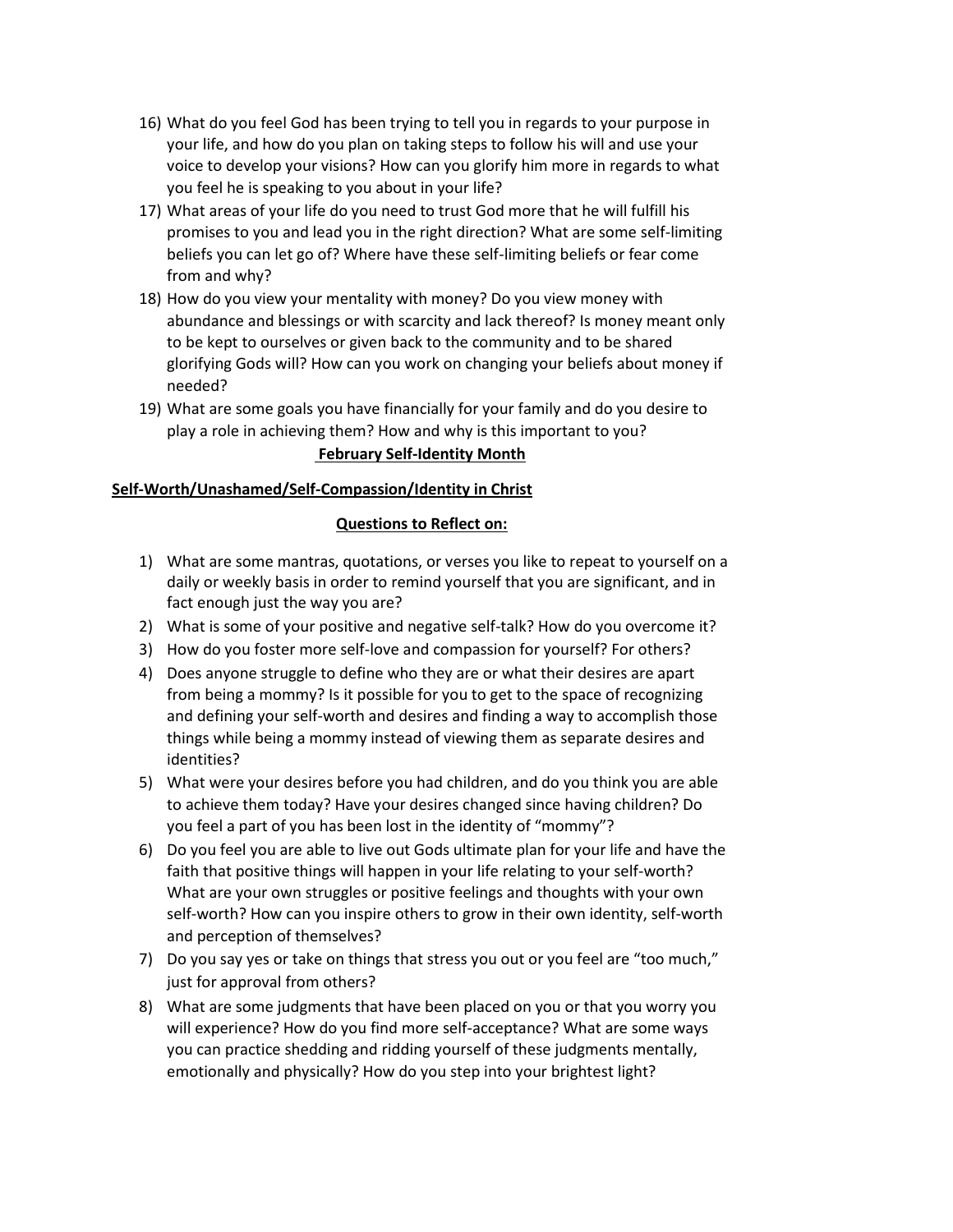- 9) What are at least three things you most like or believe about yourself? Write them on note cards; on your mirror and say them out loud.
- 10) Are you effected mentally by energy from others and how do you create and maintain proper boundaries so that mostly positive support is coming into your life?
- 11) What are some practices of self-care that you practice that bring peace and more compassion and patience into your life with yourself and others?
- 12) Do you believe you are an expert at anything? If you could think of 5 to 10 things you are an expert on what would these be and how can you use your voice to share this knowledge and valuable information with others? Do you view yourself as an expert or someone that has nothing valuable to give or share? Why?
- 13) How does your relationship with Jesus and or your personal faith remind you that you are in fact very much loved and your identity is in God, filled with unique purpose and high value?
- 14) What most inspires you to be your most authentic real self and be unashamed to share yourself with the world and those around you, who can learn so much value from your story?

# **March Personal Wellness Month Nutrition and Self-Care/Inner Healing**

- 1) In what ways do you try to foster nutrition in your health, the foods you eat, and your weekly meals for yourself and the family?
- 2) Do you exercise? What do you find works best for you? What forms of exercise do you enjoy?
- 3) What tips do you have to help break up the day with your little ones or help make mothering more fun and less stressful?
- 4) How do you find time for yourself? How do you make sure to include time for yourself in your weekly routine and schedule? What are some methods of selfcare you make sure to include in your week or you would like to improve?
- 5) What do you struggle with most with self-care?
- 6) Do you feel guilt or shame for taking time for yourself? Why do you think so? How can you help reduce shame and guilt in your life as a mother?
- 7) What are some aspects of self-care that you do for yourself currently?
- 8) What changes can you make to improve your self-care and make it a weekly habit without guilt or shame from yourself or others?
- 9) How can you recognize and voice your needs better and take action with your self-care, before you are experiencing anger and resentment?
- 10) What are your hobbies? When do you find yourself to be most joyful?
- 11) What are some nutrition tips you include in your daily regimen to help balance you and support a healthy lifestyle?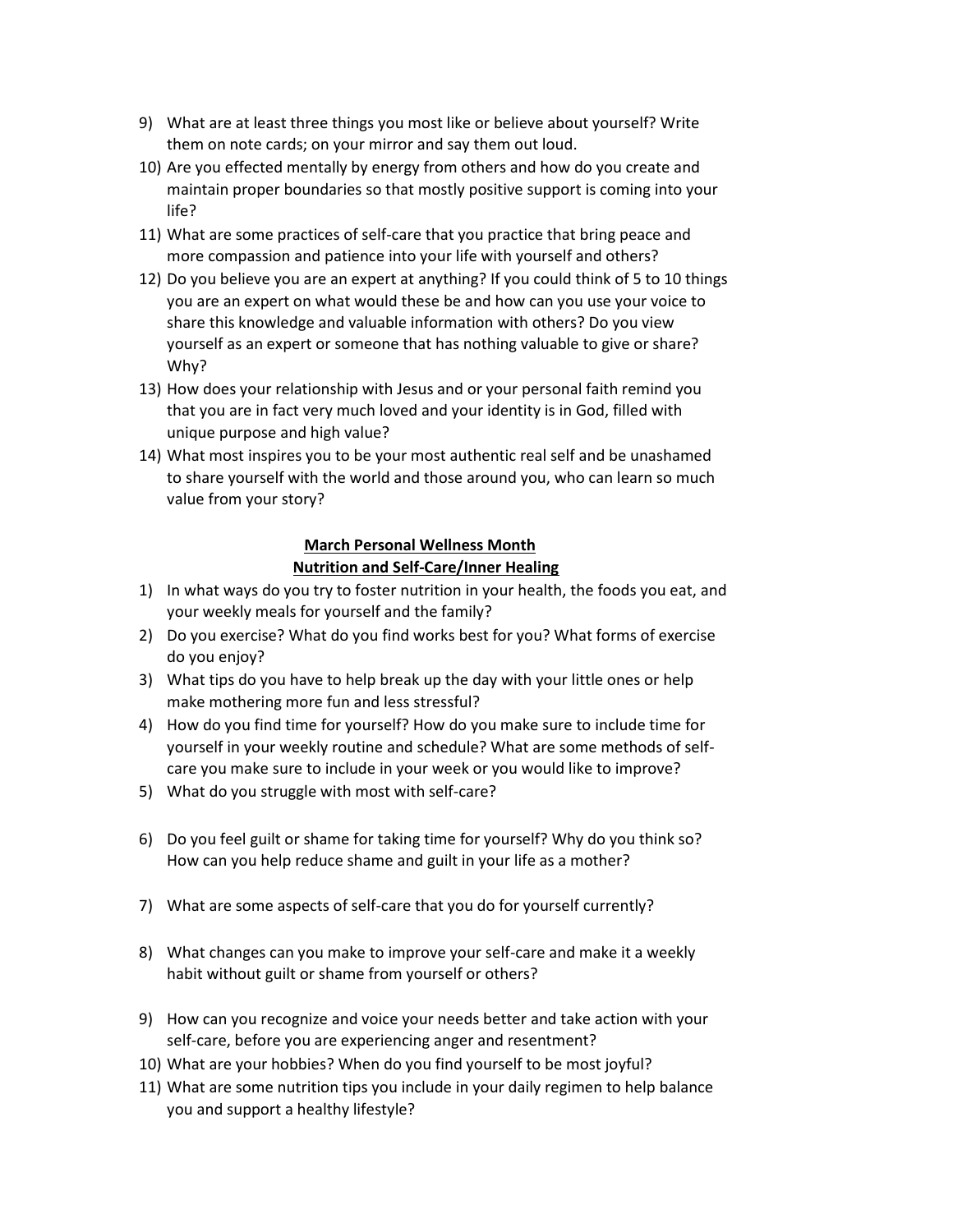- 12) Have you struggled with insomnia or too much sleep? What are some positive coping skills you have learned to help you get better sleep?
- 13) Do you thrive on routine or more flexibility with your schedules? What would help you feel more grounded throughout your weeks? How do you find balance between home life, vocation, personal time, motherhood and socializing with others?

# **April Month of the Spirit**

## **Fear & Anxiety/Positive Coping Mechanisms/Peace, Blessings & Faith**

- 1) Have you experienced anxiety or panic attacks? What has that felt like for you?
- 2) Have you experienced fear? What has that felt like for you?
- 3) What are your feelings about the unknown and your future?
- 4) What helps you with your thoughts while you are under distress? Who do you go to for support?
- 5) What are some positive coping mechanisms that help decrease your anxiety and fear?
- 6) What are some things we can do to truly enjoy the present moment that God so greatly wants us to capture and enjoy in our lives?
- 7) When have you experienced extreme anxiety or depression? How have you learned to find your calm and peace?
- 8) How do you connect in the present moment in your relationships with your kids and spouse if you have racing thoughts and fears of your future? What are some tools you use to be more in the moment with your family? What have you found helpful for you?
- 9) What are some of your biggest fears personally and as a mother? What are some of your biggest blessings?
- 10) What are some of your hardest experiences with depression or anxiety? How have you gotten through it?
- 11) What are some positive helpful resources you feel could help women through infertility loss, depression, anxiety, or daily struggles as a mom?

I2) If you have experienced postpartum depression, depression, or anxiety, what are

some positive coping skills you have learned?

- 12) What are some holistic measures you have found helpful to treat your depression or anxiety? Other measures most helpful?
- 13) What do you find helps your depression/anxiety? How do you deal with other perceptions about it as a culture?
- 14) How has your faith brought you through your hardest times in your life?
- 15) What have been the most pivotal moments in your life? How did they help you become a stronger person?
- 16) What has your faith most revealed to you about your trials and your strengths as a person?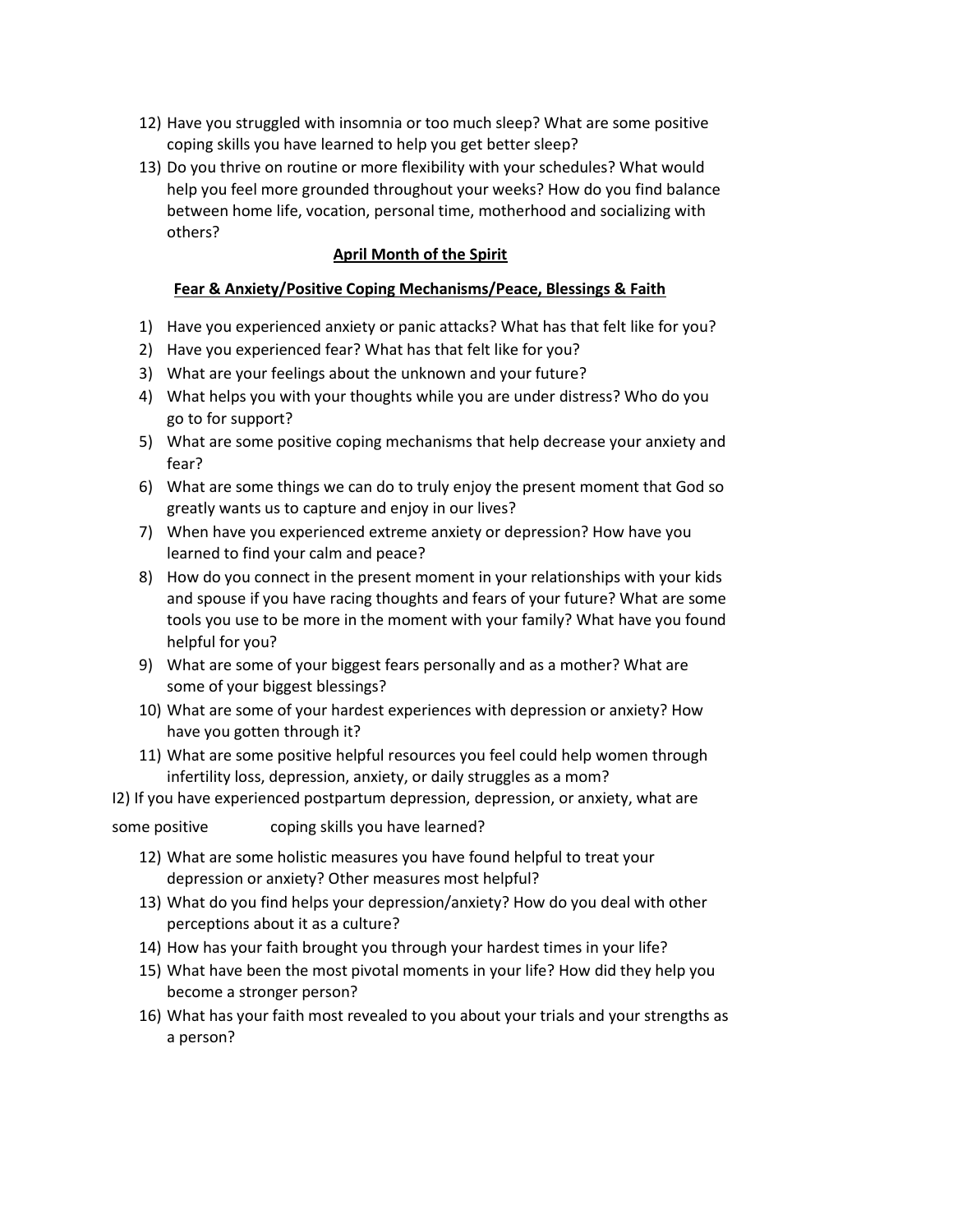#### **May: Celebrating Motherhood Month**

# **Positive Parenting Skills/Struggles through Motherhood/Pain/ Remembering the Lost/ Forever Hopeful**

- 1) How do you find joy with your children? What are some of your best bonding experiences?
- 2) What parenting struggles do you face the most?
- 3) What are some books that have brought you personal peace or helped strengthen your faith throughout your journey in motherhood and that may also help others?
- 4) What are some helpful parenting tips that have helped you on your journey through parenting?

Do you feel you react because you are not sure what to do?

- 5) What do you feel like you EXCEL at as a mother? This is important; what we focus on multiplies.
- 6) Does anyone here have a child with special needs? How do you feel day to day?
- 7) What are some positive coping skills you find helpful through the ups and downs of motherhood?
- 8) How has your faith helped you find value in motherhood?
- 9) What are some of your biggest struggles as a mom? How can you find more purpose and self-love?
- 10) Do you experience loneliness as a mother? What are some ways you can step out of the darkness and gain more support?
- 11) Do you ever feel feelings of guilt or shame regarding your health or your parenting? How do you change your thoughts to be more positive and to foster more self-love?
- 12) What are some positive experiences you have had with your children? Which milestones do you feel proud of as a mother? What are you most proud of with your children?
- 13) What are the struggles you find the hardest through parenting? How do you cope? How do you become more intentional about sharing your voice and story so that other mothers do not feel alone?
- 14) In which areas of your life do you feel a lack or a need to grow? How can you foster growth in these areas?
- 15) What do you hope your children will say about you when they get older? In which ways do you hope that they are grateful?
- 16) How has your faith brought you through your hardest times in your life?
- 17) What have been the most pivotal moments in your life? How did they help you become a stronger person?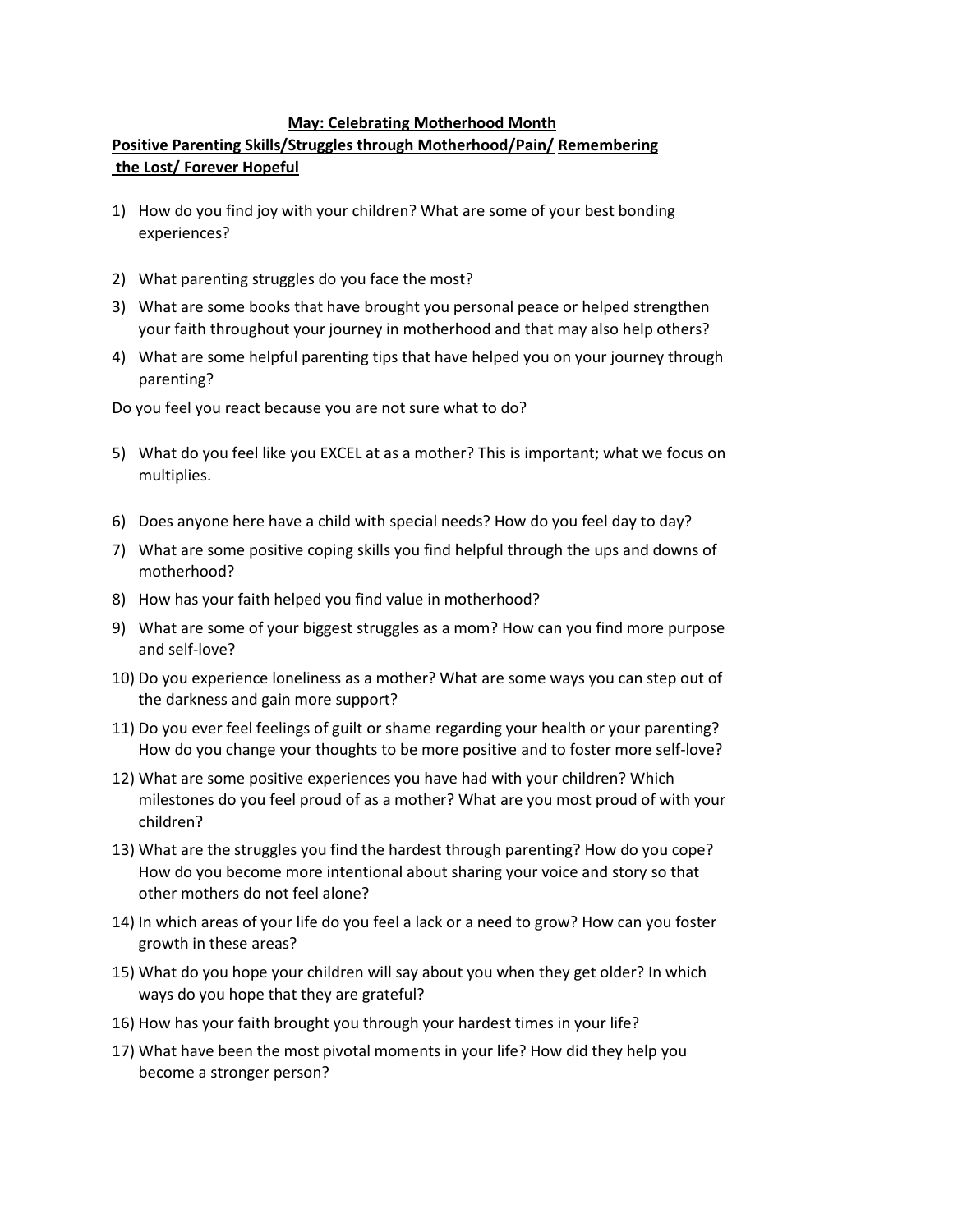- 18) Were you ever teased or bullied as a child? How did you overcome those experiences and how did they make you stronger? What kind of character traits do you wish to instill in your children?
- 19) What are some things you struggle with in your daily routine as a mom? How could improving these things make your life less difficult?
- 20) How do you find ways to explore and live your faith? How do you share your faith with your children?
- 21) What kind of connection do you strive to have with your children and spouse? In what ways do you find yourself wanting to be a better person or continue to develop in your character?
- 22) Has anyone lost a child? How do you feel day to day? What are you doing to heal from your heartache and grow in your perseverance and strength? Who are your supporters?

#### **June Support Systems Month**

#### **Relationships/Forgiveness for Ourselves/ Safety and Security at Home in the Throne**

- 1) Do I feel overwhelmed by everyday tasks?
- 2) Would help with everyday life be more helpful than someone watching my kids?
- 3) Do I need alone time?
- 4) Do I have someone I can count on; someone I can talk about the ugly stuff too?
- 5) Do I have a seasoned mother I can confide in?
- 6) Am I good communicator of my emotions?
- 7) What negative emotion did I feel today? When was the first time I felt it?- go back to that place and identify the painful memory. Allow yourself to feel this painful memory and forgive either yourself or the person who hurt you in this painful memory. This doesn't have to be your identity. Exchange the identity you took from this painful memory for unconditional love and acceptance.
- 8) What are some things in your life that just bring you down? How do you try to take action to make things more positive in your life? -relationships with yourself or others?
- 9) How do you manage conflict in a healthy way?
- 10) What are some things you do with your spouse to find more joy in your time with your kids? How do you prioritize time with your spouse?
- 11) What are some fun things you enjoy doing with your spouse to connect?
- 12) How do you find time for your friendships as a mother? What are some of your hopes for new friendships?
- 13) How do you maintain healthy relationships? How do you continue to foster and grow these relationships?
- 14) What are your favorite memories with your children, spouse and family? What things do you most look forward to that brings you joy with your family?
- 15) What are some community resources you take part in order to improve your health and mental health?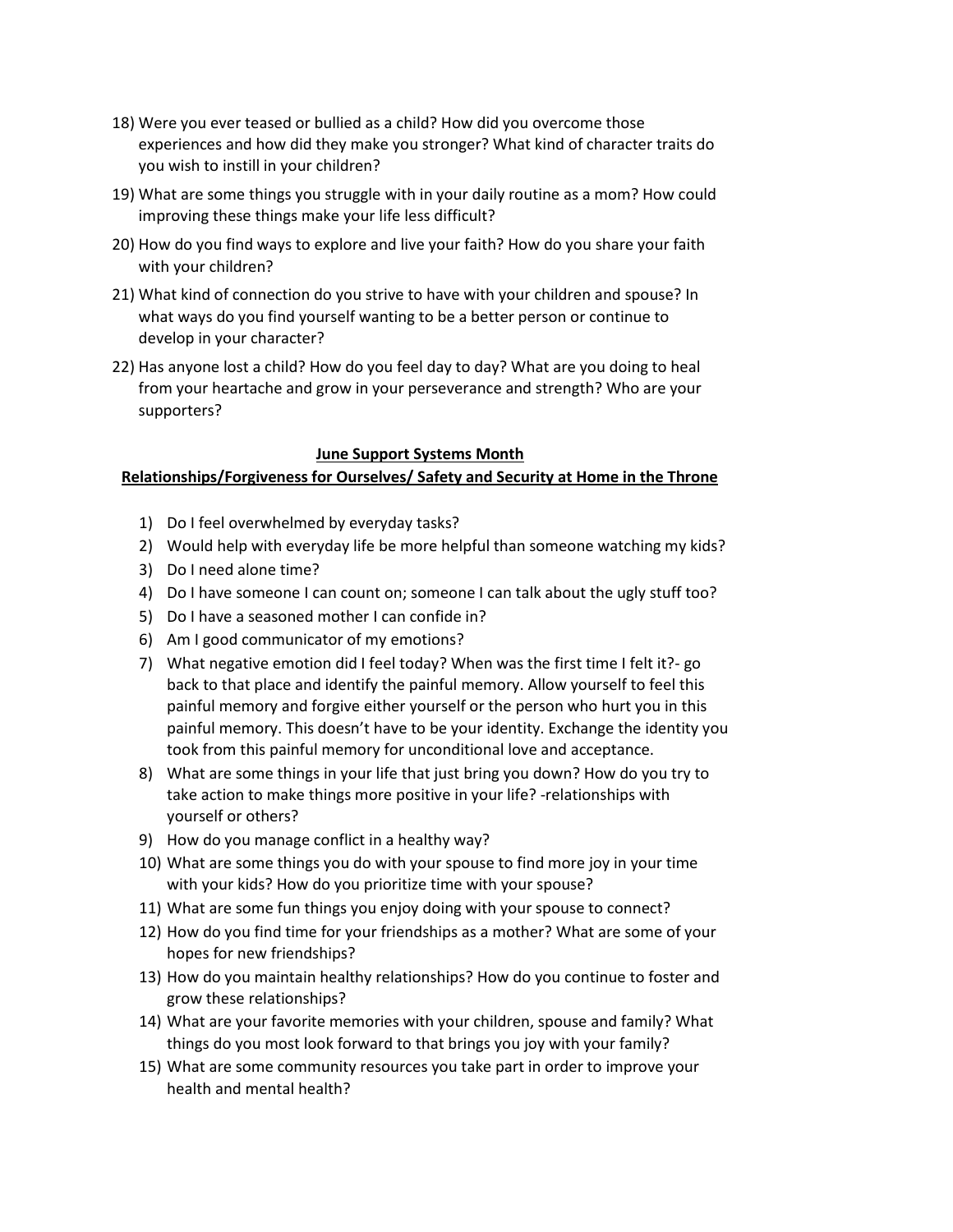## **Frequently Asked Questions:**

## **1) Are PPM support groups confidential and a safe place to come to?**

Absolutely. PPM support groups are **strictly confidential** groups. Nothing said inside of the group may be taken outside of the group. **If confidentiality is breached in any way, the offending member, facilitator, or co-facilitator will be permanently removed from the PPM program.** During meetings, members will be discussing heavy topics and experiences. It is up to each member to decide how much she wishes to disclose; she does not have to share anything she does not wish to share.

# **2) What is the basis for the Postpartum Mamas Mission Statement and what does your program stand for?**

Postpartum Mamas provides free membership to all mothers so that they have increased to access to mental health support. PPM was formed to provide safe, confidential monthly support groups to mothers experiencing all and any struggles through motherhood including but not limited to depression, postpartum depression, anxiety, infertility, miscarriage, infant loss, pregnancy complications, parenting struggles, lack of family support, loneliness, isolation, or any of the other myriad challenges modern mothers face. This program is a support group for ALL mothers who struggle with similar and diverse experiences as mothers. Our stories are different and diverse, but our struggles and perseverance through these struggles are very similar. The goal is to unify in a supportive environment and not feel ashamed to talk about the "deep things" in our lives that can so often not be talked about with even best friends or close family members in fear of judgement or shame. Our goal is to destigmatize these experiences and bring mothers together in community to create positive support systems. All mothers are welcomed and included no matter what they are experiencing, and no matter what their journey has encompassed. Even for a simple desire to form authentic quality friendships based on trust, or release our burdens in a safe place, Postpartum Mamas is here and serves a purpose for all mothers. Together, facilitators, co-facilitators, and members work to create a nonjudgmental, empathetic, and confidential environment that helps mothers to feel heard, valued, and unconditionally supported. The vision of PPM is to increase postpartum mental health resources across the country by integrating the Postpartum Mamas program into local home groups, church's and hospital facilities, so that all mothers have access to support within their communities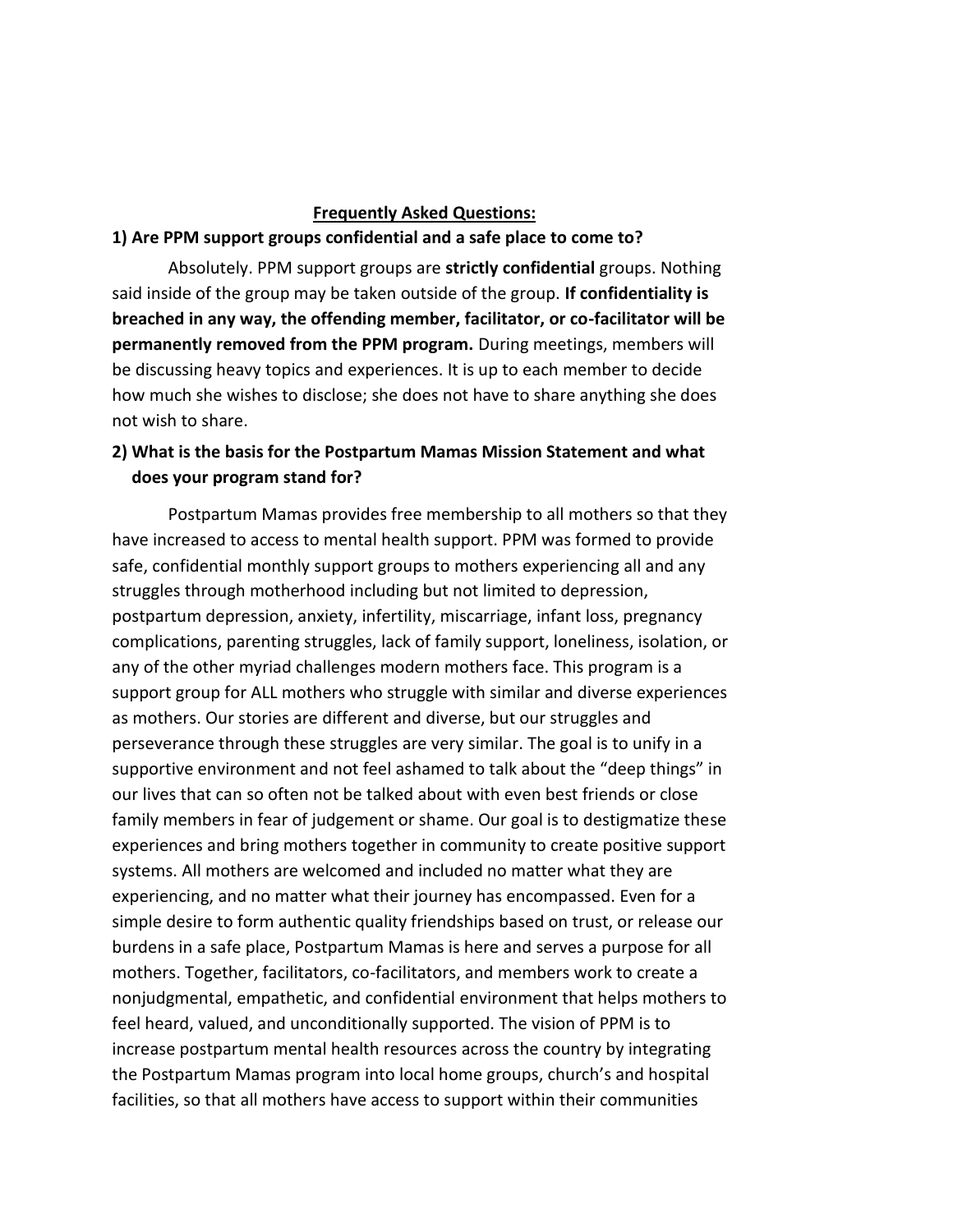nationwide. Postpartum Mamas helps to de-stigmatize Postpartum depression and associated related struggles with any correlating misperceptions that are often placed on mothers. Postpartum Mamas empowers women to be the best version of themselves with goals to make an everlasting difference in the lives of mothers who struggle with postpartum, mental health, infertility, miscarriage, infant loss, anxiety and all related struggles through parenting and motherhood for generations to come. The support group mothers have been missing is finally here. Postpartum Mamas offers support group for mothers experiencing depression, anxiety, miscarriages, infant loss, parenting struggles, grief, and blessings to share; solely to uplift, encourage, and unite in a confidential and safe environment. They say it takes a village; but our village is nowhere to be found in our modern, independent age. Our society has failed at bringing safe, effective healing environments to mothers during the most pivotal transition in her life, Postpartum. Join our movement, find women just like you with struggles just like you.

## **3) How do I become a member of PPM?**

Postpartum Mamas is excited to announce and offer free membership to all of our mothers. To become a member of PPM, you have a choice of attending a once a month or twice a month support group based upon the calendar schedule of the facilitator or facility you have chosen. In person or virtual zoom options are available depending on the availability in your local community.

Upon enrollment you receive life-time membership to Postpartum Mamas support groups as well as the PPM FB group for daily online support. 50% of all PPM donations and proceeds goes directly back to our PPM members into our Mamas Mental Health Fund to help serve our mothers with mental health needs. We thank you for any and all donations towards improving mothers mental health needs. We thank you kindly for any donation you would like to contribute to our Non-profit Organization.

The PPM nine-month Curriculum and healing module videos "PPM Kit" are available to the facilitator for free upon enrollment and available for all mothers for \$49, as optional if they wish to follow along with the curriculum during group. Members will be placed in a local support group of ten to thirteen mothers. Facilitators host and lead the support groups. Co-facilitators help the facilitators when needed, read the Preamble at the beginning of each group and host groups for the facilitator when facilitators are sick or have an emergency. We thank you to all volunteers willing to host a support group to help mothers in your area.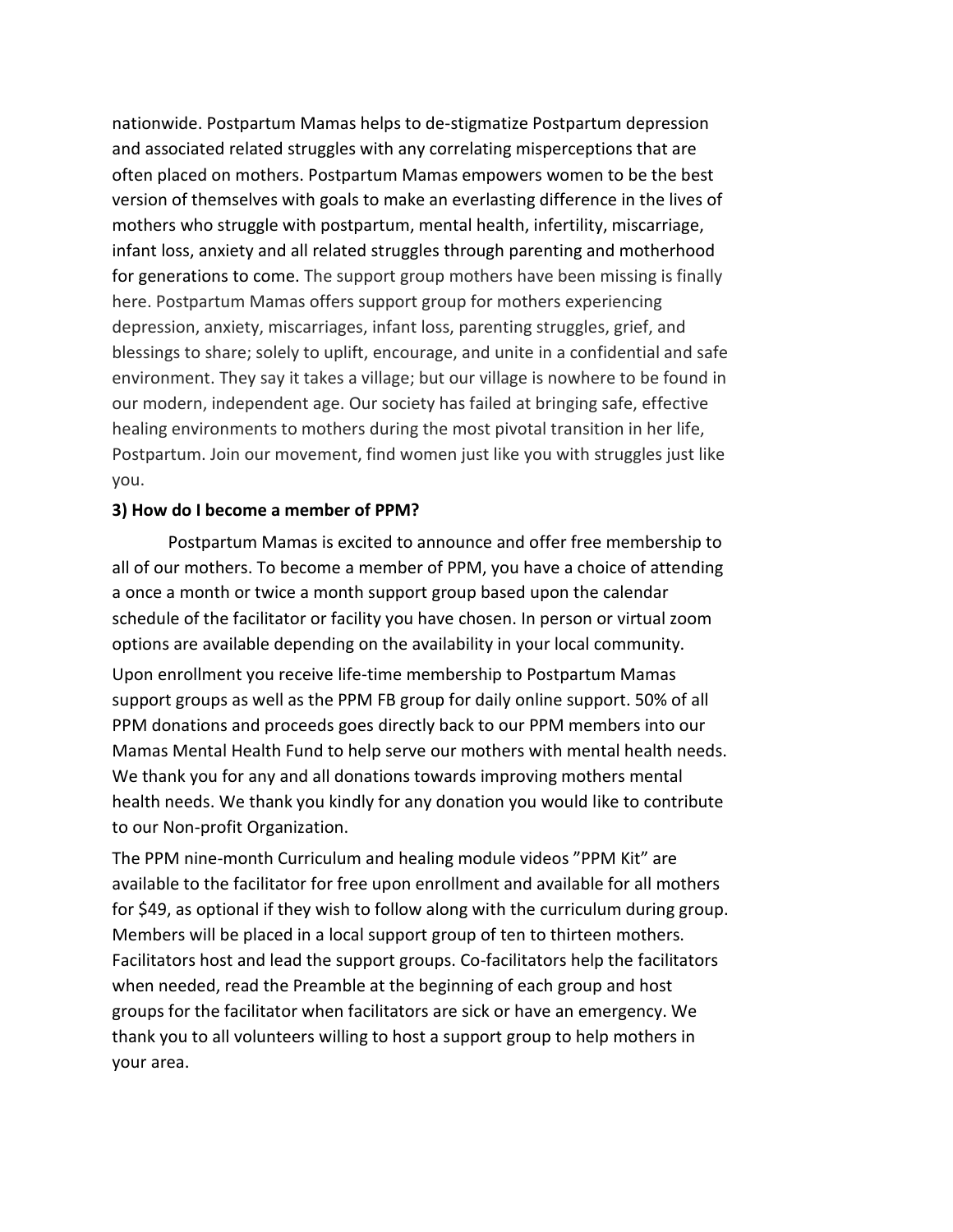All members will also be required to turn in their Enrollment Form, Non-Disclosure Form, and their Informed Consent Form prior to attending or leading support groups at PPM. These can be found on the website to submit online. Facilitators receive free membership as well. Facilitators will receive the PPM nine-month program and curriculum in order to have the curriculum tools to lead their own support groups for the PPM nine-month calendar year. We kindly ask that the facilitator commit to leading these support groups for that current entire nine-month calendar year and sign required forms as well. Any following years they wish to facilitate is at the discretion of the facilitator.

**4) What services do I receive upon free enrollment in Postpartum Mamas?** 

Members receive free monthly community support from other mothers in a confidential and encouraging environment. Members receive a once or twice a month support group option to choose from. They can attend in person support groups or virtually through zoom. Members will get a chance to foster growth of friendships on an authentic and deeper level, positive coping/parenting mechanisms and skills, a chance to speak about their experiences and feelings in a space that is loving, safe, confidential, and supportive, receive holistic healing resources, handouts and journal entries, community resources during support/resource session of group, newfound hope to develop skills for mothering and parenting, personal growth in self-care techniques and healing methods, as well give and receive helpful positive and healing resources. Members will also receive **access to PPM's Facebook group, PPM Private messenger to gain daily support online.** Another benefit from membership is being placed on the PPM Vocational Resource List to increase awareness of the unique vocational talents and strength each mother has in order to support, encourage and bless one another with our goals and dreams. Another benefit is sharing additional resources at the end of each support group. Some examples may include exercise classes, yoga/meditation classes, personal coaching, midwives/doula recommendations, counseling/wellness recommendations, and the potential to provide and receive these referrals or services at the end of the group to help improve members health/wellness and self-care. If or when any member is not interested in a resource or referral given at the end of group, that should be respected. Once a member, we encourage members to upload a family photo and biography of your family onto the PPM FB page so that the other mothers can get a chance to get to know who you are. There will also be a contact list given out for mothers to build friendships outside of group as well as gain more support from other moms in their community. Members will also have access to the personalized PPM Book Resource List with resources of one hundred plus books relating to our PPM monthly topics of motherhood,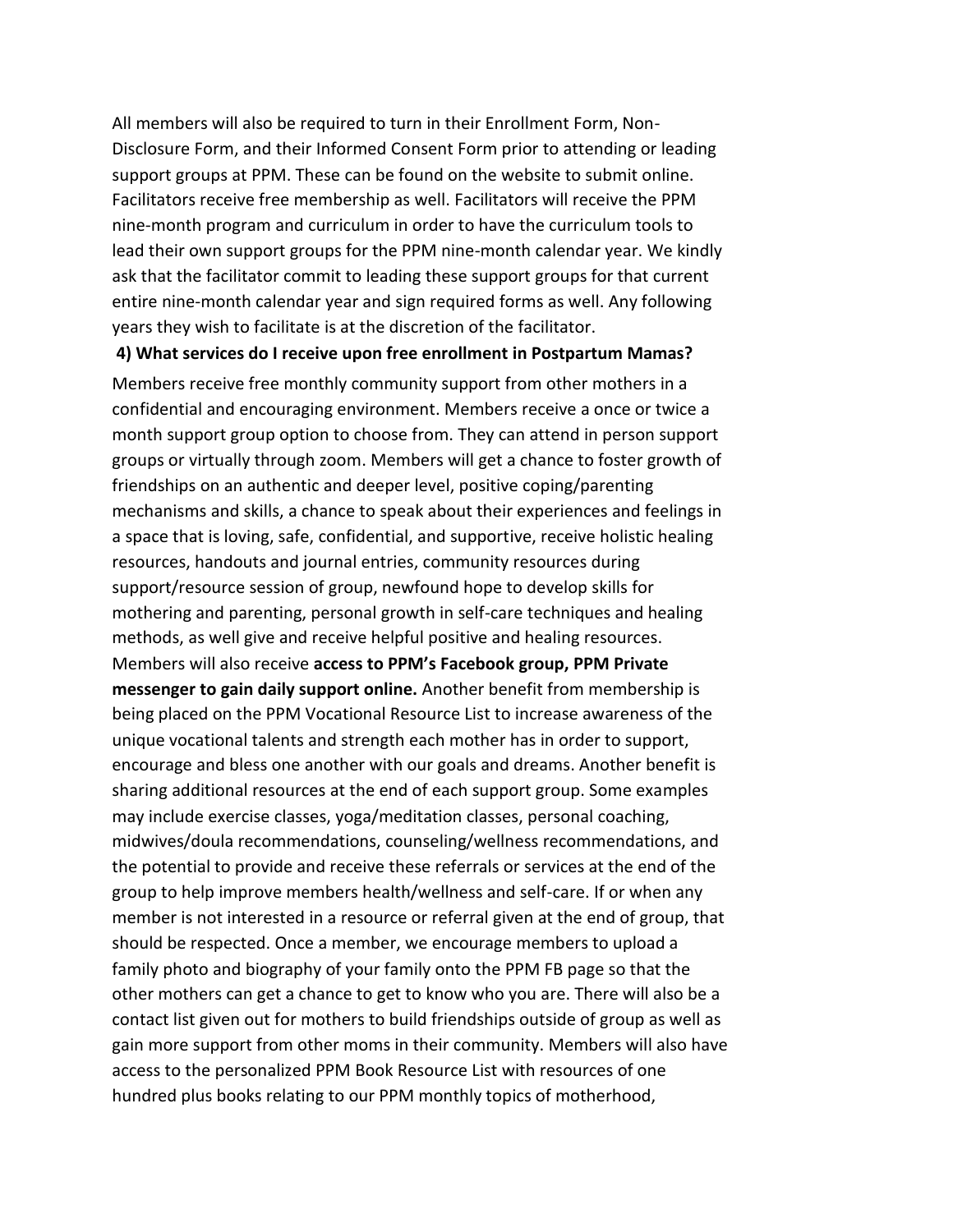health/wellness, depression, postpartum depression, anxiety, positive parenting skills, motherhood, self-worth, mental health, and healing.

**50% of PPM Proceeds and donations are contributed towards our Postpartum Mamas Mental Health Fund** in order to further support the mothers that we serve and to giving tangible Mental Health Resources for them when in need or in crisis. We thank you for any donation you would like to contribute to our Nonprofit Organization. You may donate under our donate tab.

Membership also goes toward PPM materials, brochures, curriculum, and growth of the program by supporting the ultimate vision of expanding PPM nationwide in order to positively impact as many mothers as possible and help destigmatize postpartum depression.

# **5)How do I become a facilitator or a member/co-facilitator? How do I set up my monthly schedule? What is the maximum number of people allowed in a group? Who can help if I am unable to lead due to illness or traveling?**

The first step in becoming a facilitator is enrolling in Postpartum Mamas and filling out our Facilitator enrollment form online. The Enrollment Form, Informed Consent Form, and Non-Disclosure Forms are required for you to submit online in order for you to lead a group. Once enrollment and required forms are submitted and PPM Curriculum is sent to you, we ask that the facilitator watch the "sample" PPM Support Group video in order to experience the format, structure, rules and guidelines of the PPM meeting and to understand the expectations required of facilitators to lead their own groups in the future. The PPM program will be emailed to all new members in PDF format once they enroll in Postpartum Mamas which includes the Postpartum Mamas Mission Statement, Postpartum Mamas

Guidelines and Rules, Postpartum Mamas Membership Form, PPM Monthly Topics Calendar,

Non-Disclosure Form, and Informed Consent Form. We ask that the Informed Consent and the Non-Disclosure form be completed, signed and turned in by facilitators, in order to lead your own group at a consistent time and location of your choice. We do ask that meetings take place in the evenings, as this seems to be the easiest time for most mothers to arrange childcare. We ask that facilitators keep the day and week of the month consistent (for example, the first Thursday of every month). Facilitators will set their meeting schedules a full year in advance. Meetings will occur every month **EXCEPT for December, July, and August**. Facilitators will advise Postpartum Mamas yearly of their meeting schedule so that it can be updated on the PPM website. PPM support groups are made up of a maximum of ten to thirteen members including the facilitator and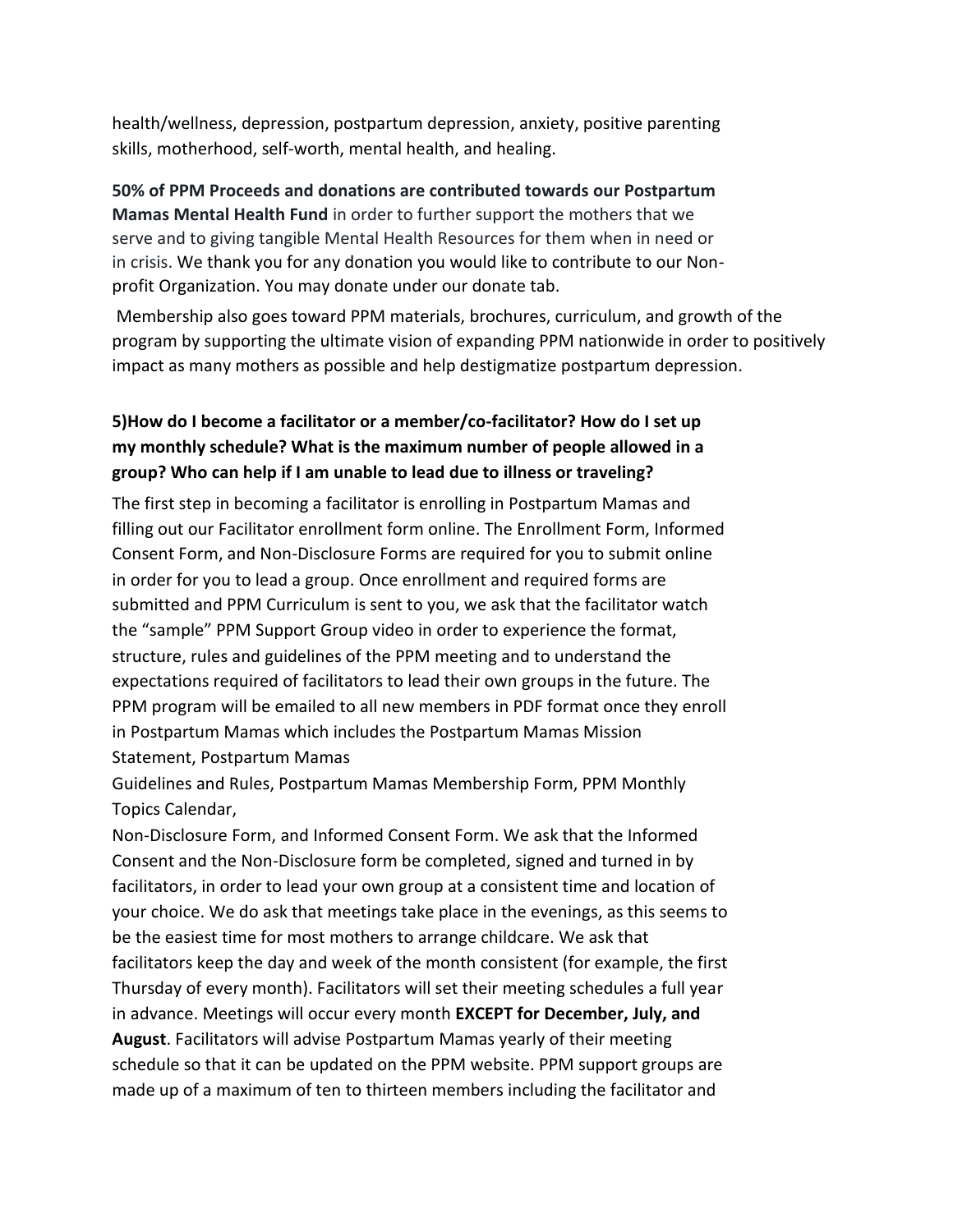co-facilitator. The facilitator will follow the PPM Monthly Calendar and ninemonth PPM Curriculum to lead their support groups during the nine-month PPM calendar year. If the facilitator is sick or traveling, we ask that the co-facilitator lead group in place of the facilitator for that session and arrange to get the monthly curriculum and be prepared ahead of time for their support group. **There will also be a training three times during the year for Facilitators and Co-Facilitators which will be held every September, January, and May for the duration of one hour virtually on zoom. These meetings will be grouped by each state for facilitators and each facility for facilities. Simply go to the Postpartum Mamas website and find all facilitators in your state that host a group. Connect with them through a group text or group email and decide who will be creating the yearly zoom links and a day and time during that month that works for all facilitators. Any concerns may be discussed in group and must be kept confidential.** 

# **6) If I am a church, hospital or facility and would like to incorporate the Postpartum Mamas program into our facility, what is the first step?**

The first step is to go onto the Postpartum Mamas website and fill out and complete the Facility Enrollment, Informed Consent Form, and Non-Disclosure Form and submit online. Each facility will decide on integrating a once a month or twice a month support group based on each facility's needs. They will choose the once a month or twice a month support group with different annual costs per option and table/group. Please see Facility Membership Form. Any groups needed above three groups will be free of cost. The facility will pay our annual fees notated under Facility Membership on our website, as well as a \$100 required one-time Curriculum Fee for the nine-month PPM Curriculum Program, and also have access to purchase the nine Healing Module Videos for \$100, or can purchase the entire "PPM Kit" package for \$175 which includes the PPM nine-month Curriculum and the nine Healing Module Videos.

**50% of PPM donations and proceeds are contributed towards our Postpartum Mamas Mental Health Fund** in order to further support the mothers that we serve and to give tangible mental health resources for them when in need or in crisis. We also encourage facilities to adopt the same Mental Health Fund for the mothers they serve within Postpartum Mamas.

Providing childcare assistance will be at the discretion of each facility.

Within PPM support groups, members will be discussing a broad range of potentially heavy adult topics. Therefore, we require that these groups include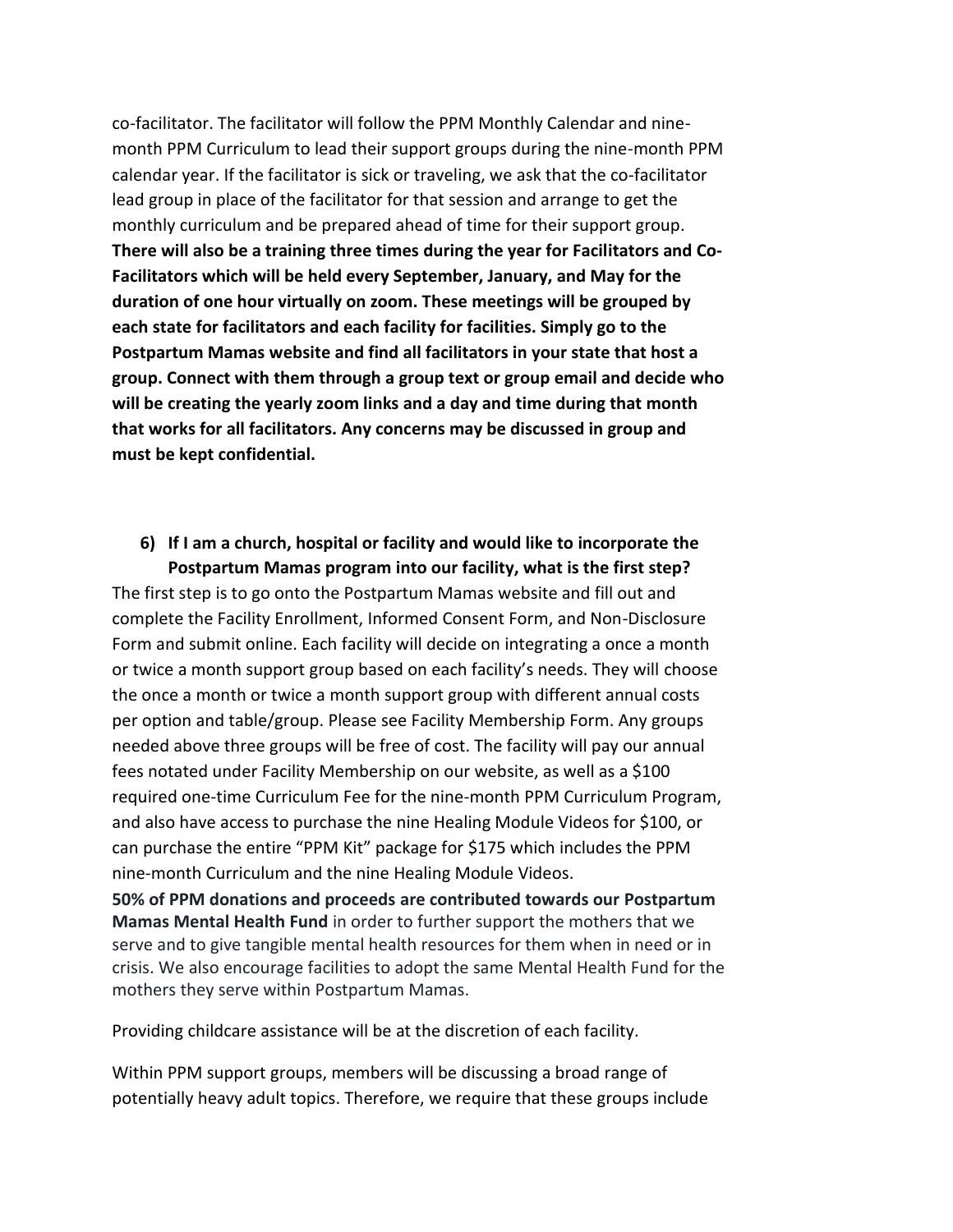adults only. Breastfeeding babies under one year of age are welcome only if needed.

The purpose of incorporating Postpartum Mamas Program into your facility will be to provide this once-a-month support group which has the capability of growing over time depending on the needs of the members with various tables and facilitators per group, at one scheduled day and time per month only. Facilitators and co-facilitators within your facility will attend the Facilitator Trainings and meet three times a year in person or virtually on zoom, to discuss any information or concerns that need to be addressed or resolved within each group. We ask that the appropriate conflict-resolution skills are used and what is spoken about in the meetings remain confidential, following all the same guidelines in a PPM support group. **These facilitator training meetings will occur in September, January, and May for the duration of one hour at a location, day and time chosen by the facility.** 

# **7) The basis of the PPM Program is founded on confidentiality and active listening skills with helpful resources given at the end of the meeting. What does active listening skills mean to the PPM program?**

Sharing will continue in a circle as each mother who wishes to share has the chance to do so. Facilitators should ensure that each mother has the opportunity to speak without interruption, advice, or input. While one mother shares, the rest should practice active listening. Active listening requires that each person focus on listening only, reflecting, not interrupting, withholding from judgement, and then actively engaging at the end of session with any feedback or helpful resources. It does not involve giving their opinion or advice, interrupting, or engaging in off topic conversations, or engaging directly after each mother speaks. Active listening requires that engaging in resources is done after every mother is done speaking in the entire circle at the eighty-minute mark during the ten-minute resource/support time. Any mother who does not wish to share that day may of course pass, or she may simply offer a brief description of her feelings that day. Mothers do not have to share if they do not wish to share; they can simply come to be an active listener. Any mother wishing to just share her burdens not relating to the topic or question is encouraged to do so. We ask that time is respected for all mothers to share as well. We encourage mothers to share their support at the end of the meeting to anyone they feel they could support and encourage. We also encourage mothers to grow friendships outside of group while maintaining healthy boundaries of confidentiality and following the PPM guidelines.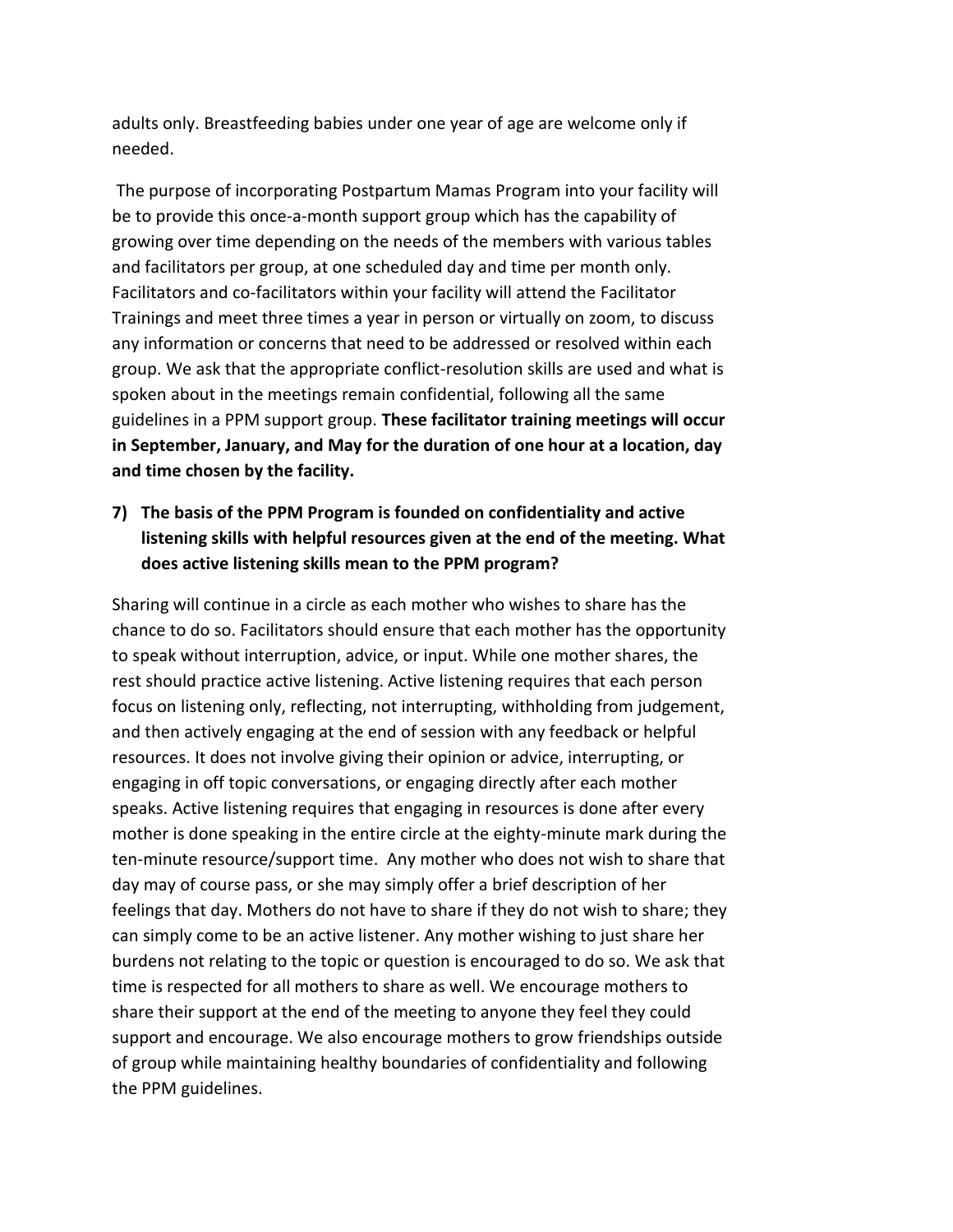# **8) What are Postpartum Mamas guidelines and practices of faith when structuring and leading Postpartum Mamas Program?**

PPM is founded upon Christian principles to encourage and uplift mothers throughout their journeys, and to strengthen their positive coping mechanisms and healing practices. All mothers regardless of race, socioeconomic status, religious beliefs, or background will be welcomed and supported graciously. PPM serves all mothers of diverse faith backgrounds and treats all mothers with the upmost respect, value, and non-discrimination practices. All mothers are diverse and have different faith systems and that is what makes us all unique. Talks of politics within PPM support groups is strictly discouraged. We welcome all mothers no matter what circumstances in their Postpartum journey, and no mother is excluded based on any circumstances. PPM greatly values diversity of all mothers' backgrounds, faith systems, and experiences.

# **9) What are the PPM guidelines when each member speaks during group?**

We ask that members respect that when speaking, there be no speaking negatively about group members, friendships, spouses, or any other relationships. We remind all members that this support group is to speak about and reflect on our own personal journeys only. We strictly ask that members refrain from speaking negatively about anyone else which includes their spouses and friendships. For example, if any members are going through a current crisis or struggle in a relationship, stating that there is a struggle and requesting for prayer is appropriate. We ask that specific details that put the other person in a negative light not be shared. We are here only to encourage each other in all our relationships in a positive way, including relationships with our spouses. We ask that everyone participate in healthy boundaries when speaking about their journey and adhere to the PPM guidelines and regulations. Postpartum Mamas is not a space to entertain gossiping or speak negatively about anyone else.

# **10) What months do PPM support groups meet?**

 PPM support groups meet once or twice a month and follow the school year calendar, meeting monthly in September, October, November, January, February, March, April, May, and June. **We are not in session during the months of December, July, and August.** 

# **11) If there are any questions or concerns, whom do I go to? How will issues be resolved?**

We ask that any concerns or questions be brought to the attention of your groups facilitator. She will help to respectfully resolve any issues, following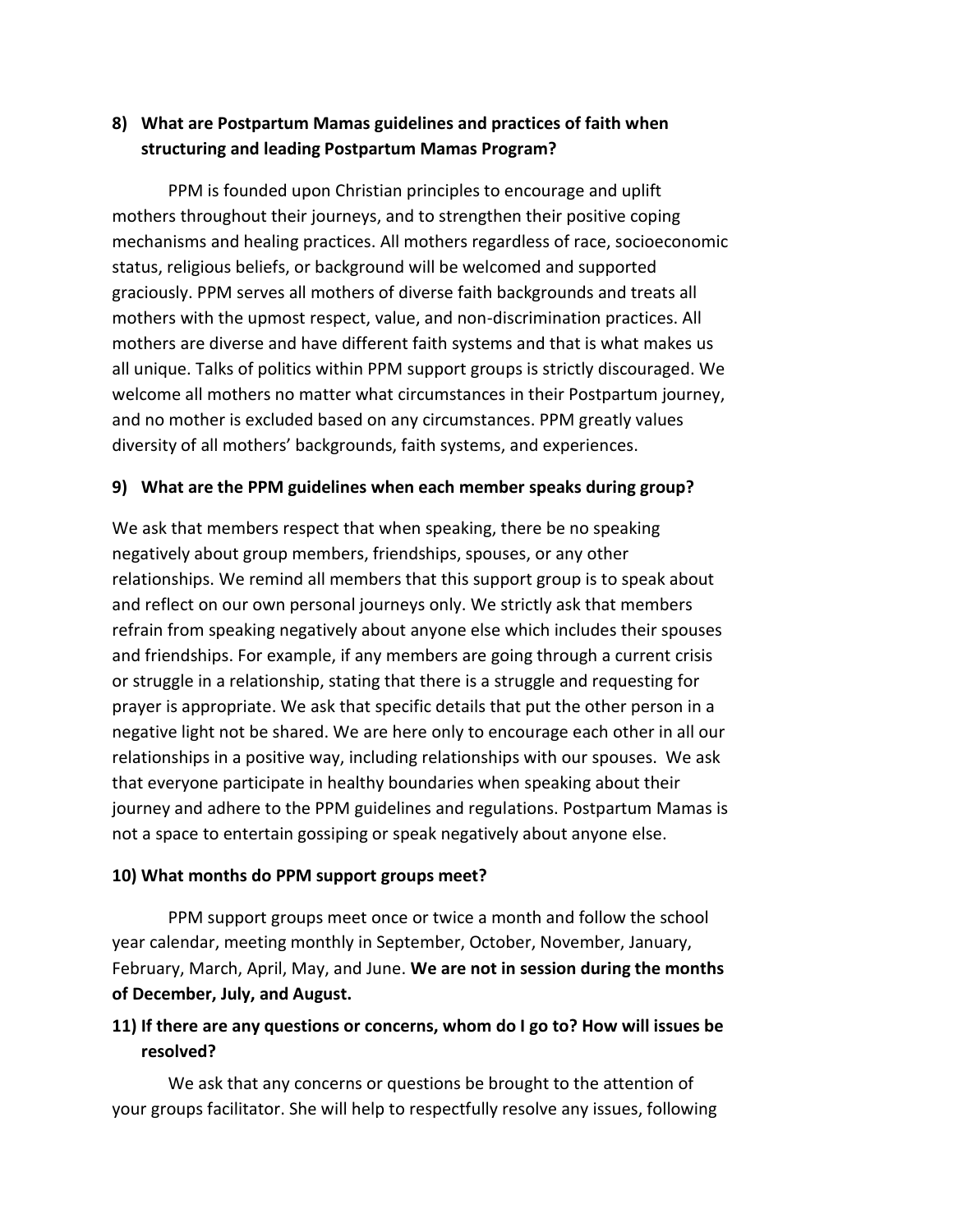PPM's guidelines. Facilitator training meetings will also provide the appropriate environment to discuss any such concerns by facilitators and co-facilitators and improve support group moral.

# **12) What are some monthly topics or questions we will be discussing? Can I submit more monthly support group questions for all groups to use?**

Please see the Monthly Topics Calendar section. We welcome your ideas to add to our pool of questions. Contact your facilitator if you would like to share; the facilitator will pass on your ideas to Postpartum Mamas.

# **13)Why is childcare not available?**

Within PPM support groups, members will be discussing a broad range of potentially heavy adult topics. Therefore, we require that these groups include adults only. Breastfeeding babies under one year of age are welcome only if needed. We feel it is important for mothers to have a safe place to come once a month where they can focus on these deeper topics and express their feelings and concerns without children present. Within PPM support groups, members will be discussing a broad range of potentially heavy adult topics. Therefore, we require that these groups include adults only. Breastfeeding babies under one year of age are welcome. If your PPM support group is within a facility, childcare assistance is at the discretion of each facility.

# **14)If I am feeling like I am going to harm myself or others, what should I do?**

**Anyone experiencing suicidal thoughts should contact 911 or call the National Suicide Prevention Lifeline at 1-800-273-TALK (8255). Postpartum Mamas is not trained to offer mental health assistance or counseling services. If anyone discloses intentions or desires to harm themselves, their children or others, PPM is legally obligated to contact authorities for the safety of all involved. PPM is a support group only. Anyone experiencing severe cases of postpartum depression we advise calling emergency services and anyone needing assistance with postpartum depression we advise calling a local psychiatrist, a counselor, and the Postpartum International hotline at 1-800- 944-4773 or text 503-894-9453.**

## **15)What are the immediate goals of PPM?**

To provide PPM support groups once a month and twice month in homegroups, churches, hospitals and facilities, and incorporate the PPM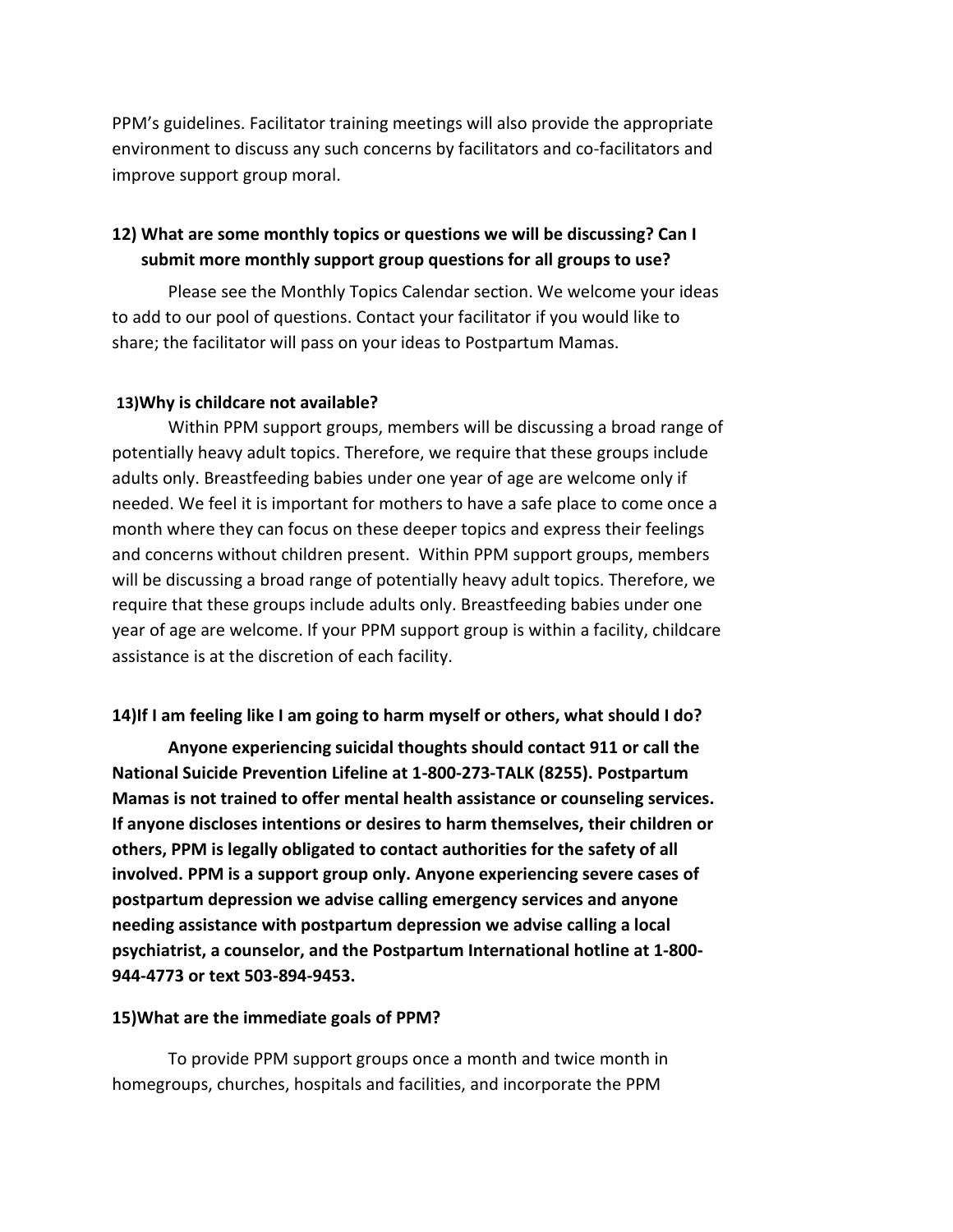program in churches and hospitals and facilities locally and nationwide. To provide a nine-month PPM Curriculum that correlates with the nine-month PPM calendar year which provides a consistent topic for each month and a confidential support group for all mothers to talk about the "real struggles" throughout their journeys in motherhood. To provide nine PPM Healing Module Videos for healing tools for mothers as well as a "Postpartum Mamas Kit" for the entire nine-month PPM Curriculum and Healing Videos combined. To provide a mock "PPM" Support Group Video that provides a tangible resource for mothers to really see the real benefits of being a PPM member and to realize the significance of joining a PPM community of motherhood that empowers and serves as a healing mental health resource. To integrate our healing Postpartum Mamas Support Group program into local hospitals and churches nationwide.

Each PPM support group will include a facilitator and co-facilitator, including a maximum of ten to thirteen members. PPM will provide emotional support to mothers in the community experiencing any and all struggles including but not limited to depression, post-partum depression, anxiety, miscarriages, infertility, grief, as well those who have mama struggles and blessings to share throughout their journeys of motherhood. This PPM program is for ALL mothers to talk about the "deep struggles" in motherhood that we all experience in unique and diverse ways and provide this in a non-judgmental and confidential environment. To provide lifetime enrollment in PPM Program which includes monthly community support as well as lifetime access to the PPM private FB group to form an authentic community in a safe and nonjudgmental space to express ourselves with other mothers who share struggles with the same issues and to show compassion and understanding throughout our journeys. Once enrolled, we encourage members to upload a family photo a biography onto the PPM FB page to introduce yourself to Postpartum Mamas. Members are also added onto the PPM Vocational List to help encourage and support all mothers with their vocational goals and dreams. Members are then enrolled in the PPM FB support group of your personalized support group of ten to thirteen mothers where you can grow and develop more meaningful support and relationships with your own group of mamas in your support group. This is a place to share about our weekly struggles, and to reach out for help when needed. Ex- in hospital, kids are sick, or giving birth, and need help from mamas with a meal prepared and brought etc. This can be organized within each group if desired. Mothers have access to these groups but by no means have pressure to be participating on a weekly basis. This is simply available for those mothers who desire the support in this way. A contact list is also given out for each PPM group so mothers have contact information to support each other within our communities. To provide healing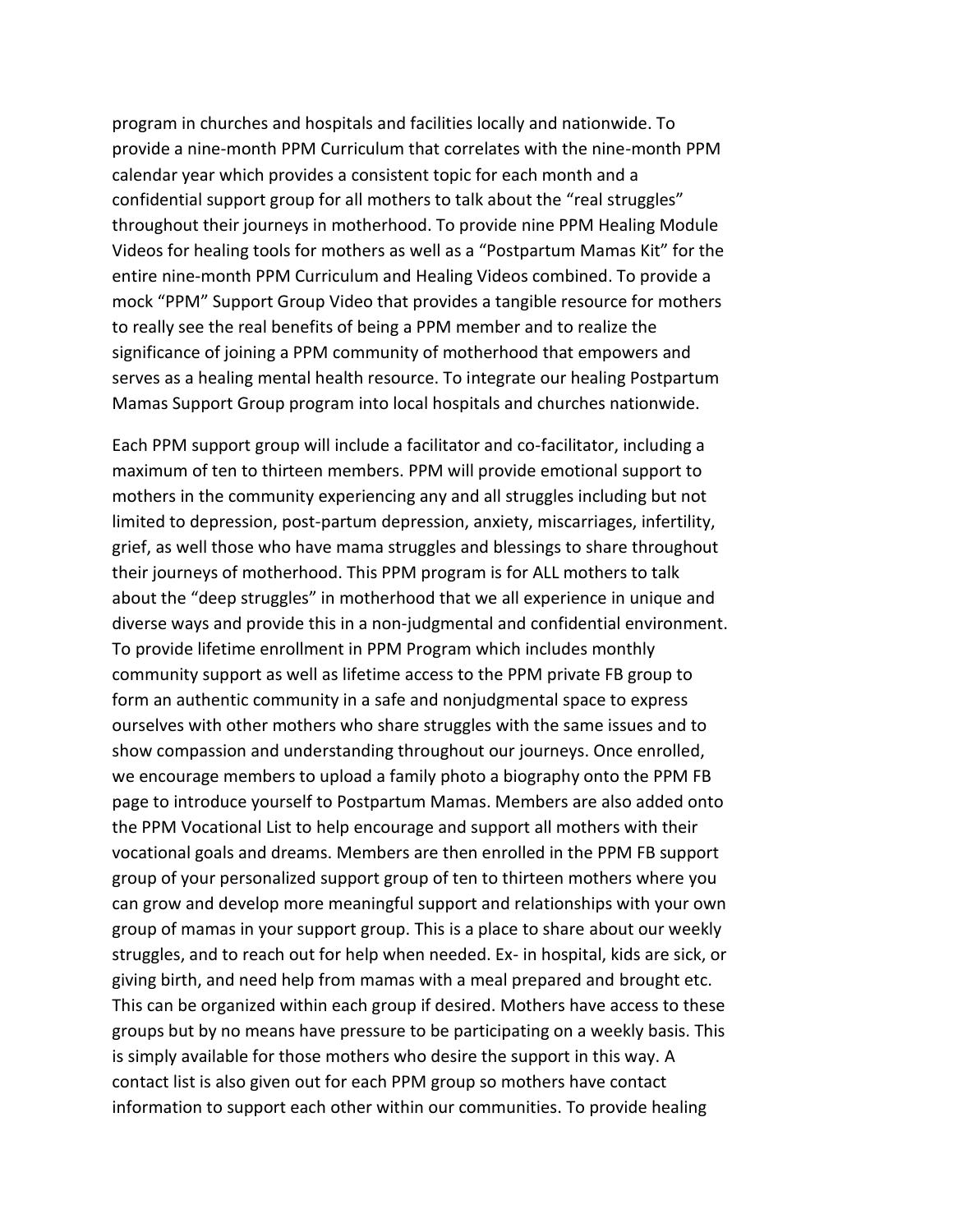and unconditional support from other mothers experiencing similar struggles and joys. To provide resources of books, quotations, inspirations, verses, and prepared resource hand-outs for each support group to keep for healing, reflection, and growth. Contributing to giving to a good cause to non-profits which support advocating for issues relating to Postpartum and which provide immediate resources via phone and within the area they live in, to get the immediate help they need for their mental wellness, as well as giving back to our community in need who need financial assistance during hard times. Contributing to the good cause of helping mamas with depression, postpartum and related issues to gain emotional support within their Postpartum Mama communities. Helping to de-stigmatize all struggles mothers experience including depression, Postpartum depression and associated related struggles with any correlating misperceptions. Supporting and contributing to the vision of PPM with a big vision to expand PPM nationwide in churches and hospitals to make an everlasting difference in the lives of mothers who struggle with mama struggles, pregnancy complications, mental health, health/wellness healing, and postpartum for generations to come.

## **16)What are the future goals of PPM?**

Continuing to expand and increase awareness of the powerful and healing tangible resource of Postpartum Mamas support groups and the correlating nine-month PPM curriculum and healing modules to provide the necessary healing needed for all mothers who struggle with depression, postpartum depression, infertility, miscarriage, pregnancy complications, anxiety, and loneliness through motherhood. To support mothers dreams and vocational goals, aiding in holistic and emotional healing and improving mothers mental wellness which includes improved postpartum care for mothers all across the world in hospital and church settings. To increase the level of deep community and deep authentic conversations about our journeys in motherhood that is so lacking in our communities. PPM shares a vision of having support groups and facilitators in every state, every church, and every hospital, so that mothers everywhere struggling with Postpartum and mama struggles in motherhood have immediate support in their area and can also use their voices to empower positive change with postpartum health care for every mother. Another future goal of PPM is to provide personal counselors contact information on the website for a discounted counseling rate so that all mothers have access to improved postpartum mental health care within their areas. Our ultimate passion and visions are to get this much needed program funded by foundations, hospital facilities and church ministries nationwide to support the necessary and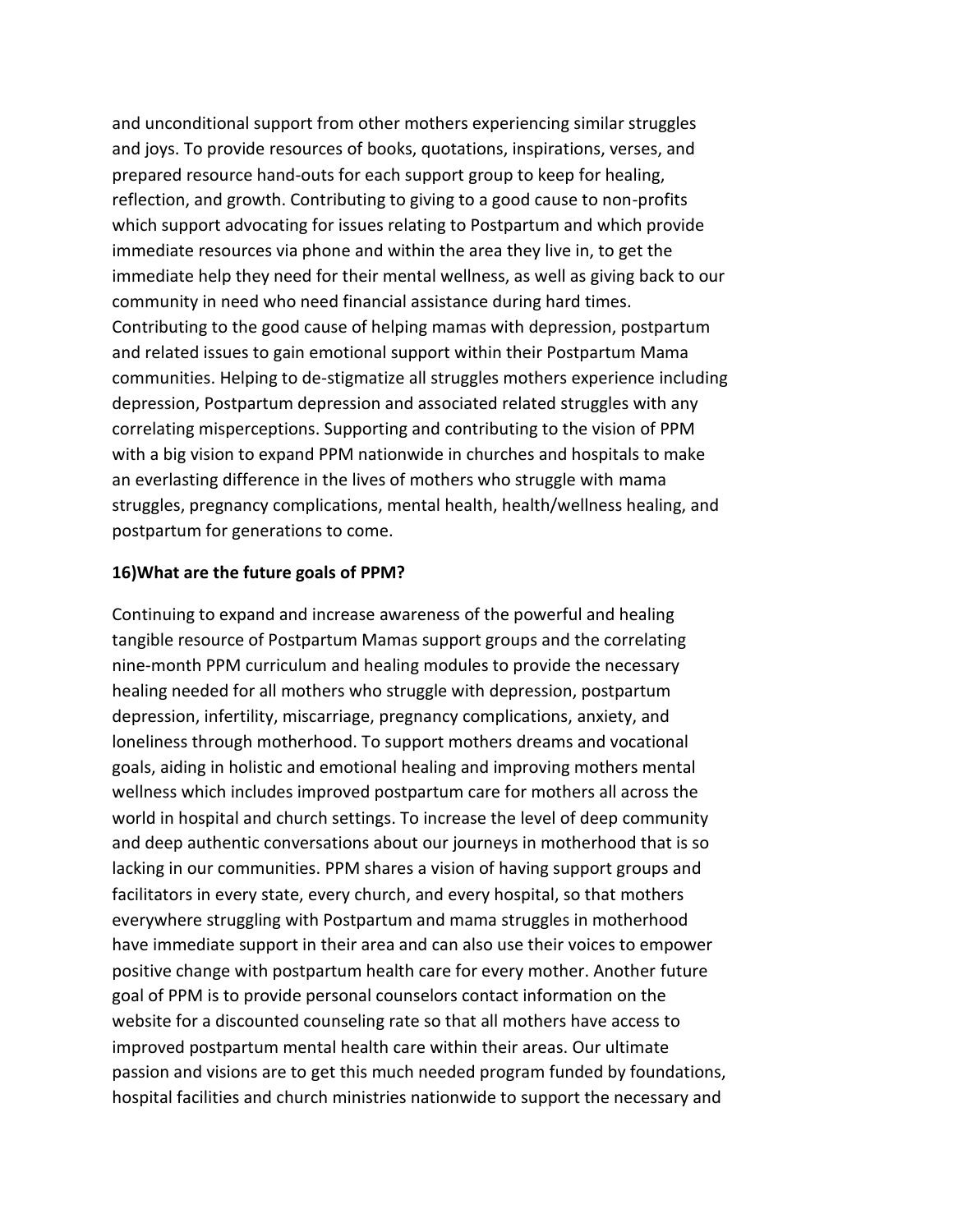deserved improvement of mental wellness and postpartum care for mothers all across the world that is so greatly lacking in our culture. The time is NOW.

# **17)Can a member attend more than one PPM support group?**

We ask that all members stay with one consistent group. If they wish to change groups, we ask they wait six months to try and foster connections within their current group. If a change of group is desired, we ask that you contact your facilitator to request this.

# **18)What are the guidelines on the maximum number of mothers able to attend per support group?**

Support groups include ten to thirteen mothers maximum including the facilitator, cofacilitator, and any other facilitators in training. This is so that each mother gets an equal and fair amount of time to speak about their journeys.

# **19)If I want to order a Postpartum Mamas shirt, how do I do so?**

\*Shirts with the logo "The Struggle is Real & God's Grace is Greater" will be available to purchase for **\$18 per shirt plus \$7 for shipping per person** for all members in February. Your facility or facilitator will fill out a Postpartum Mamas Shirt Order Form online under Forms in February. A minimum of six orders need to be made per group. Shirt orders are submitted one time per year in February of each year between the  $1<sup>st</sup>$  and 30th of the month depending on the date of your first support group. We ask that you submit your orders in on the first group meeting in February by having your facilitator or facility submit the Shirt Form online in February. You will receive your shirts the following month in March. Please allow a maximum of 30 days to receive your orders as all groups will be ordering at different locations as well. There needs to be a minimum of six shirts ordered for each group. We ask that the facilitator fill out the Shirt Order Form online in February by the 30<sup>th</sup> of the month, and the form will get automatically sent to Postpartum Mamas. The easiest way to collect funds is for facilitators or facilities to collect cash from the members and submit your credit card for the group order. There is also a second option to collect each individuals credit card information on the form. **Postpartum Mamas prefers the first option of one credit card per group order and thanks you in advance**. Please remind members at your January group that orders will be placed on the first support of February and to bring their payments for shirts if they would like to order a shirt.

**Shirts are \$18 plus shipping of \$7 per person for all members.** Please send an email to postpartummamas@yahoo.com for any additional questions regarding ordering shirts.

**20)What happens if any members of PPM decide to cancel membership?**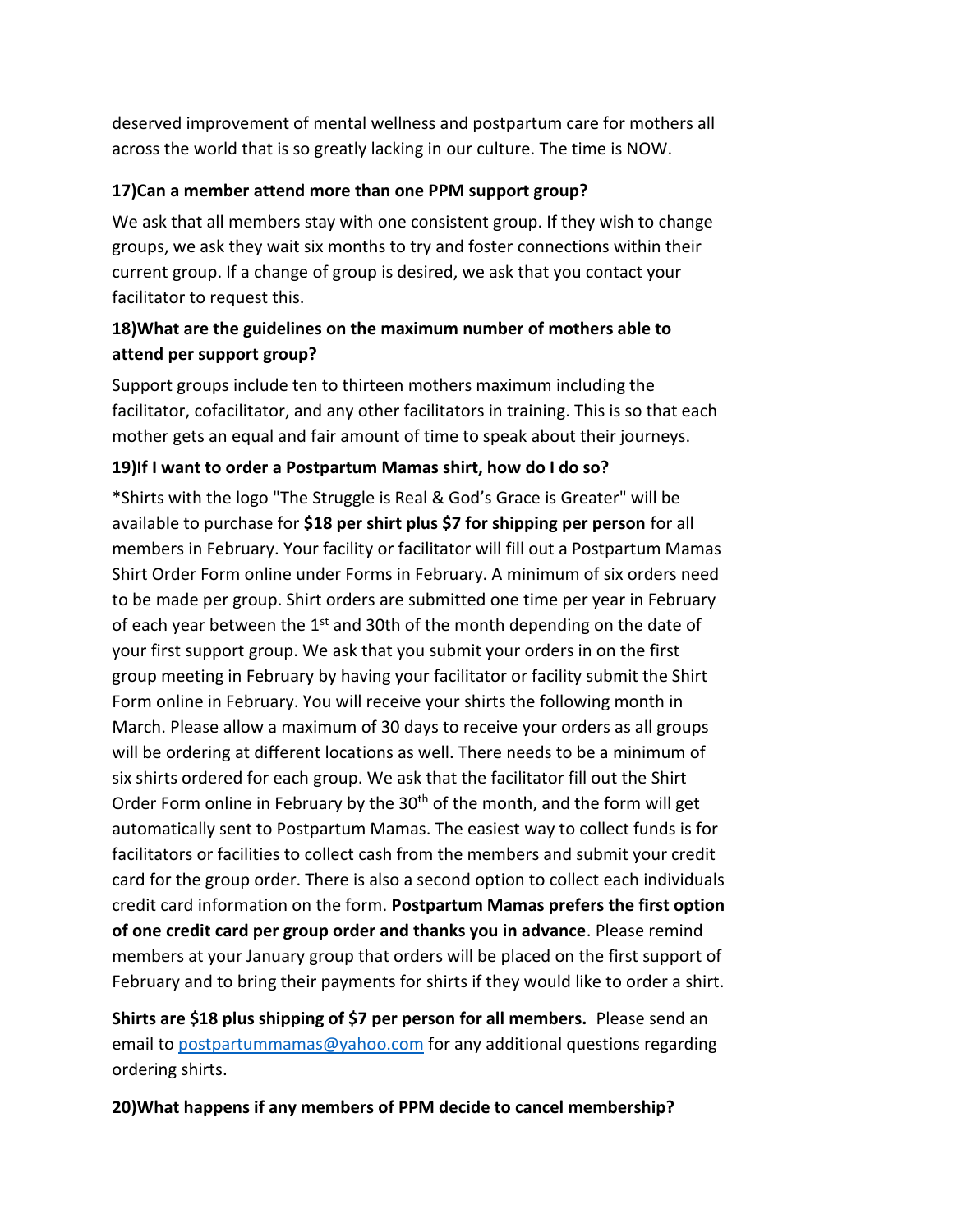We ask that facilitators sign the Informed Consent form and commit to facilitate their PPM support group for the nine-month calendar year. PPM asks that facilitators notify PPM at least two months in advance to cancel membership so that PPM has appropriate time to find another facilitator to take over their group. We request that the facilitator ask their group cofacilitator if they are interested in this role. **Facilitators, co-facilitators and members will be removed from their fb private groups after cancelling membership, for the safety and privacy of all other group members. We ask that any prior information disclosed in group by other group members remain confidential.** 

# **22)What are Postpartum Mamas donations and proceeds contributed towards?**

**50% of PPM donations and proceeds will go directly back into our Postpartum Mamas Mental Health Fund** in order to further support the mothers that we serve and to giving tangible Mental Health Resources for them when in need or in crisis. Go to Mamas Mental Health Fund under Forms for more information. This will be an application process on our website approved by our Board of Directors per application. Please allow 1 to 2 weeks to process application and receive a response. Please know we will do our best to bless our mothers depending upon the current amount of funds Postpartum Mamas has and your particular Mental Health need. Please email this form to Postpartummamas@yahoo.com or you can also submit online on our website under Forms.

Our hopes are to provide all mental health assistance including but not limited to counseling appointments when needed, mental health and postpartum pregnancy doctors appointments, holistic doctors appointments not covered by insurance such as acupuncture and massage to reduce anxiety, midwife and doula appointments, babysitting/childcare assistance, cleaning assistance, meal trains and meal assistance, grocery assistance, self-care retreat assistance, fitness/health management assistance, bible retreats assistance, personal wellness assistance, educational/career assistance to pursue degrees or contribute towards schooling or vocational certificates, women/mother empowerment to achieve her dreams.

We are here and always will be here for all the mothers we serve and hopeful that the more donations we receive, the more we will be able to achieve these goals and the mission of Postpartum Mamas.

# **23)If I would like to donate to Postpartum Mamas 501c3 Non-Profit Organization, how do I donate to your organization?**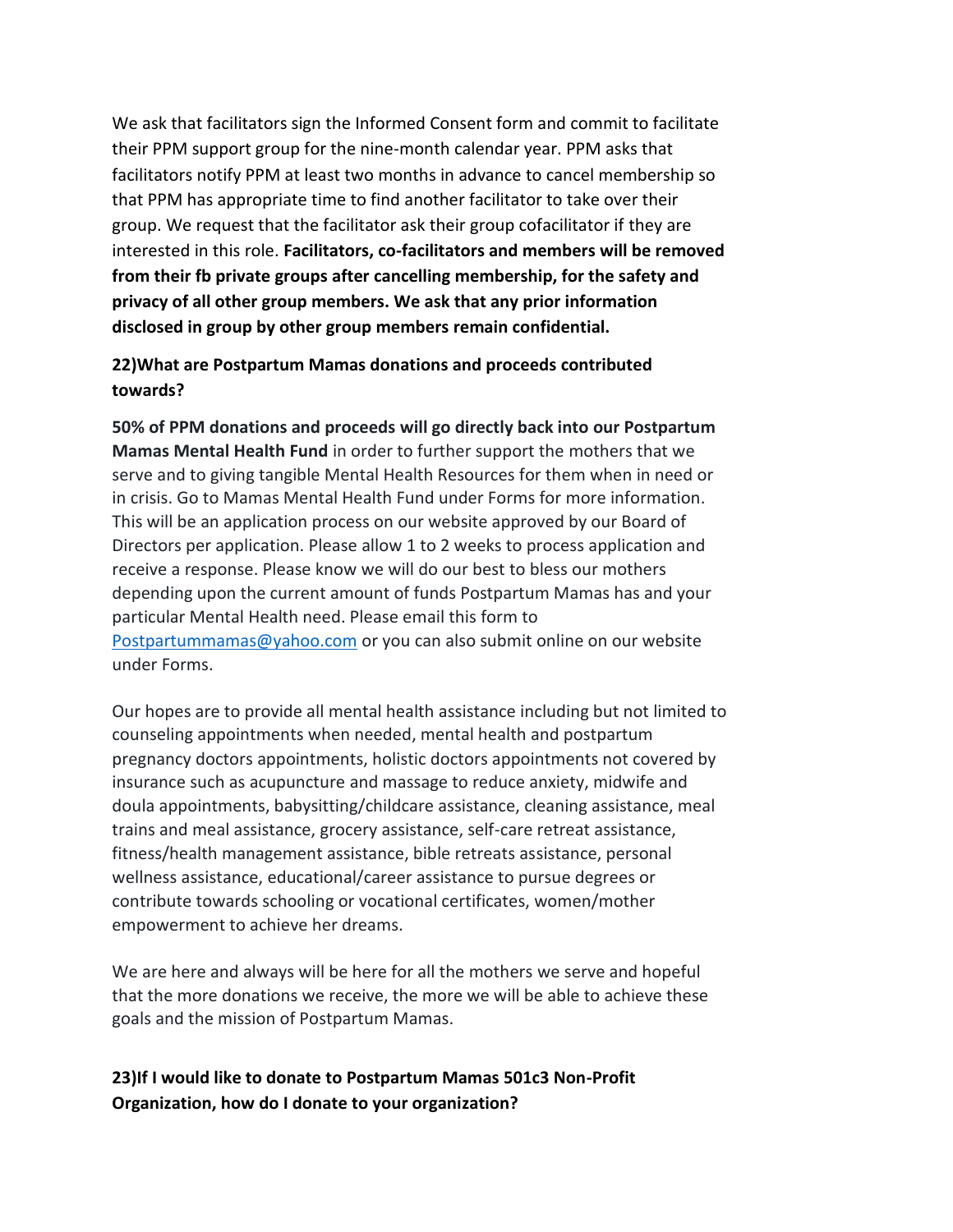Go t[o www.postpartumamas.com](http://www.postpartumamas.com/) and go to the Donations Tab. You will be able to donate via paypal with a debit or credit card payment. We thank you for your generous support for our Postpartum Mamas Organization. **50% of PPM donations and proceeds** will go directly back into **our Postpartum Mamas Mental Health Fund** in order to further support the mothers that we serve and to giving tangible Mental Health Resources for them when in need or in crisis.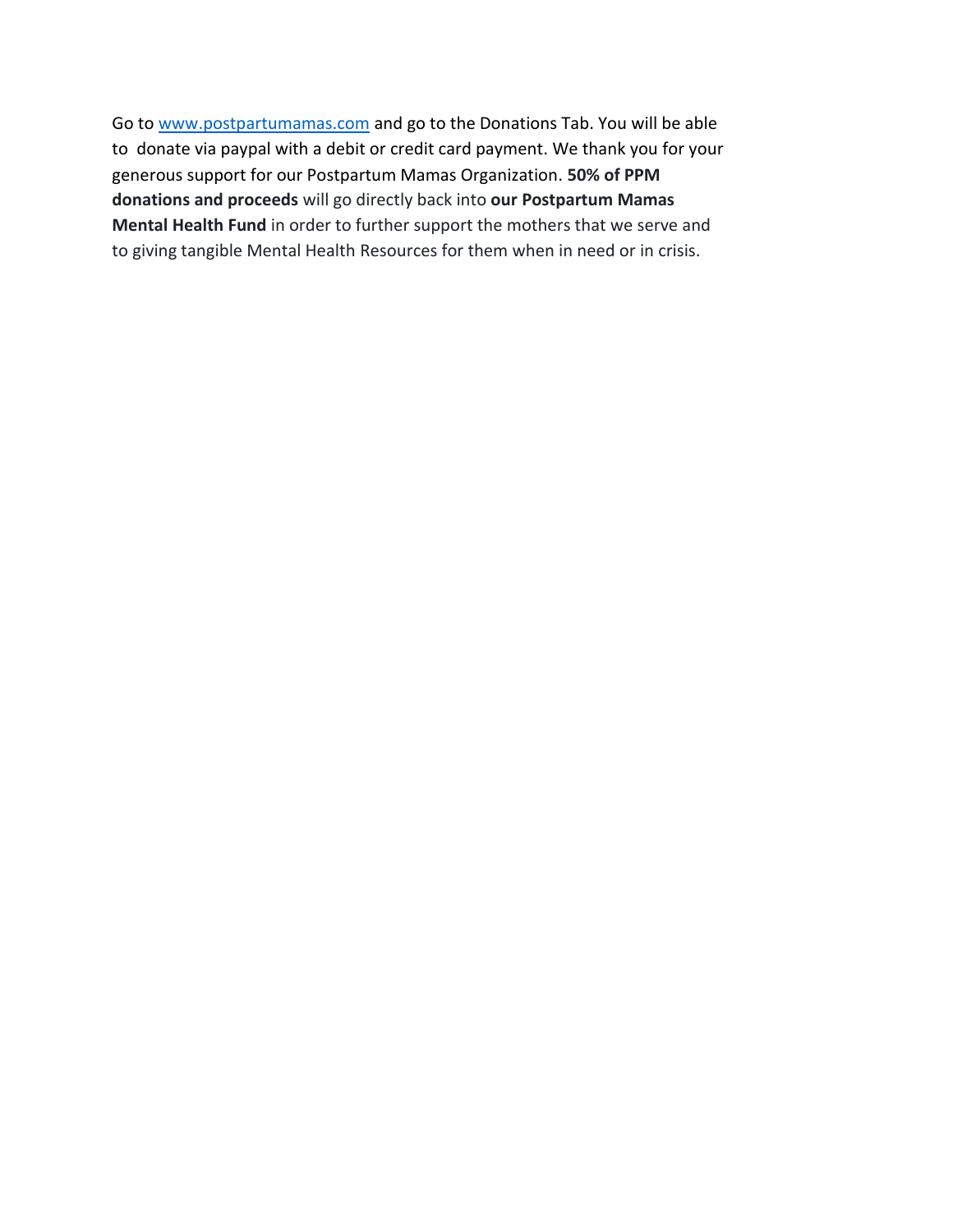#### **Postpartum Mamas Informed Consent**

Welcome to your group experience with Postpartum Mamas! A support group can be a powerful and valuable venue for healing and growth. It is the desire of Postpartum Mamas that you reap all of the benefits your support group has to offer. To help this occur, groups are structured to include a safe and confidential environment in which you are able to feel respected and valued as you share your thoughts and experiences. Postpartum Mamas serves as a free monthly support group that meets once or twice a month for mothers experiencing all and any struggles through motherhood including but not limited to depression, postpartum depression, anxiety, infertility, miscarriage, infant loss, pregnancy complications, parenting struggles, lack of family support, loneliness, isolation, or any of the other myriad challenges modern mothers face. Together, facilitators, co-facilitators, and members work to create a nonjudgmental, empathetic, and confidential environment that helps mothers to feel heard, valued, and unconditionally supported.

**Postpartum Mamas facilitators are not trained to offer mental health assistance or counseling services. Anyone experiencing suicidal thoughts should contact 911 or call the National Suicide Prevention Lifeline at 1-800-273-TALK (8255). If anyone discloses intentions or desires to harm themselves, their children, or others, PPM is legally obligated to contact authorities for the safety of all involved. Anyone experiencing severe cases of postpartum depression we advise calling emergency services and anyone needing assistance with postpartum depression we advise calling a local psychiatrist, a counselor, and the Postpartum International hotline at 1-800- 944-4773 or text 503-8949453. Postpartum Mamas will not be held liable for the actions of its members, either in meetings or outside of them.** 

#### **A Safe Environment**

A safe environment is created and maintained by both the facilitator of your group and its members. Primary ingredients are mutual respect and a chance to create trust. Another primary ingredient for a safe environment has to do with confidentiality. All facilitators and members are bound by honor to keep what is said in the group in the group. We realize that you may want to share what you are learning about yourself in your group with a significant other. This is fine as long as you remember not to talk about how events unfold in your group or in any other way compromise the confidentiality of other group members. We encourage members to foster friendship connections outside of group if they so desire. We ask that when fostering these friendships, confidentiality is strictly maintained for all your group members and all members of PPM and any other individual in each of our lives. No experience or story revealed inside of group is to be spoken about outside of group if that member is not present.

#### **Other Safety Factors:**

Members of a group may not use drugs or alcohol before or during group.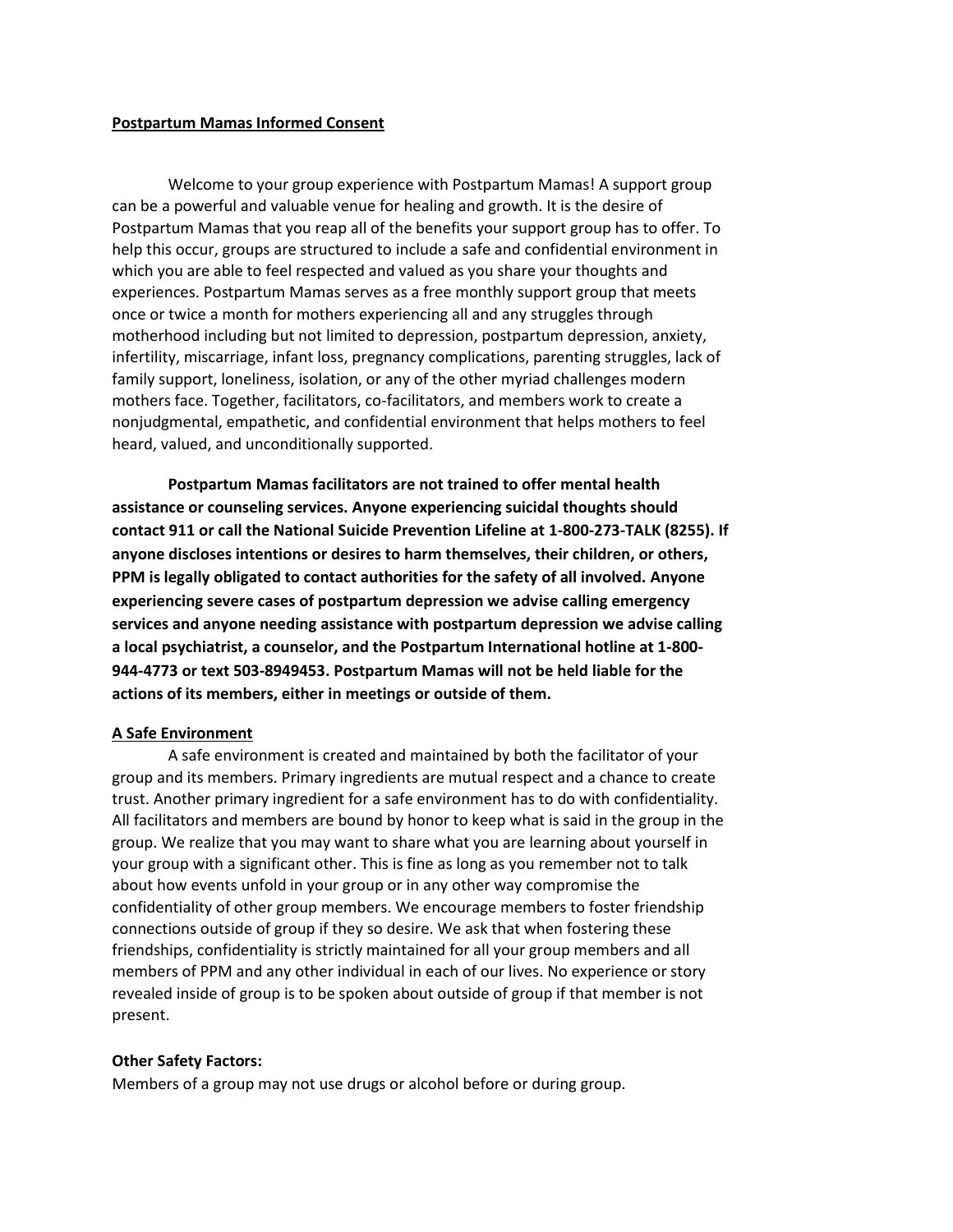Members of a group should not engage in discussion of group issues outside of group sessions strictly adhering to confidentiality which is the basis of PPM. If any member breaches confidentiality member will be permanently removed from PPM and removed from all private fb groups.

Members of a group should remember that keeping confidentiality allows for an environment where trust can be built and all members may benefit from the group experience.

Talk of politics is strictly discouraged. Facilitators should ensure all political discussion is left out of the group.

Your group facilitator will monitor discussions and maintain a respectful environment to keep safety and trust a priority.

Most members are coming to support group meetings with various struggles and diverse experiences. Members are coming to feel strengthened and supported, not to be further stigmatized, judged, or put down in any way. Any remember not practicing respect and compassion for all members of group will be permanently removed from PPM. Feelings are neither right nor wrong, good nor bad. All feelings are okay and that should be recognized and respected, without judgment. Feelings can be released when they are heard with compassion, empathy, and respect. This is what unconditional presence means.

All members, co-facilitators and facilitators will practice respect and non-discrimination of all members. All mothers regardless of race, socioeconomic status, religious beliefs, or background will be welcomed and graciously supported. If any discrimination occurs, the offending member will be permanently removed from PPM.

Members will not engage in distracting off topic conversations. If conversations are consistently off topic and distracting, the member will receive a warning and after two warnings will be removed from PPM.

Members are here to practice active listening skills and respond with support at the eighty-minute mark at the end of group during the ten-minute Resource/Support time. If anyone does not have resources to give or receive, that should be respected, and members are welcome to leave at the eighty-minute mark.

Facilitators, co-facilitators and members will be removed from their smaller group of ten members once membership is cancelled for the safety and privacy of all other group members, and we ask that any prior information disclosed in group by other group members remain confidential.

## **Attendance:**

Your presence in your group is highly important. A group dynamic is formed that helps create an environment for growth and change. If you are absent from the group this dynamic suffers and affects the experience of you and other members of the group.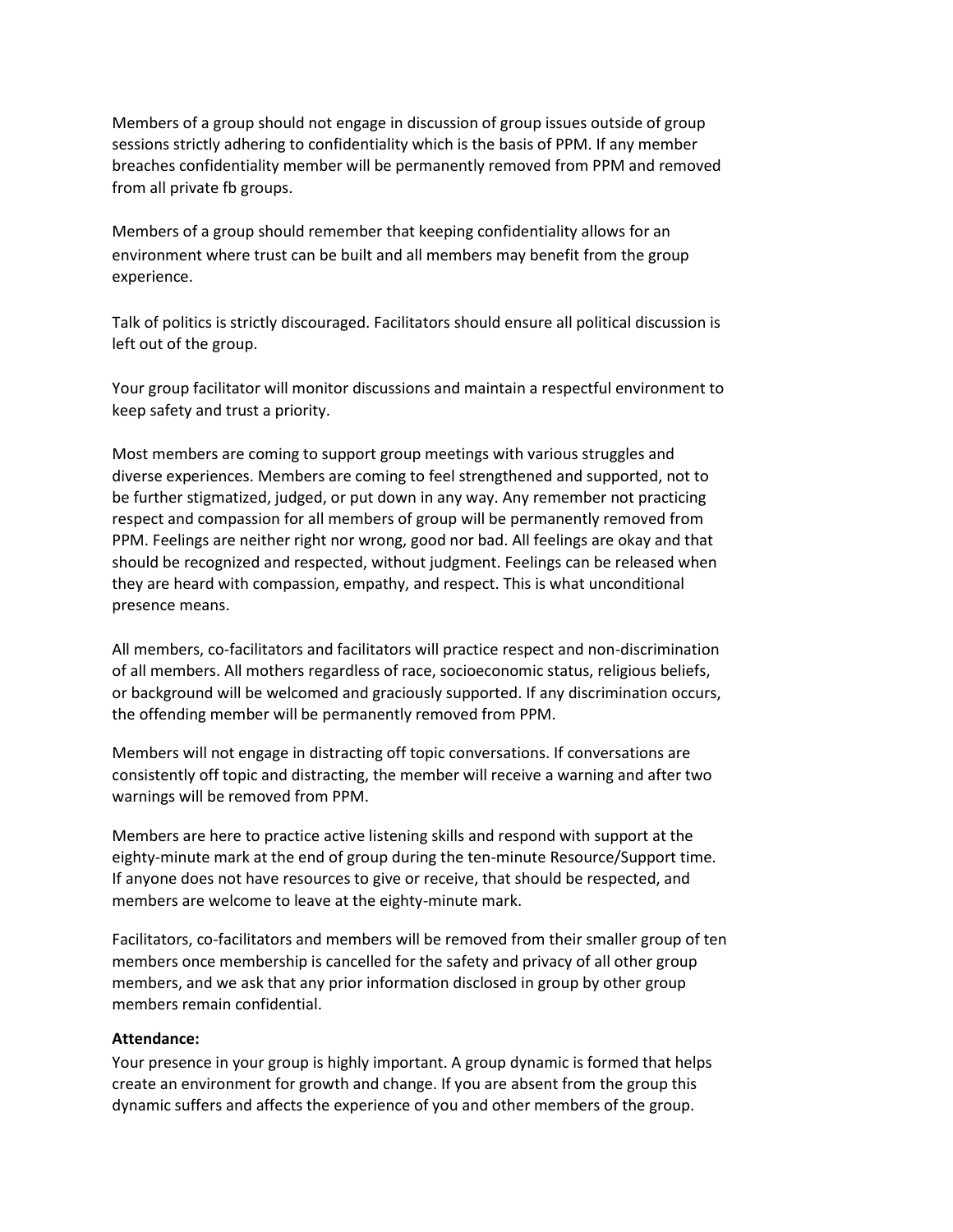Therefore, your facilitator would ask that you make this commitment a top priority for the duration of the group. It is understood that occasionally an emergency may occur that will prevent you from attending group. If you are faced with an emergency or sudden illness, please contact your facilitator(s) before group begins let them know you will not be present. If you miss group, the \$20 monthly fee will still be charged and will not be reimbursed. Because it usually takes several group sessions for clients to "settle in" and receive the full benefits a support group provides, we ask incoming members to make at least a six-month commitment when they join a group.

#### **What to Expect:**

Each meeting will begin with a reminder that everything stated within the confines of the support group is strictly confidential. The facilitator will then read the PPM Preamble as follows: **"Postpartum Mamas is a support group founded for mothers experiencing all and any struggles though motherhood including but not limited to depression, anxiety, miscarriage, infant loss, parenting struggles, or who have blessings to share; solely to uplift, encourage, and unite in a confidential and safe environment."** 

The facilitator will then introduce the required monthly topic and related question, along with a verse or inspirational story if desired speaking between five to fifteen minutes. Sharing will continue in a circle as each mother who wishes to share has the chance to do so. Facilitators should ensure that each mother has the opportunity to speak without interruption, advice, or input. While one mother shares, the rest should practice active listening. Facilitator will make sure each mother has enough time to speak about their experiences and feelings. Mothers who wish to share not relating to the topic or question may do so, we just ask each facilitator ensures every mother gets the chance to speak a fair amount of time. Any mother who does not wish to share that day may of course pass, or she may simply offer a brief description of her feelings that day. Mothers do not have to share if they do not wish to share; they can simply come to be an active listener.

Once every member has finished speaking, the facilitator will end the group session with any positive resources, verse, or prayer and then group will end with the ten-minute Support/Resource time. Facilitators should reserve the last ten minutes of the session for members to discuss and share helpful resources at the eighty-minute Support/Resource session of the group. If some members wish to leave at this time and have no resources to give or receive, they are welcome to do so, and this should be respected. Members may also share contact information with each other in order to share resources outside of the group setting. We ask that all resources that are shared are positive and helpful. If members are not interested in a shared resource, that should be respected. Remember, the more you give of yourself during the support group session, the more you will receive. The more honest and open you are, the more you allow for insight and growth.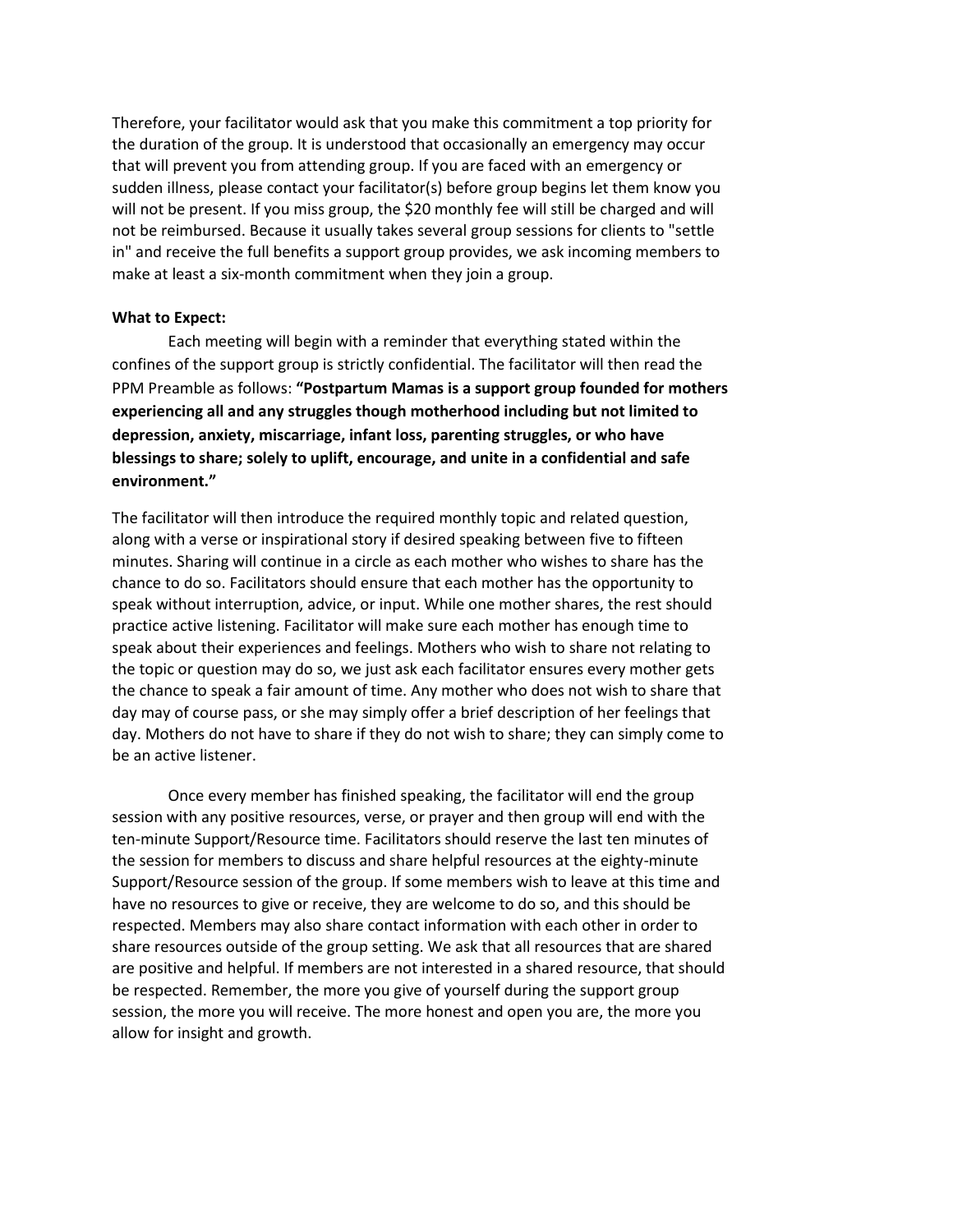**Membership:**

**Members and co-facilitators: Free membership for all members. Postpartum Mamas thanks you kindly for any donations received upon which** 50% is contributed towards our Mamas Mental Health Fund **to help mothers in mental health crisis.**

**Members may also purchase our optional nine-month PPM Curriculum (PDF Format) "PPM Kits" for a one-time fee of \$49 if desired to follow along at group.** 

**Facilitators**: **Free membership for all facilitators and members.** A "sample" PPM Support Group Video is provided on our homepage as an example on how to lead group. It is up to the discretion of the facilitator if they desire to lead their group for each following year. We kindly ask for a one-year commitment.

PPM requires that each facility purchase our "PPM KITS" of \$175, which includes nine months of PPM content to lead their groups. We require that each facilitator commit to leading the nine-month curriculum for the calendar year which includes once a month or twice a month support groups chosen on a consistent day/time of the month each month. We ask that in case of any emergencies, and a facilitator is unable to continue leading their group for the calendar year, that the facilitator notify PPM at least two months in advance to cancel membership so that PPM has appropriate time to find another facilitator to lead the group. We request that the facilitator ask their group cofacilitator if they are interested in this role as well as notify the Founder of any changes.

**Facilities: Hospital/Churches: \$100 one-time Curriculum Fee, or \$175 PPM Kit Fee which includes the Curriculum and the 9 healing module videos. Once a month Meetings: ANNUAL FEE Options are** \$1,080 for 1 table/group of 13 mothers, \$2,160 for 2 tables/group of 26 mothers, and \$3,240 for 3 tables/groups of 39 mothers. **Twice a month Meetings: ANNUAL FEE Options are** \$1,350 for 1 table/group of 13 mothers, \$2,700 for 2 tables/groups of 26 mothers, and \$4,275 for 3 tables/groups of 39 mothers. **The monthly fee includes ten to thirteen members, Any facility with more than three tables are free.** 

Additional groups can be grown and added to new tables as members grow. (Providing once a month support groups with various tables and facilitators per group at one scheduled day and time per month only.)

# **50% of PPM proceeds goes directly back to the PPM mothers we serve in our Postpartum Mamas Mental Health Fund.**

The purpose of incorporating Postpartum Mamas Program into your facility will be to provide this once a month or twice a month support group which can also grow over time depending on the needs of the members with various tables and facilitators per group, at one scheduled day and time per month only.

Facilitators and co-facilitators will attend the facilitator trainings and meet three times a year to discuss any information or concerns that needs to be discussed or resolved within each group. We ask that the appropriate conflict-resolution skills are used and what is spoken about in the meetings remain confidential. **These facilitator meetings**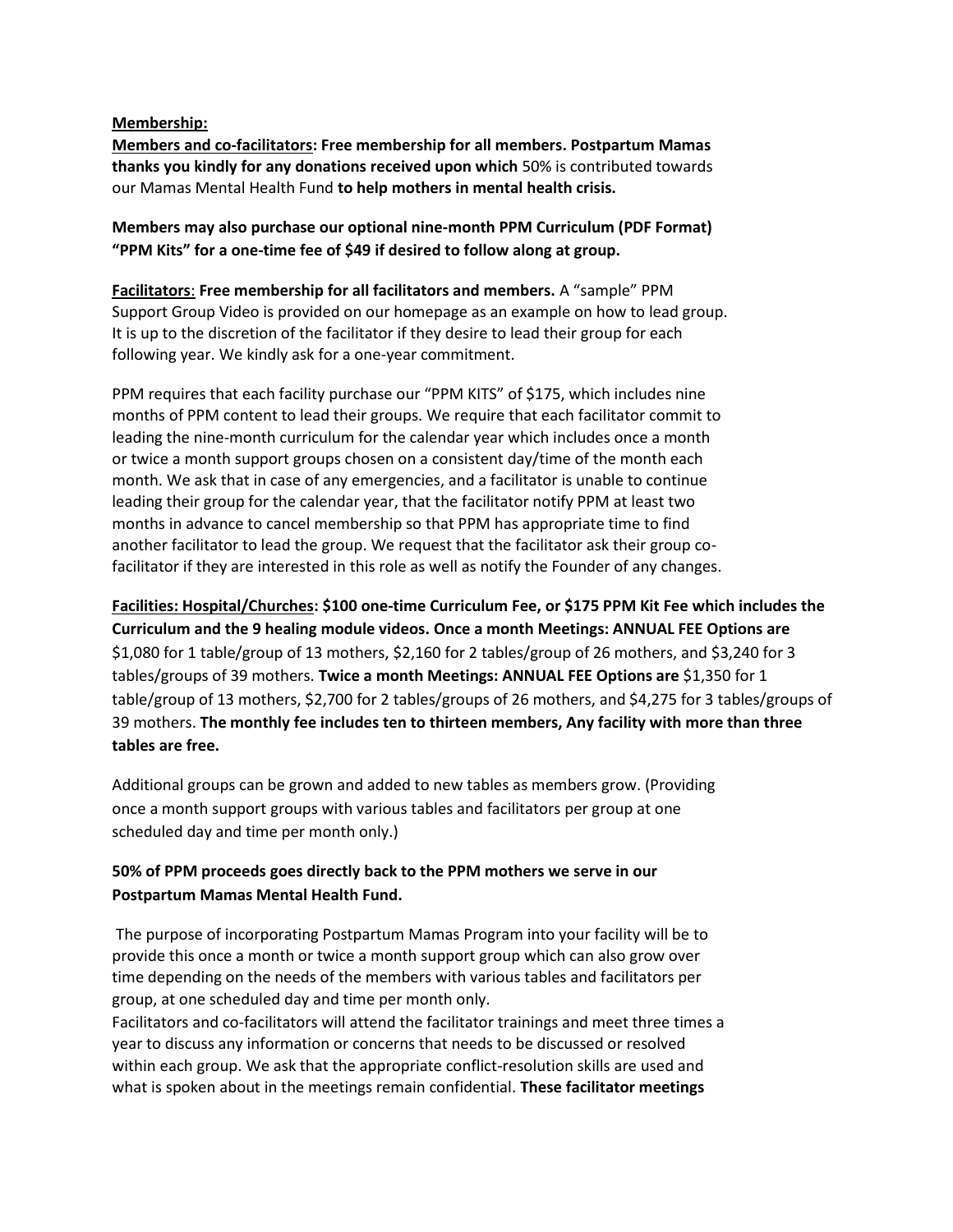**will occur in September, January, and May for the duration of one hour at a location, day and time chosen by the facility.** 

**PPM requests that facilitators overview and have knowledge of each monthly topic and handout in the PPM Curriculum that correlates with each month in order to lead their group most effectively. PPM Healing Module Videos are also available for purchase for \$100, along with the "Postpartum Mamas Kit" for \$175 which includes both the PPM Curriculum and the nine PPM Healing Videos. There will also be a "sample" PPM Support Group Video uploaded so that facilitators can learn and fully comprehend the structure, format, rules and guidelines of the group, as well as to understand the expectations required of them to lead their own groups in the future. There will also be required trainings three times during the year for Facilitators and Co-Facilitators which will be held every September, January and May for the duration of one hour at a location chosen at the discretion each facility.** 

## **Consent**

Please fill out the top and bottom of this form. The bottom portion of the form is for your records and the top portion of the form will be kept on file. Thank you! Group Consent Form—Name of Group:

I have read the above information, understand the information, and agree to the terms of group participation. I understand that Postpartum Mamas facilitators are not trained to offer mental health assistance or counseling services and that Postpartum Mamas will not be held liable for the actions of its members, either in meetings or out of them. **Anyone experiencing suicidal thoughts should contact 911 or call the National Suicide Prevention Lifeline at 1-800-273-TALK (8255). If anyone discloses intentions or desires to harm themselves, their children, or others, PPM is legally obligated to contact authorities for the safety of all involved. Anyone experiencing severe cases of postpartum depression we advise calling emergency services and anyone needing assistance with postpartum depression we advise calling a local psychiatrist, a counselor, and the Postpartum International hotline at 1-800-9444773 or text 503-894- 9453.** Signature of Group Member: Printed Name of Group Member: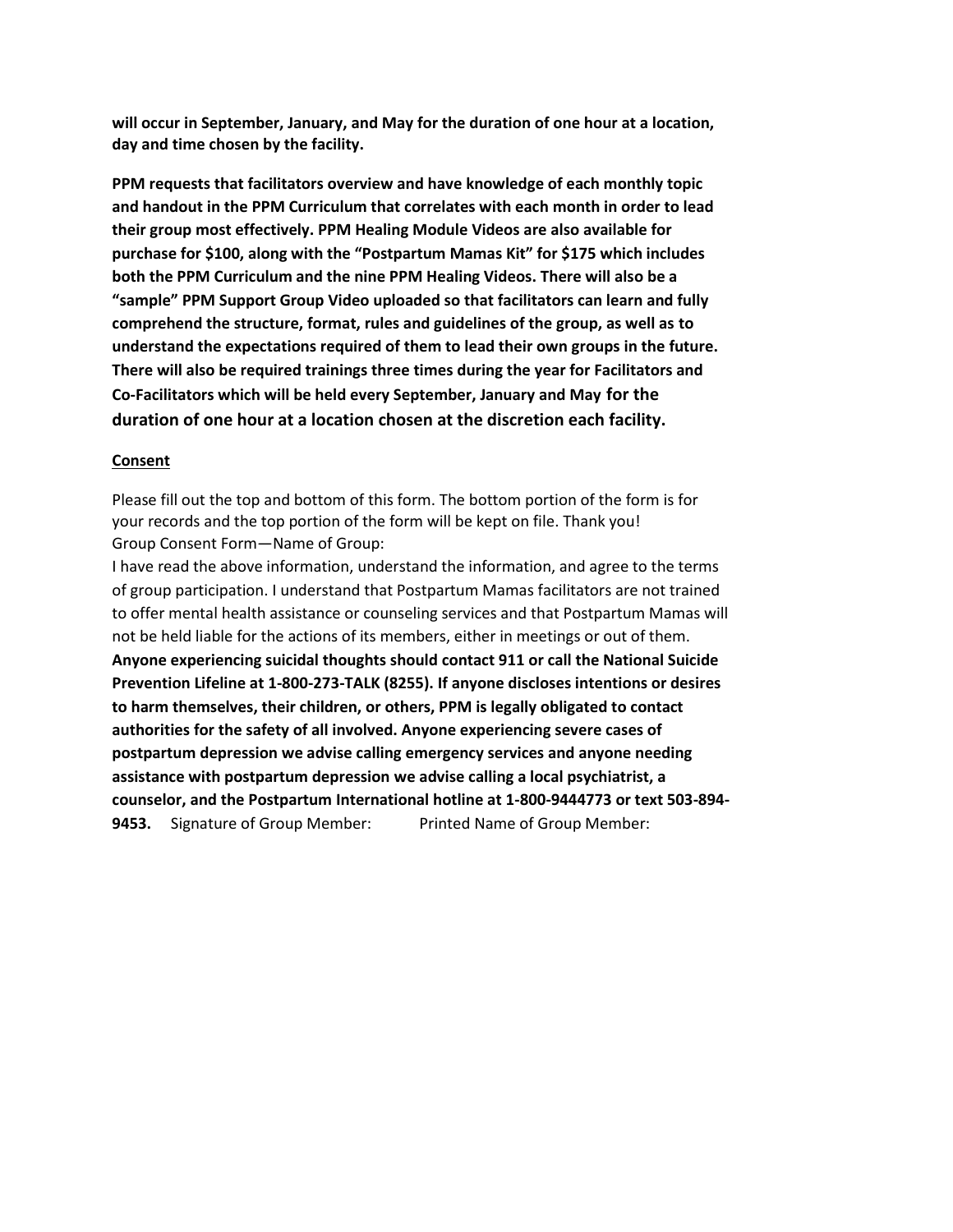Date:

Signature of Facilitator:

\*\*\*\*\*\*\*\*\*\*\*\*\*\*\*\*\*\*\*\*\*\*\*\*\*CLIENT'S COPY\*\*\*\*\*\*\*\*\*\*\*\*\*\*\*\*\*\*\*\*\*\*\*\*\*\*\*\*\*\*\*\*

I have read the above information, understand the information, and agree to the terms of group participation. Signature of Group Member: Printed Name of Group Member: Date:

## NON-DISCLOSURE AND CONFIDENTIALITY AGREEMENT

By executing this Confidentiality Agreement (the "Agreement"), dated as of the  $\Box$  day of  $\Box$  , 2020,

(the "Person") hereby acknowledges that it has had and/or will have access to certain non-public, confidential, or proprietary information (the "Confidential Information") relating to the business concept, business operations, and matters associated with OLIVIA SHERIDAN/POSTPARTUM MAMAS, INC. and/or their clients, affiliates, subsidiaries, etc. (collectively, the "Business") by virtue of its relationship with the Business, and the Company agrees that all Confidential Information shall be kept confidential and that all right, title and interest in and to the Confidential Information shall remain the exclusive worldwide property of the Business.

## 1. Confidential Information.

Confidential Information includes certain non-public or proprietary information including but not limited to all information, whether oral or in writing, furnished to the Person, and all copies thereof, Agreements, business concept(s), business plan(s), revenue models, analyses, compilations, data, financial data, pricing information, client information, investment information, systems information, studies, operational information, or any and all other communications, documents, or information relating to the business of the Business. In addition, the Person will not communicate directly or indirectly with any person or entity that either the Person or its Person or its heirs, successors or assigns, knows has any agreement or relationship with the Business or any of its affiliates in connection with any matter which is the subject of the Confidential Information, without the prior written consent of the Business.

# 2. Non-Disclosure.

The Confidential Information shall: (a) not be used by the Person or its heirs, successors or assigns, in any way that may be detrimental to the Business or its affiliates; (b) not be disclosed by the Person or its heirs, successors or assigns, in any manner whatever, in whole or in part, without the prior written consent of the Business; and (c) not be used by the Person or its Person or its heirs, successors or assigns, directly or indirectly, for any purpose other than to assist the Business.

3. Information in the Public Domain.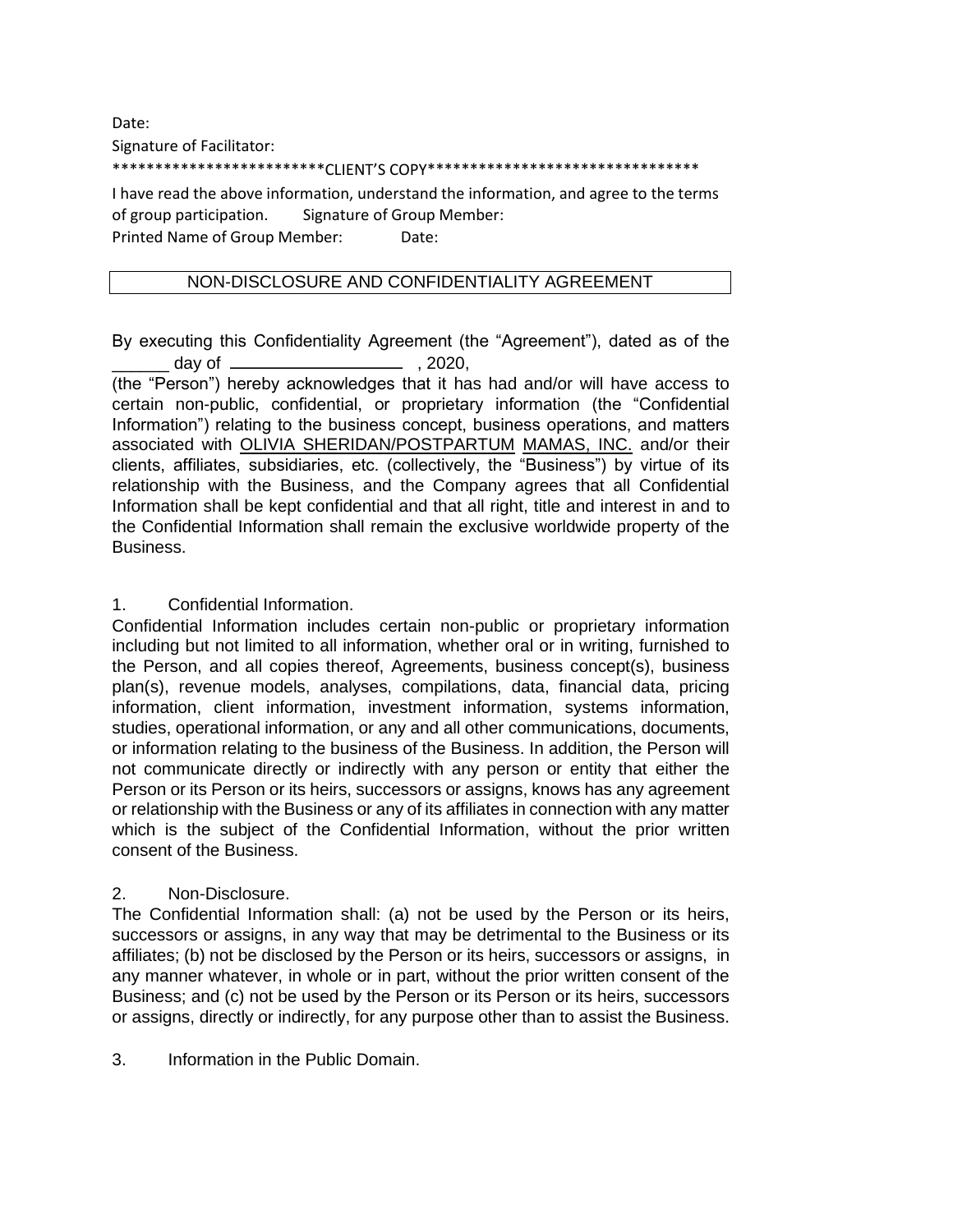This Agreement does not apply to any information which becomes generally available to the public or is generally available in the public domain, other than as a result of a disclosure in violation of the provisions of this Agreement.

# 4. Return of Confidential Information.

If the relationship between the Business and the Person is terminated, for any reason whatsoever, or if the Business so requests for any reason whatsoever, the Person will promptly, upon the request of the Business, deliver to the Business or destroy, as the case may be, all Confidential Information furnished by the Business or its representatives to the Person or its heirs, successors or assigns, or prepared by the Person or its heirs, successors or assigns, constituting or containing Confidential Information, without retaining copies thereof. The Person's obligations hereunder shall continue in full force and effect notwithstanding any termination of the relationship between the Business and the Person.

# 5. Non-Competition.

During his/her involvement with the Business, and for a period of one (1) year after the termination of said relationship for any reason, the Person shall not, directly or indirectly:

- (i) for consideration or otherwise, compete in any manner with the Business, whether directly or indirectly;
- (ii) induce or attempt to induce any individual involved directly or indirectly with the Business to engage in other activities;
- (iii) induce or attempt to induce any individual involved directly or indirectly with the Business to terminate his/her or his/her association with the Business;
- (iv) make use of or interfere with substantial relationships of the Business; (v) attempt to make use of or to misappropriate any good will of the Business; or (vi) commit any act defined as an act of unfair competition under applicable law.

# 6. Non-Solicitation

During the term of this Agreement and continuing for 12 months after the termination hereof, neither Party shall directly or indirectly, for its own account or for the account of others, urge, induce, entice, or in any manner whatsoever solicit any employee or affiliate/member or other the Business party without the express written agreement of the Business.

# 7. General Terms

Neither party may assign its rights or obligations under this Agreement without the consent of the other party, which consent shall not be unreasonably withheld.

This Agreement shall be binding upon and inure to the benefit of the respective affiliates, subsidiaries, associates, successors and assigns of the parties hereto.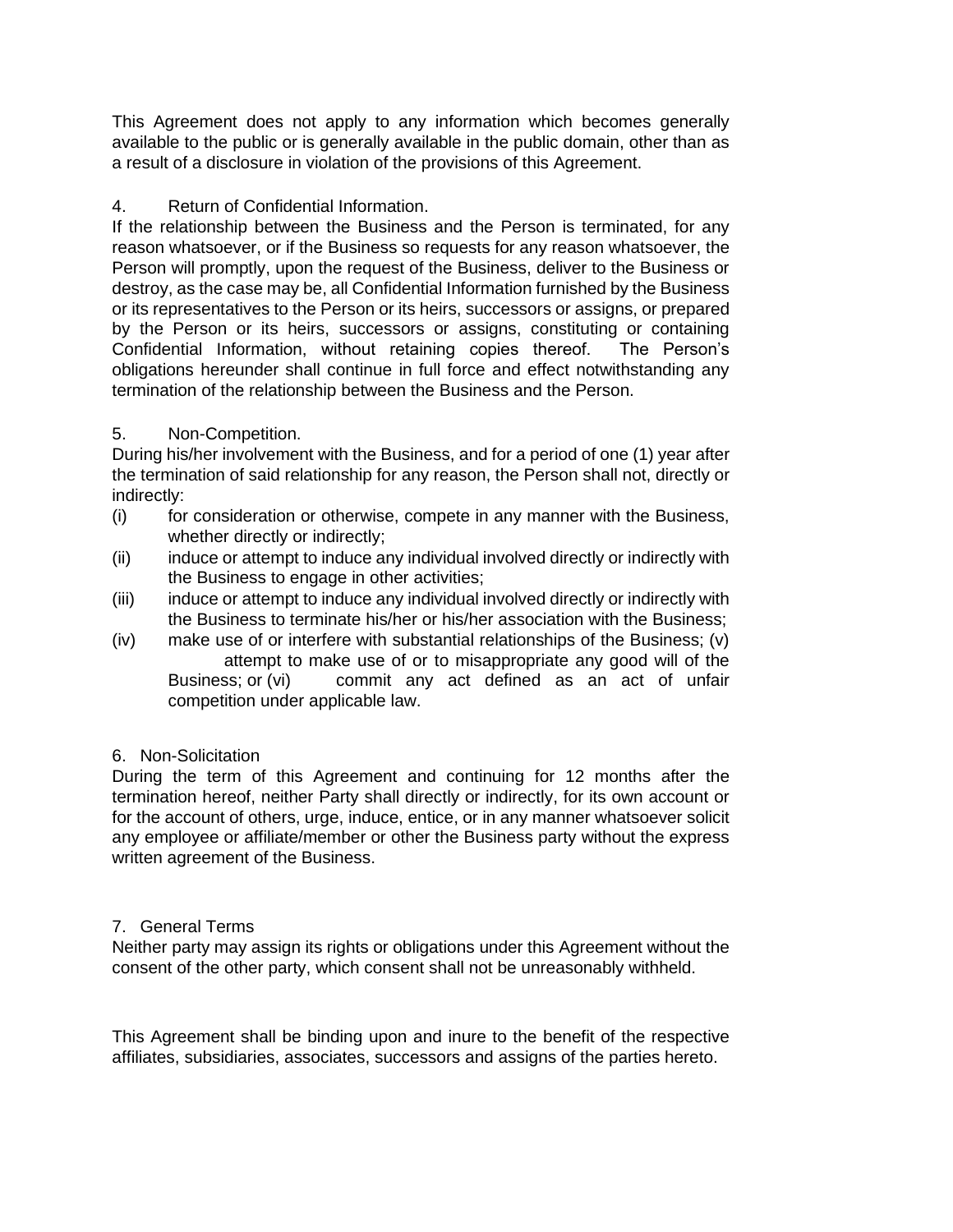The covenants, representations and warranties of the respective parties hereto shall survive the termination of this Agreement.

This Agreement shall be deemed a State of Washington contract and shall be construed in accordance with the laws of the State of Washington.

**IN WITNESS WHEREOF**, the parties have executed this Agreement as of this \_\_ day of \_\_\_\_\_\_\_\_\_\_\_\_\_\_\_\_\_\_\_\_\_\_\_\_\_\_\_\_\_\_\_\_, 2020.

**POSTPARTUM MAMAS, INC. PERSON** 

BY: NAME:

**TITLE:**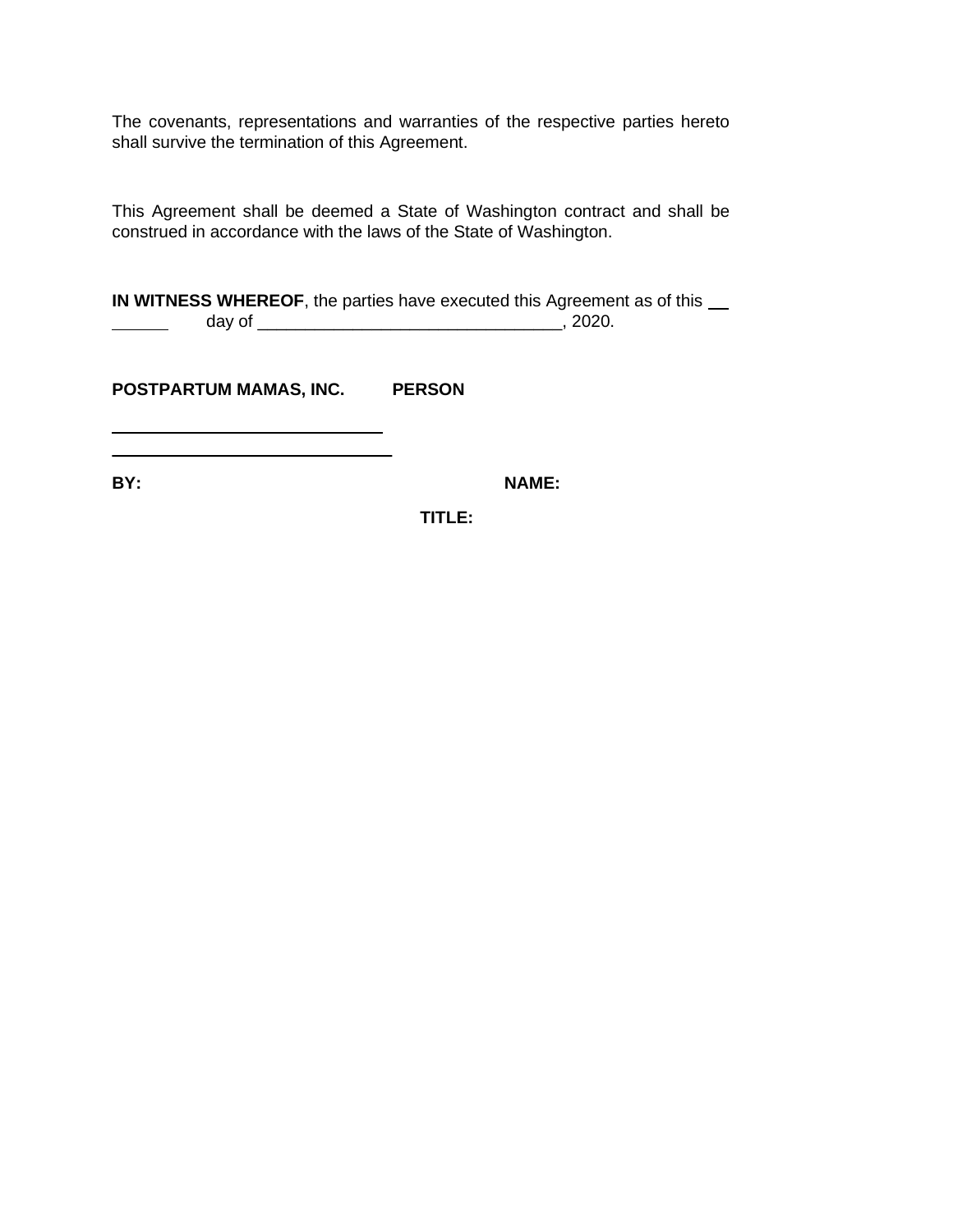#### **Postpartum Mamas Mental Health Fund**

**50% of PPM Proceeds** will go directly back into **our Postpartum Mamas Mental Health Fund** in order to further support the mothers that we serve and to giving tangible Mental Health Resources for them when in need or in crisis. This will be an application process on our website approved by our Board of Directors per application. Please allow 1 to 2 weeks to process application and receive a response.

Please know we will do our best to bless our mothers depending upon the current amount of funds Postpartum Mamas has and your particular Mental Health need. Please email this form to Postpartummamas@yahoo.com or you can also submit online on our website under Forms.

Our hopes are to provide all mental health assistance including but not limited to counseling appointments when needed, mental health and postpartum pregnancy doctors appointments, holistic doctors appointments not covered by insurance such as acupuncture and massage to reduce anxiety, midwife and doula appointments, babysitting/childcare assistance, cleaning assistance, meal trains and meal assistance, grocery assistance, self-care retreat assistance, fitness/health management assistance, bible retreats assistance, personal wellness assistance, educational/career assistance to pursue degrees or contribute towards schooling or vocational certificates, women/mother empowerment to achieve her dreams.

We are here and always will be here for all the mothers we serve and hopeful that the more donations we receive, the more we will be able to achieve these goals and the mission of Postpartum Mamas.

# **Name: Address: Email: Phone:**

# **Children:**

## **Amount Requested:**

## **Description of Mental Health Needs or Crisis: (You can attach more details if needed via email)**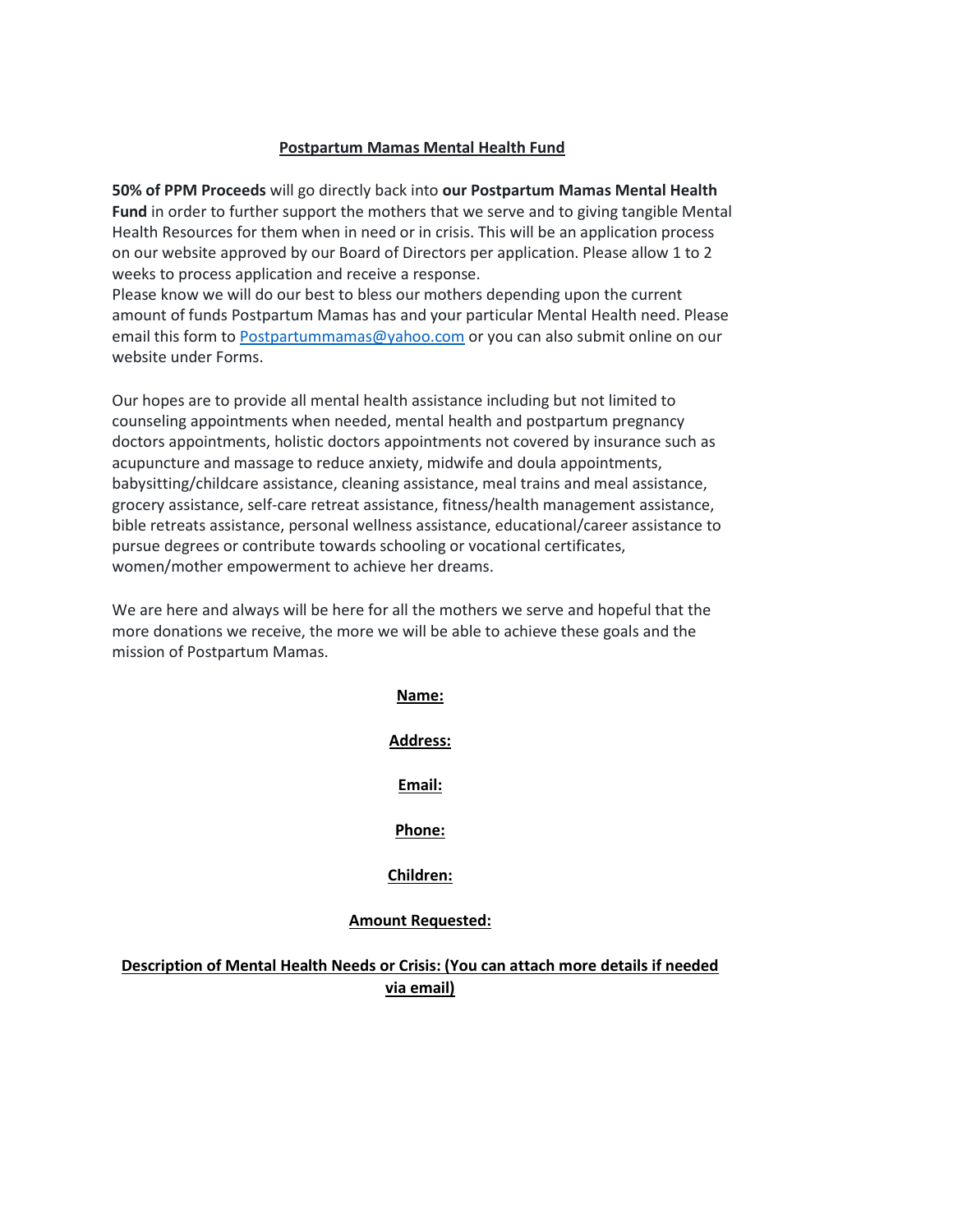# **Postpartum Mamas Resource Book List**

# **September: Suicide Prevention:**

**Grief/Loss/Anger/Guilt/Pain/Overwhelm/Loneliness/Persecution/From Ashes to a Ray of Hope/Freedom from Mental Bondage:**

*1) Redemption: Freed by Jesus from the Idols We Worship and the Wounds We Carry* **by Mike Wilkerson.** 

**October: Mental Health Month: Depression and Postpartum Depression/Out of the Shadows/Forever Redeemed, Hopeful, and Saved:**

- *2) Good Moms Have Scary Thoughts* **by Karen Kleiman and Molly McIntyre**
- *3) This Isn't What I expected: Overcoming Postpartum Depression* **by Karen Kleiman**
- *4) Down Came the Rain: My Journey through Postpartum Depression* **by Brooke Shields**
- *5) Living Beyond Postpartum Depression: Help and Hope for the Hurting Mom and Those Around Her* **by Jerusha Clark**
- *6) Fight Forward Reclaim the Real You* **by Brenda Crouch**
- *7) The Postnatal Cure: A Complete Guide to Rebuilding your Health and Re-claiming your*

*Energy for Mothers of Newborns, Toddlers, and Young Children* **by Dr. Oscar Serrallach** *8) Battlefield of the* **Mind by Joyce Meyer** 

**November: Infertility/Miscarriage/Infant Loss/Pregnancy Complications/God's Glory, Mercy, and Divine Plan:**

- *9) Coping with Infertility, Miscarriage, and Neonatal Loss: Finding Perspective and Creating Meaning* **by Amy Wenzel**
- *10) In Due Time: Hope and Encouragement in the Waiting* **by Caroline Harries**
- *11) When God Says "Wait". navigating Life's detours and delays without losing your faith, your friends, or your mind*
- *12) Not Pregnant by Cathie Quillet* **January: Vocational Goals and Dreams:**
- *13) The Success Principles: How to Get from Where you Are to Where you Want to Be* **by Jack Canfield**
- *14) The Purpose Driven Life* **by Rick Warren**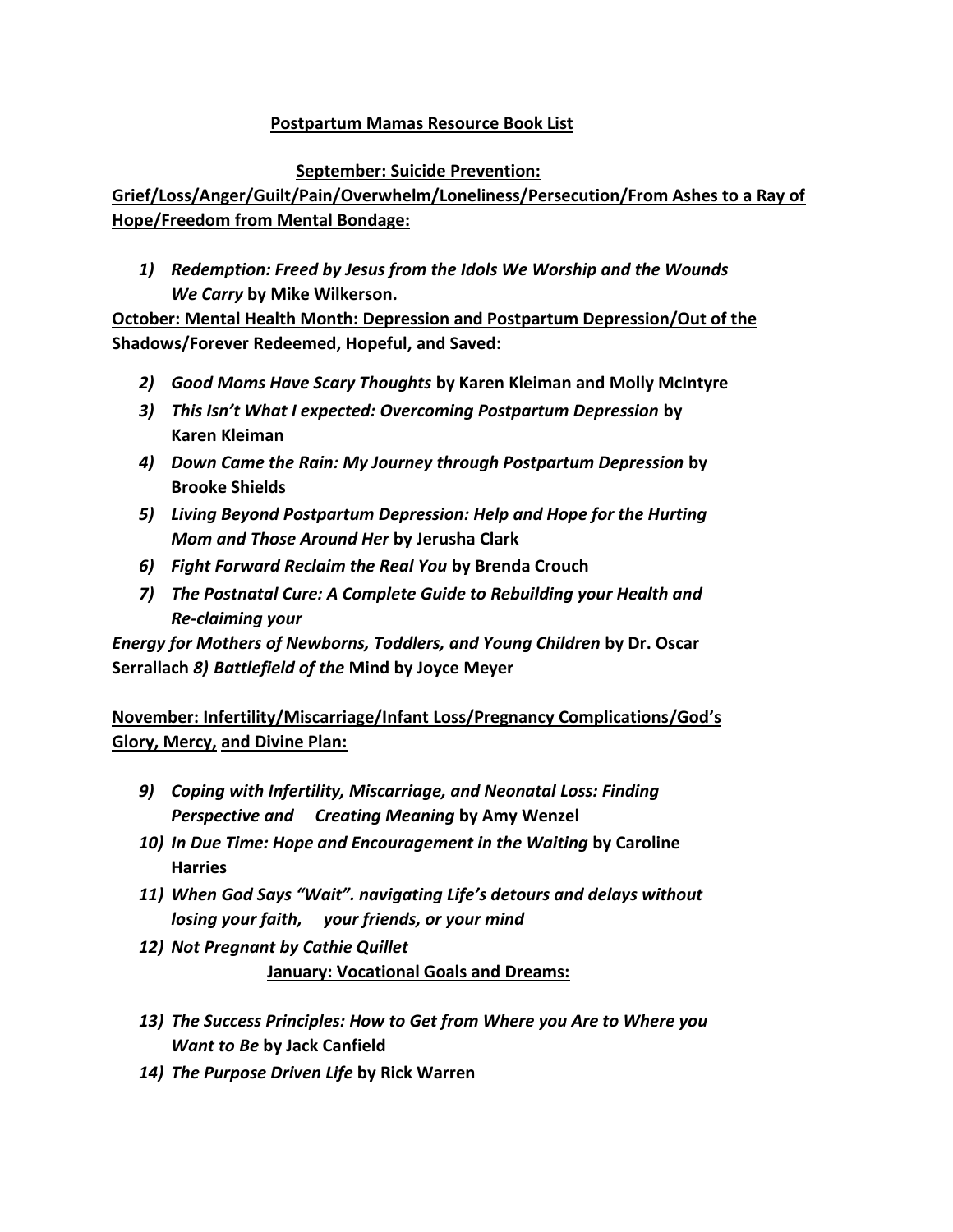- *15) Become A Better You: 7 Keys to Improving Your Life Everyday* **by Joel Osteen**
- *16) It's Your Time: Activate Your Faith, Achieve Your Dreams, and Increase in God's* **Favor by Joel Osteen**
- *17) Thou Shall Prosper: Ten Commandments for Making Money by* **Rabbi Daniel Lapin** *18) The Total Money Makeover* **by Dave Ramsey.**
- *19) The Magnolia Story:* **by Chip and Joanna Gaines**
- *20) An Intentional Life: A Life-Giving Invitation to Uncover Your Passions and Unlock Your Purpose* **by Karen Stott.**
- *21) Girl, Stop Apologizing: A Shame-Free Plan for Embracing and Achieving Your Goals* **by Rachel Hollis**
- *22) Girl Wash Your Face* **by Rachel Hollis**
- *23) Leadership Secrets of Jesus* **By Mike Murdock** *24) The Power to Have it All* **by Bob Proctor**
- *24) Favor with Kings: Gods Purpose, Your Passion, and the Process of Doing Great Things* **by Caleb Anderson**

# **February: Boost your Self-Esteem/Self-Worth identity/Self-Worth/Unashamed/SelfCompassion:**

- *25) Uninvited: Living Loved When You Feel Less Than, Left Out and Lonely*  **by Lysa Terkheurst**
- *26) Self-Esteem: The Cross and Christian Confidence* **by Alister Mcgrath and Joanna McGrath**
- *27) The Biblical View of Self-Love, and Self-Image* **by Jay. E Adams**
- *28) Overcoming Negative Self-Image* **by Neil T Anderson and Dave Park**
- *29) It's Not Supposed to be This Way: Finding Unexpected Strength when*

*Disappointments leave you Shattered by Lysa Terkheurst and Jolene Barto*

- *30) Knowing God by J.I Packer*
- *31) Lies woman believe and the truth that sets them free.* **By Nancy Wolgemuth and Dannah Gresh**
- *32) Daring Greatly: How the Courage to be Vulnerable transforms the Way we Live, Love, Parent, and Lead* **by Brene Brown**
- *33) Braving the Wilderness: The Quest for True belonging and the Courage to Stand Alone* **by Brene Brown**
- *34) Fierce Woman: The Power of a Soft Warrior by Kimberly Wagner*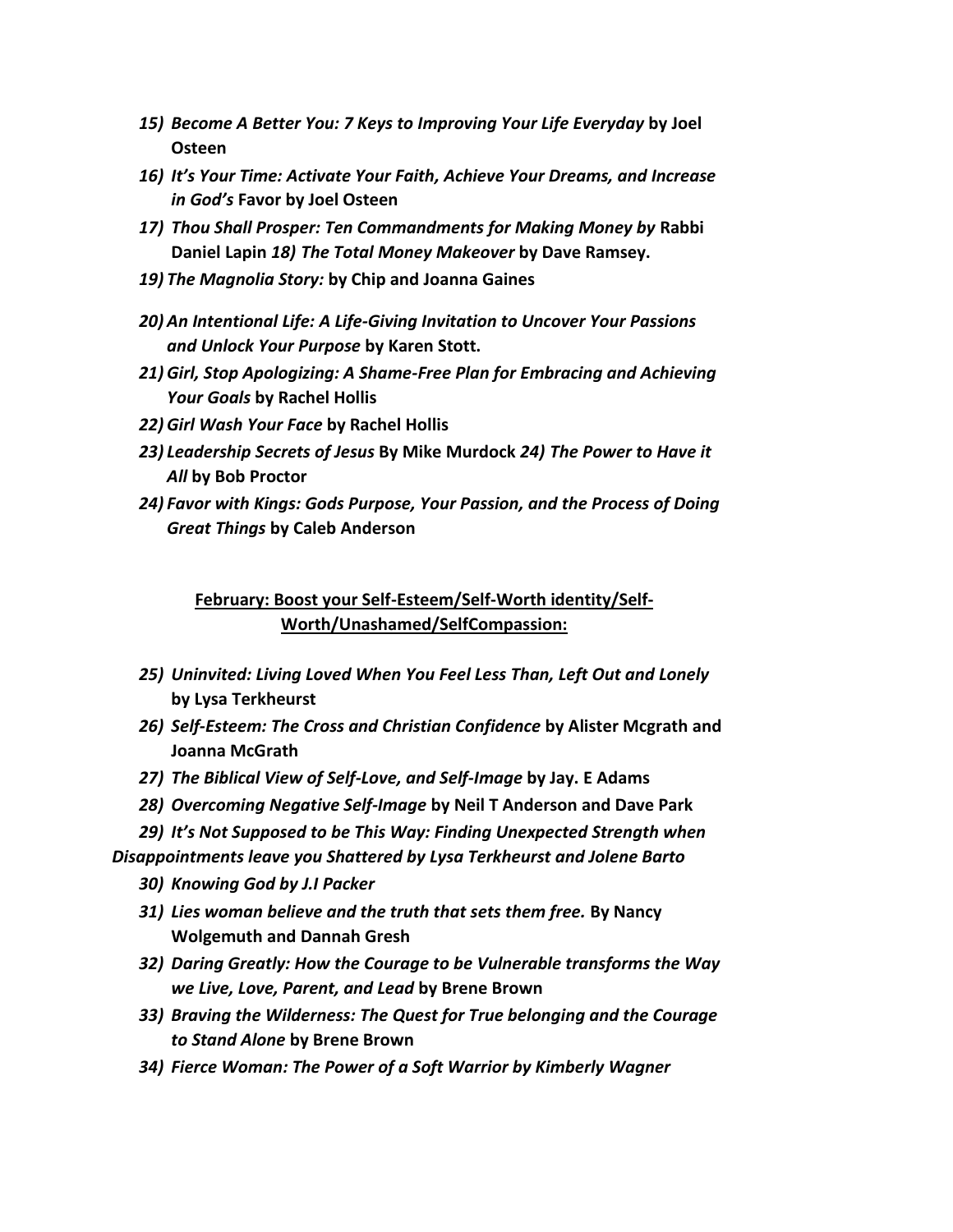*35) Women of Splendor: Discovering the Four Facets of a Godly Woman by Linda Weber*

# **March: Personal Wellness/Nutrition/Healing Techniques/Inner Healing/Self-Care/Healed and Mended:**

- *36) Switch On Your Brain* **by Caroline Lief**
- *37) Eat Right for your Type* **by Dr. Peter D' Adamo**
- *38) Care of the Soul* **by Thomas Moore**
- *39) Emotions: Can You Trust Them* **by Dr. James Dobson**
- *40) The Language of Letting Go: Daily Meditations for Codependents* **by Melody Beattie**

**April: Month of the Spirit/Anxiety/Fear/Peace/Blessings/Faith:**

- *41) Anxious For Nothing: Finding Calm in a Chaotic World* **by Max Lucado**
- *42) Highly Sensitive Person: How to Thrive When the World Overwhelms You* **by Elaine Aron**
- *43) The Anxious Christian: Can God Use Your Anxiety for Good?* **by Rhett Smith**
- *44) Overcoming Fear, Worry, and Anxiety: Becoming a Woman of Faith and Confidence* **by Elyse Fitzpatrick**
- *45) Fierce Faith: A Woman's Guide to Fighting Fear, Wrestling Worry, and Overcoming Anxiety* **by Alli Worthington**
- *46) Still: 7 Ways to Find Calm in the Chaos* **by Jenny Donnelly**
- *47) Loving God with All your Mind* **by Elizabeth George**
- *48) A Ready Defense* **by Josh McDowell**
- *49) The Power of a Praying Woman by Stormie Omartian*

# **May: Celebrating Motherhood/Positive Parenting Skills/Struggles Through Motherhood/Pain/Remembering The Lost/Forever Hope:**

- *50) Positive Discipline* **by Jane Nelsen**
- *51) Sheparding a Child's Heart* **by Tedd Tripp**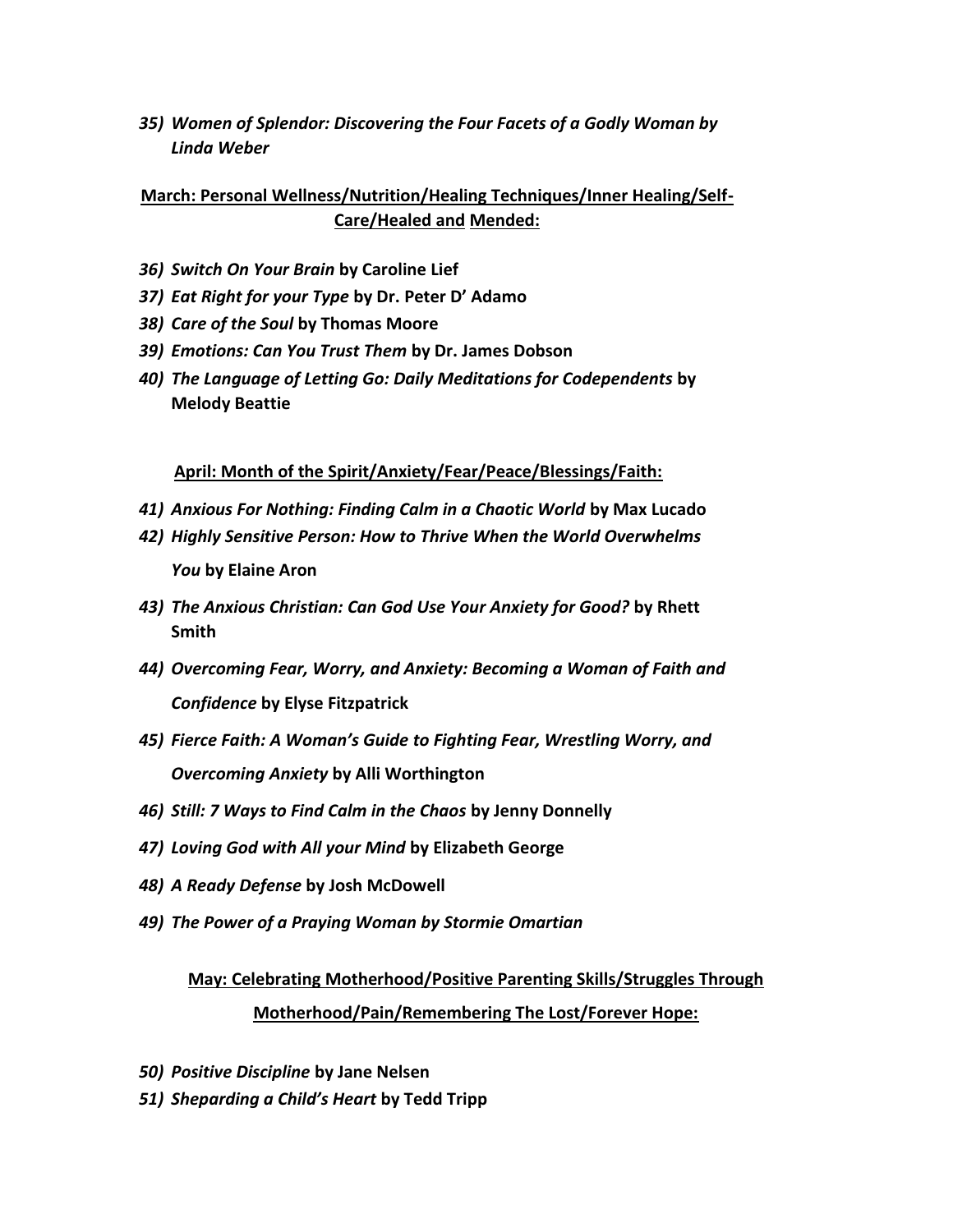- *52) The Five Love Languages of Children* **by Gary Chapman**
- *53) Rasing Giant Killers: Releasing Your Child's Divine Destiny* **by Bill Johnson**
- *54) Triggers: Exchanging Parents' Angry Reactions for Gentle Biblical Responses* **by Amber Lia and Wendy Speake**
- *55) No Drama Discipline: The Whole Brain Way to calm the chaos and Nurture Your Childs Developing Mind by Daniel Siegel*
- *56) The Power of a Praying Wife* **by Stormie Omartian**
- *57) Parenting: 14 Gospel Principles That can Radically change your Life by Paul Tripp*
- *58) Nothing to Prove* **by Jennie Allen**
- *59) Get Out of Your Head* **by Jennie Allen**
- *60) Be Angry But Don't Blow It by Lisa Bevere*
- *61) Start With the Heart* **by Kathy Koch**
- *62) The Whole-Brain Child* **by Daniel Siegel**

#### **June: Support Systems/Community-Social-Family-**

**Interpersonal/Marriage/Unconditional Love and Support/Grace, Mercy, Forgiveness for Ourselves and Others/Justice/Security and Safety at Home on** 

# **the Throne:**

- *63) This Momentary Marriage* **by John Piper**
- *64) Whole Marriages in a Broken World: God's Design for a Healthy Marriage* **by Gary Inrig**
- *65) I Can Only Imagine* **by Bart Millard of Mercy Me**
- *66) The 5 Love Languages: The Secret to Love that Lasts* **by Gary Chapman**
- *67) Building Stronger Families: Family Enrichment in the Home, Church, and Community* **by Royce Money**
- *68) Marriage Connections: Devotions for Couples* **by Greg Laurie**
- *69) The Love Dare* **by Stephen and Alex Kendrick**
- *70) The Practice of Godliness* **by Jerry Bridges**
- *71) Move Past your Pain: Discover Your Purpose/Overcoming Negative Generational*

*Patterns to Achieve Your Best Life* **by Dr. Mary M. Simms**

- *72) How to Love a Porcupine: Dealing with Toxic & Difficult to Love Personalities* **by John L. Lund**
- *73) Created to be His Help Meet: Discover How God Can Make your Marriage Glorious* **by Debi Pearl**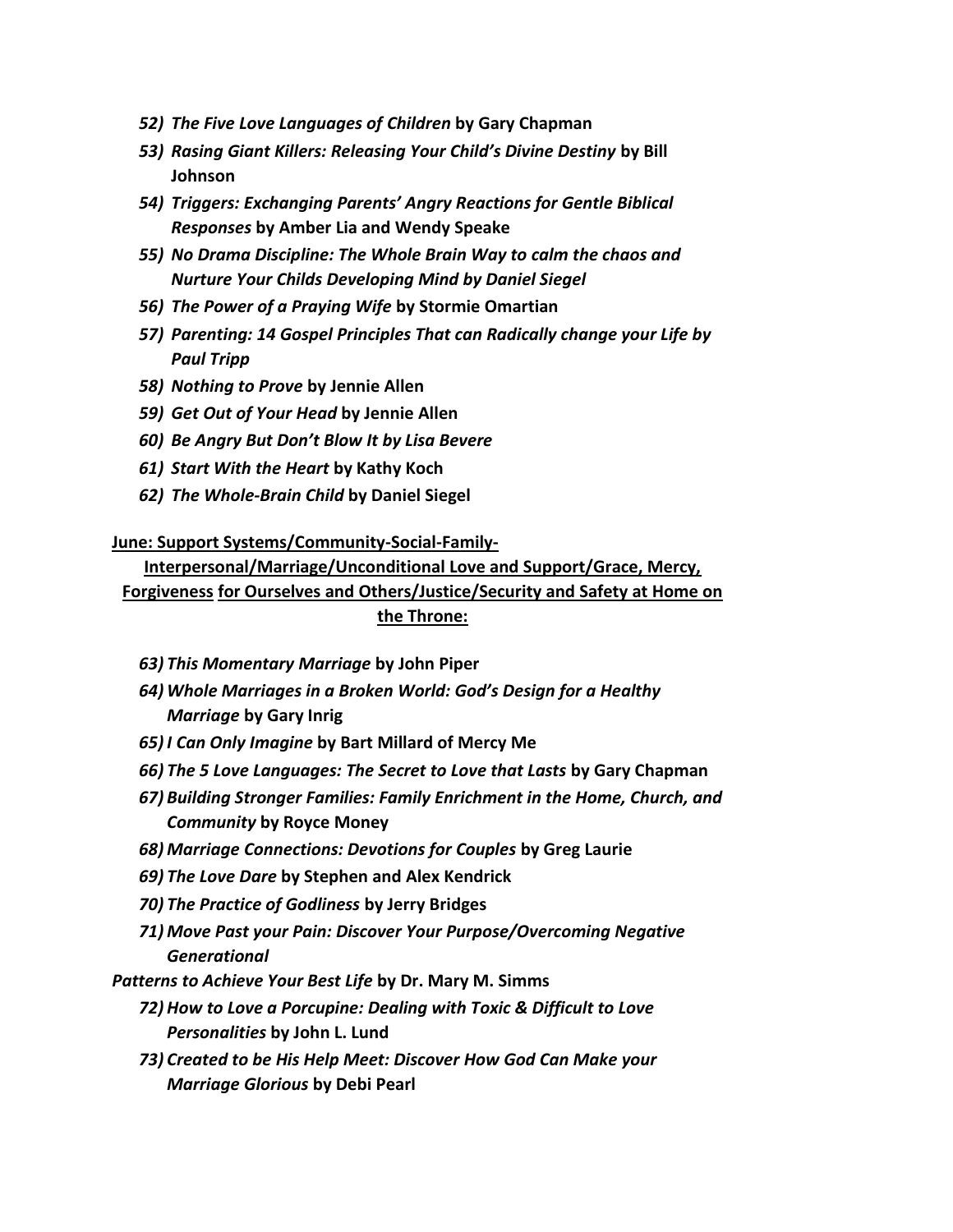- *74) The Excellent Wife: A Biblical Perspective* **by Martha Peace**
- *75) Wild At Heart: Discovering the Secret of a Man's Soul* **by John Eldredge**
- *76) Experiencing God Together: God's Plan to Touch Your World* **by Henry T. Blackaby and Melvin D. Blackaby**
- *77) Boundaries in Marriage* **by Dr. Henry Cloud and Dr. John Townshend**
- *78) Lies At the Altar: The Truth About Great Marriages* **by Dr. Robin Smith**
- *79) The Two Sides of Love* **by John Trent and Dr. Gary Smalley**
- *80) The DNA of Relationships* **by Dr. Gary Smalley**
- *81) The Blessing: Giving the Gift of Unconditional Love and Acceptance* **by Dr. Gary Smalley**

*82) Love is a Decision* **by Dr. Gary Smalley** 

**83)***Releasing prophetic solutions: Praying heavens promises over your home, family, and nation by Christy Johnson*

*84) The Emotionally Destructive Marriage* **by Leslie Vernick**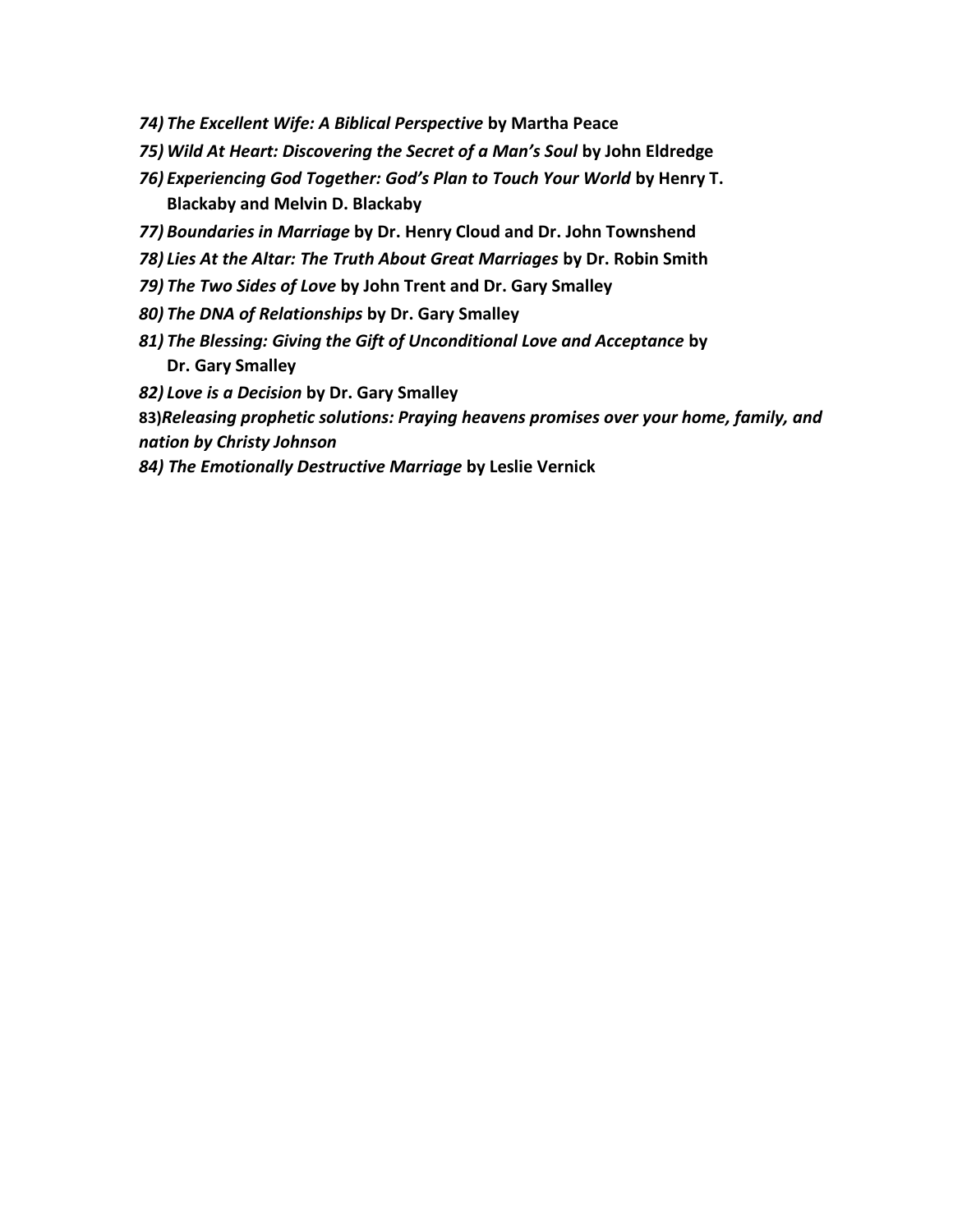"Trust in the Lord with all your heart and lean not on your own understanding; in all your ways acknowledge Him, and He shall direct your paths." Proverbs 3: 5-6"

# **Founder's Educational Biography**

\* While attending Carlsbad High School, chosen from a panel of community counselors and professionals to be a Peer Advocate Counselor. Counseled over 800 students experiencing

variety of issues including bullying, depression, anxiety, educational barriers, suicidal thoughts,

discrimination, and social and family struggles. Served on the counseling panel and interviewed

incoming students in addition to counseling. The goal was to provide a safe and confidential place for teens to come into our counseling office providing encouragement and hope. A

memorable experience was counseling a teen boy deeply contemplating suicide. After several sessions of therapy, he relayed to his mother that he once again felt purpose in his life with newfound hope.

\*Actively involved in the Students Against Drunk Driving Program speaking and advocating against drinking and driving for the safety for all students.

\*Volunteered at the Women's Resource Center helping mothers experiencing domestic violence. Facilitated activities with their children while they attended group counseling sessions.

\*Involved in the Juvenile Justice Program with Carlsbad Police Department. Served on a panel to assist juvenile offenders by offering alternative consequences to divert youth from the criminal justice system.

\*Received \$5,000 Gilman Scholarship and \$2000 American Institute of Foreign Study to study

Spanish in country of origin at the Universidad del Belgrano in Buenos Aires, Argentina in a sixmonth cultural immersion program.

\*Dean's List G.P.A **3.5** in academic years of college in the Fall 2003, and the school years of 2006 & 2007, and the Spring of 2007 at the University of San Marcos, CA.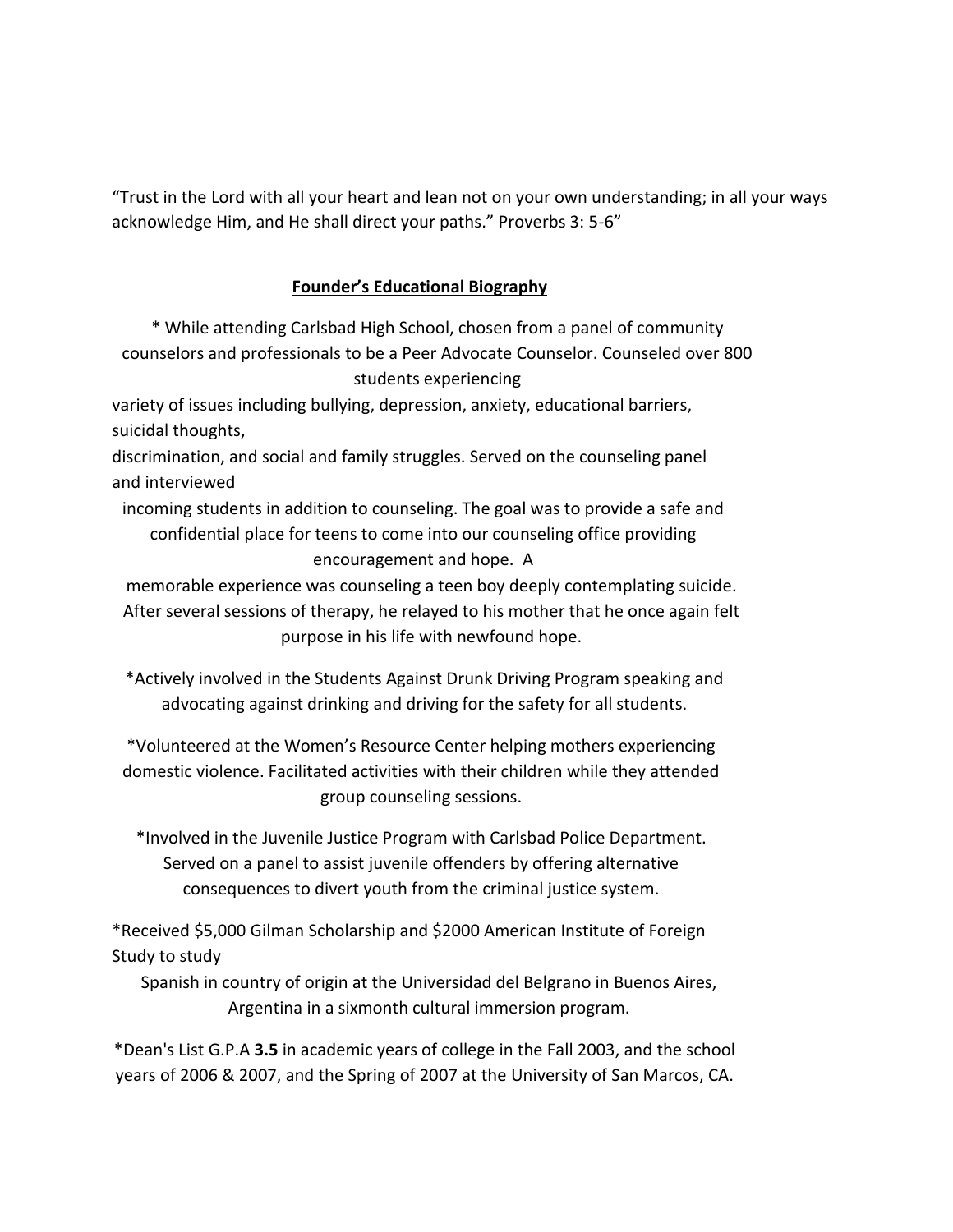\*Assisted in creating the Gay/Straight Alliance Club at Carlsbad High School to help prevent discrimination and bullying that teens experienced in school. Collaborated with school principal in meeting with the City Council in monthly meetings for the duration of one year to get approval for permanent integration into the High School. Club is still evolving to this day sixteen years later.

\*Attended Cal State University San Marcos, receiving a Bachelor's Degree in Human

Development with an overall **G.P.A. of 3.3**. Studied child psychology, abnormal psychology, clinical psychology, child development, diversity & discrimination, meditation and healing, social services, attachment theories, and bio-psychosocial psychology. Studied domestic

violence, divorce, and attachment theories with parental figures and family upbringing.

\*Employed as a Social Support Facilitator/Resource Counselor for individuals with developmental challenges ranging in ages from childhood into adulthood including Mild Mental Retardation, ADHD, Dementia, Down syndrome, Autism, Alzheimer's disease, and

Schizophrenia. Assisted with daily living skills and counseling services for individuals with disabilities and mental health needs to foster development of independence, and community integration. Assisted teens recovering from drug addiction, facing homelessness, domestic violence, rape, and battling for custody of children. Provided personal representation as a facilitator in court hearings.

Accepted into Graduate Programs of Social Work at the University of Washington Seattle,

University of Washington Tacoma, San Diego State University, and California State University

Long Beach. Attended University of Washington Master of Social Work program in Seattle,

Washington, with a college **GPA of 3.8** for first year completed. Studied parental behaviors and effects on children's self-esteem, insecure parental attachments, human trafficking, and cognitive and behavioral effects from divorce.

\*While attending Master of Social Work program, interned at Swedish Hospital assisting and counseling pregnant mothers with heroin addiction. Counseled them in the recovery process by leading group counseling sessions and attending mandatory AA meetings.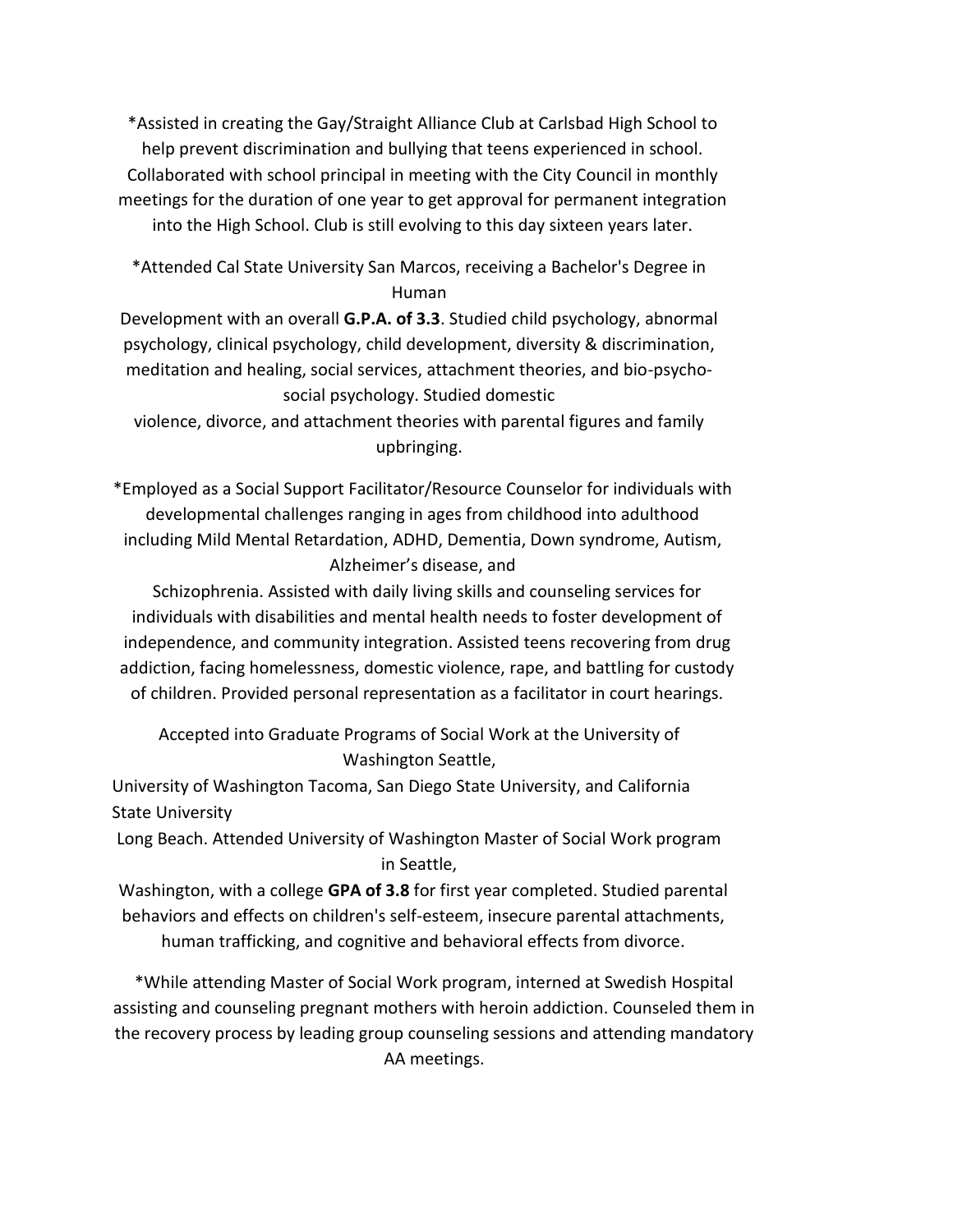#### "With God all things are possible."--Matthew 19:26

#### **Founder's Personal Biography**

Olivia is a single mom and stay-at-home mother to her three children Elliot, Ethan, and Coralia and homeschools her oldest child. Her family deeply values their Christian faith. Olivia's personal journey as a mother of three and her past trauma experiences with five miscarriages, infertility, an alcoholic and deceased father, domestic abuse, divorce, depression, postpartum depression, and anxiety are what led her to create Postpartum Mamas.

Olivia's parents divorced when she was eight years old. Her father was an alcoholic who was very loving and compassionate, and her mother worked full time to provide for the family. Olivia feels that she

missed out on a lot of traditional family time as a child and that both she and her younger brother had to grow up and mature quickly. She always longed to create a family of her own and be a stay-at-home mom to her children, teaching them about God and the importance of family. Olivia's father died of lung cancer and sepsis during Olivia's schooling in her Master of Social Work program in 2011, just six months after he walked her down the aisle to get married. It was a very painful loss for her. Later that same year, Olivia's stepfather left Olivia's mother and the family. They subsequently divorced from a twelve-year marriage.

Olivia's experiences with her family were contributors to the depression she struggled with in the early years of her marriage, and which she also experienced throughout her adolescence. Olivia experienced severe panic attacks and anxiety throughout her college years and received many years of counseling to learn positive coping mechanisms. Olivia has remained close with her stepmother and mother, who have been positive and supportive mentors in her life.

Olivia gave birth to their first child in 2012 and then experienced a series of five miscarriages. These miscarriages included an ectopic pregnancy, a chemical pregnancy, a miscarriage at twelve weeks pregnant, and then a loss of their baby girl at four months pregnant due to Down syndrome and then a loss at 10 weeks pregnant in 2020. She also experienced continuous infertility between the years of 2013 and 2016. During that time, Olivia underwent laparoscopic testing, endometriosis removal, progesterone treatment, an HSG test to check her fallopian tubes, and many series of blood tests and ultrasounds. She became successfully pregnant three years later with their rainbow baby boy, and then just seven months after he was born, they quickly and joyfully conceived their first daughter.

During her second pregnancy, Olivia was placed on bed rest at six months pregnant due to an open cervix. She gave birth to all of her babies at 38 weeks pregnant and was so grateful for their health. Olivia is also an avid runner and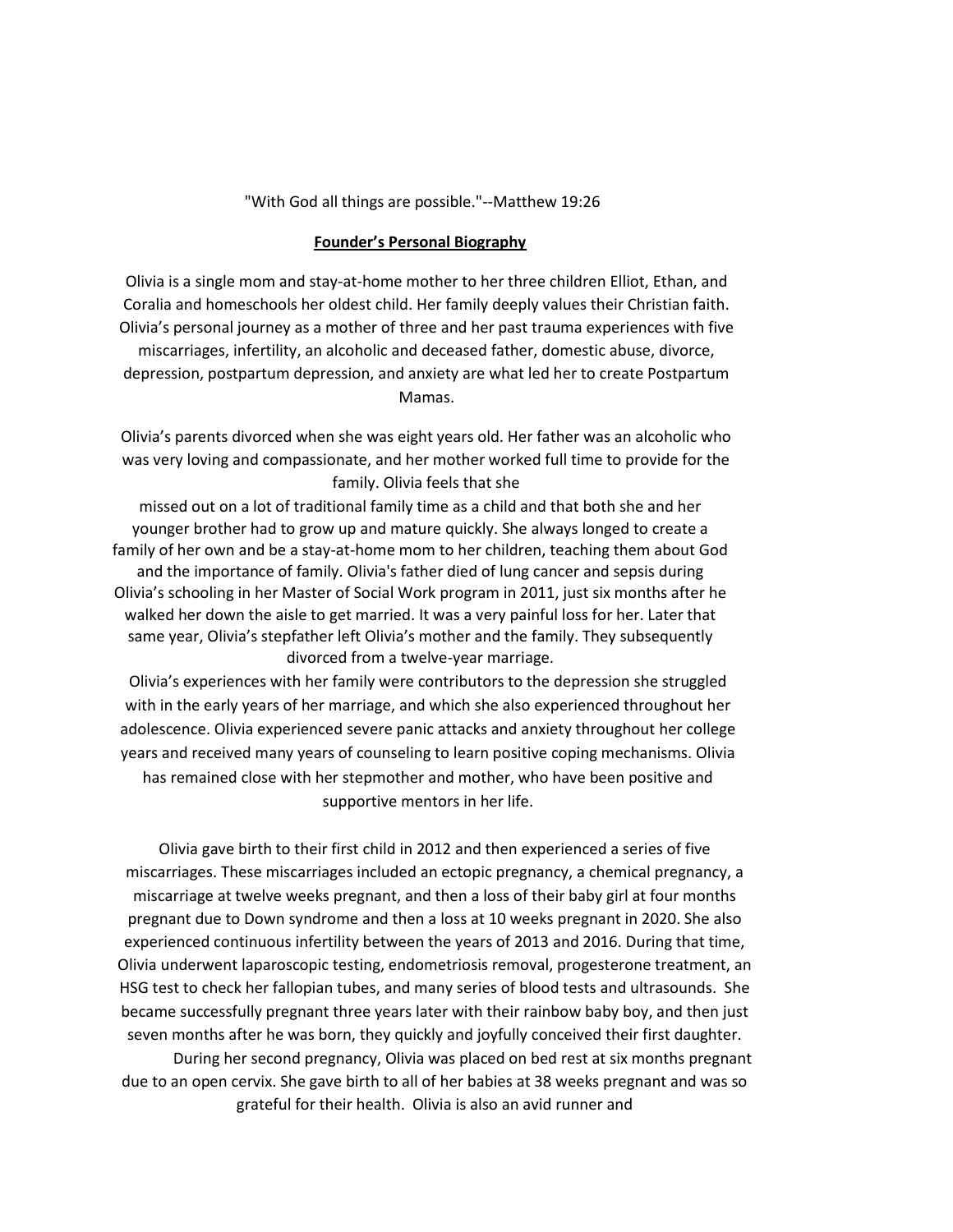cycler, and actively ran up until the birth of all her children, after the brief time on bed rest with her

second child.

Olivia feels that her experience with infertility gave her an opportunity to reflect on her true purpose in life, develop and rely on her Christian faith, and gain a deeper sense of inner strength and courage to achieve her ultimate dreams.

God has blessed their family with three healthy children, and they are so grateful for their forever family. Olivia most importantly values showing her three children that they are so treasured and loved by Jesus. She reminds them daily that they are enough just the way God made them, and that the Lord has special plans in all of their lives.

Olivia experienced postpartum depression after the births of her second and third children. She began to really delve into her true purpose in life, feeling called to help others after experiencing the deep lows and loneliness from these experiences. Olivia is also passionate about advocating for a woman's needs during labor and delivery, after having two natural, unmedicated births herself. Olivia strives to break the stigmas and shame that may come along with pregnancy and labor complications, delivery preferences, and breast-feeding choice.

For both mothers and their children, obtaining proper postpartum care is vital to leading healthy, positive, and productive lives. According to national statistics, one out of seven mothers face postpartum depression after giving birth. This accounts for 600,000 postpartum depression diagnoses each year in the United States. Depression is the leading cause of disability worldwide. Almost 1 million

people take their lives each year due to depression, according to the Anxiety and Depression Association of America. The need for more support is beyond overwhelming, and the devastating effects of not receiving the proper postpartum care are irreparable. Obtaining immediate postpartum support is vital for mothers to be able to raise their children to the best of their abilities, flourish in society, and encourage their children to be positive and productive members of society as well.

In the summer of 2019, Olivia made an appointment with her doctor to receive necessary postpartum healthcare. She expressed to her doctor that she felt shame and a lack of support surrounding her mental health postpartum care. Her doctor assured her that Olivia is not alone, and that she sees five to seven patients every day who are experiencing depression or postpartum depression. Her doctor told her that she wishes more women would speak up about their experiences. This ignited a fire in Olivia to create Postpartum Mamas. Olivia recently brought the completed program back to her doctor and she said she would share it with any of her patients who came to her seeking postpartum support. She also inspired Olivia to contact foundations to ask for support and funding to enable this program to be integrated into mothers' postpartum care nationwide.

Olivia began to ponder how she could make a positive impact on mothers in her community who have suffered similarly. She aspires to help mothers who have experienced depression, anxiety, postpartum depression, pregnancy complications, grief, loss, and infertility. She also hopes to help remind mothers that they, too, are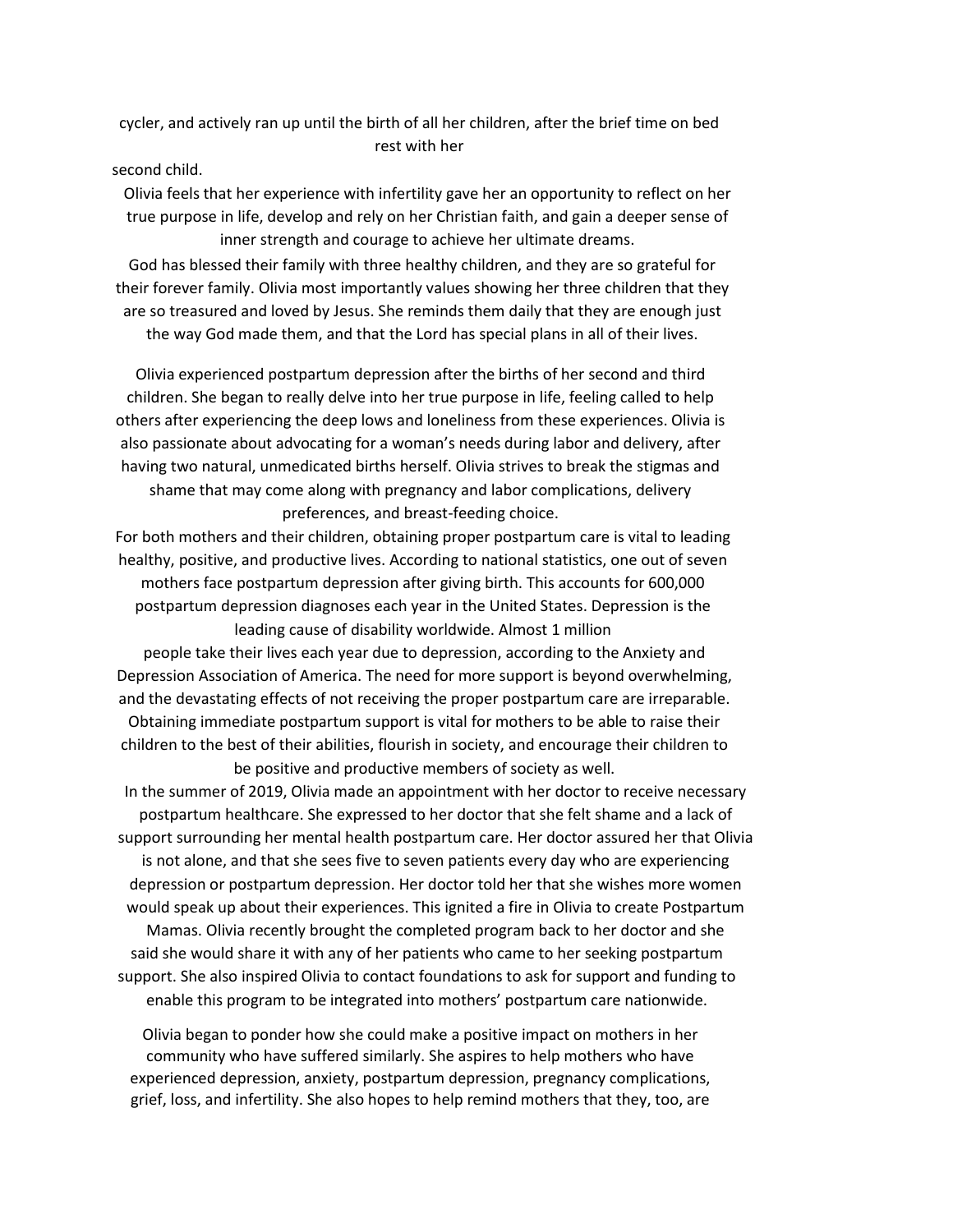unconditionally loved and valued, that their stories and experiences are unique, and that they are enough just the way they are no matter what they have experienced. With faithful prayer, Olivia feels that God is now bringing her out of her darkness and past her suffering. Her trials have given her the inspiration to create Postpartum Mamas with the hope that she can make a positive difference by building support groups for mothers experiencing similar sufferings.

The need is beyond overwhelming for better postpartum support for mothers, and Postpartum Mamas is excited to assist mothers locally while also pursuing the expansion of vital postpartum healthcare for mothers and their children across the country.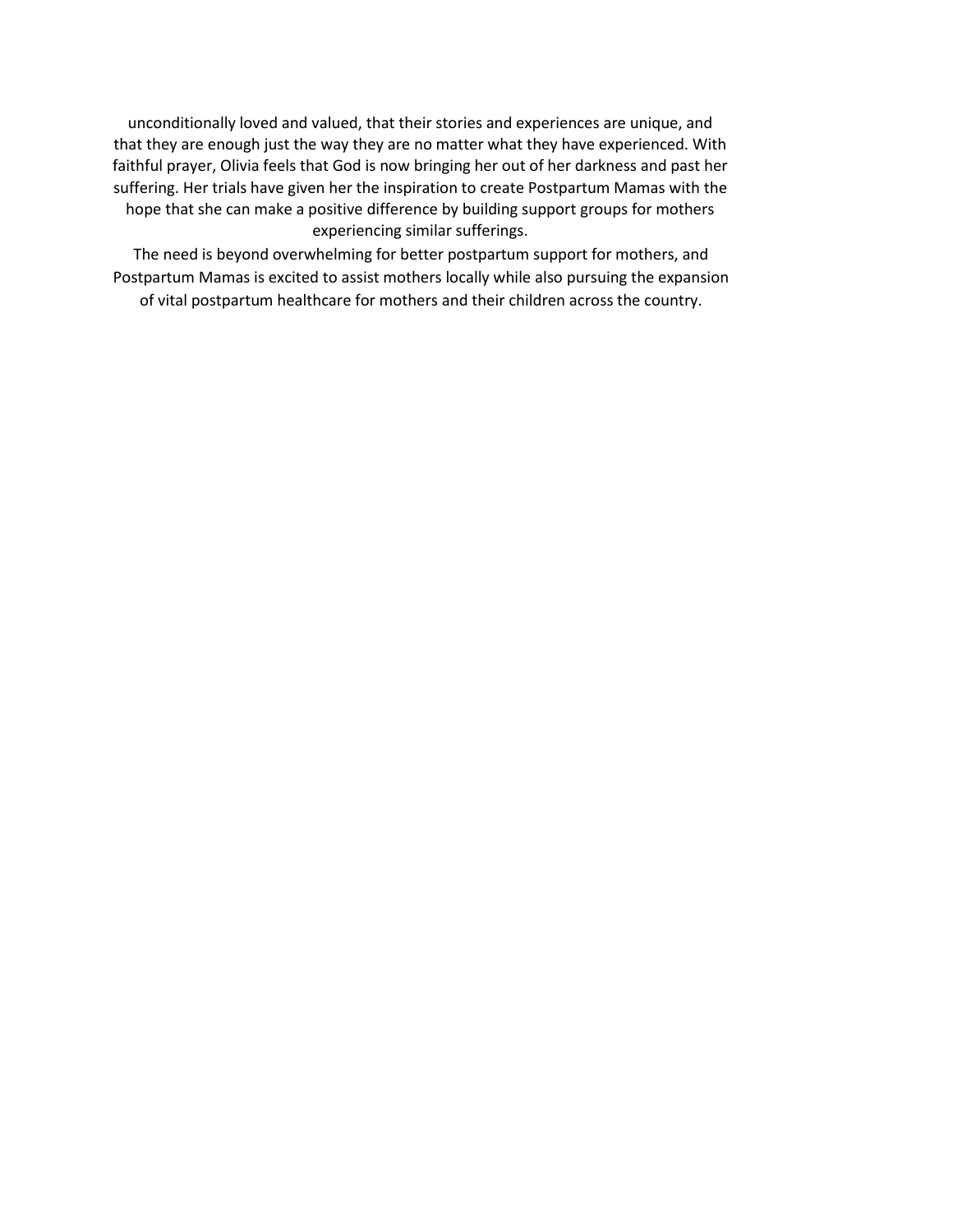"For God has not given us the spirit of fear and timidity, but of power, love and selfdiscipline."

# 2 Timothy 1:7 **Co-Founder Jessie Melcher's Biography**

Jessie Melcher is first a daughter to the highest King, wife to her high school sweetheart and a mother to her 4 children, Natalie, Rosalie, Odin and Malakai. Her journey of motherhood she describes as "becoming." She boldly shares that we as mothers haven't "lost" ourselves; and going back isn't the answer; rather embracing the new and letting motherhood refine and grow us. Her journey into advocacy for women's health started with her own health at the age of 19 where she quickly realized women just weren't heard or taken seriously. When her and her husband started a family; she dove headfirst into advocating for her desired birth with an intent to bridge the gap between patient care and hospital protocol. She partnered with a midwife who advocated with her and she experienced four unmedicated water births in five years' time. What she hadn't prepared herself for and what was never addressed was postpartum depression. Jessie experienced PPD (fear, anxiety, anger, sadness, over productivity, obsessive behaviors and restlessness) with all four of her children; different every time. Her hope is to normalize the conversations of PPD among mothers, mothers and their spouses and create a true tangible resource for mothers to grab onto as they transition through the ever-changing seasons of motherhood. Jessie is also an entrepreneur; helping woman with self-care and wellness through nontoxic solutions. She's been in the health and wellness industry for five years; helping women understand nutrition; food freedom and how to fuel their bodies to feel their best.

Jessie obtained a Bachelor's degree in Psychology with a concentration in Child Development from The University of Washington in 2011. She enjoys spending time with her children; dreaming and adventuring with her husband and empowering others to chase their God given dreams and destiny. She's a professional snuggler, chronically loses her keys and phone, enjoys one on one conversation, dancing, gathering friends around a table for good food and conversation and watching musicals.

Her and her family strive to carry out their family mission to leave people better off than they found them.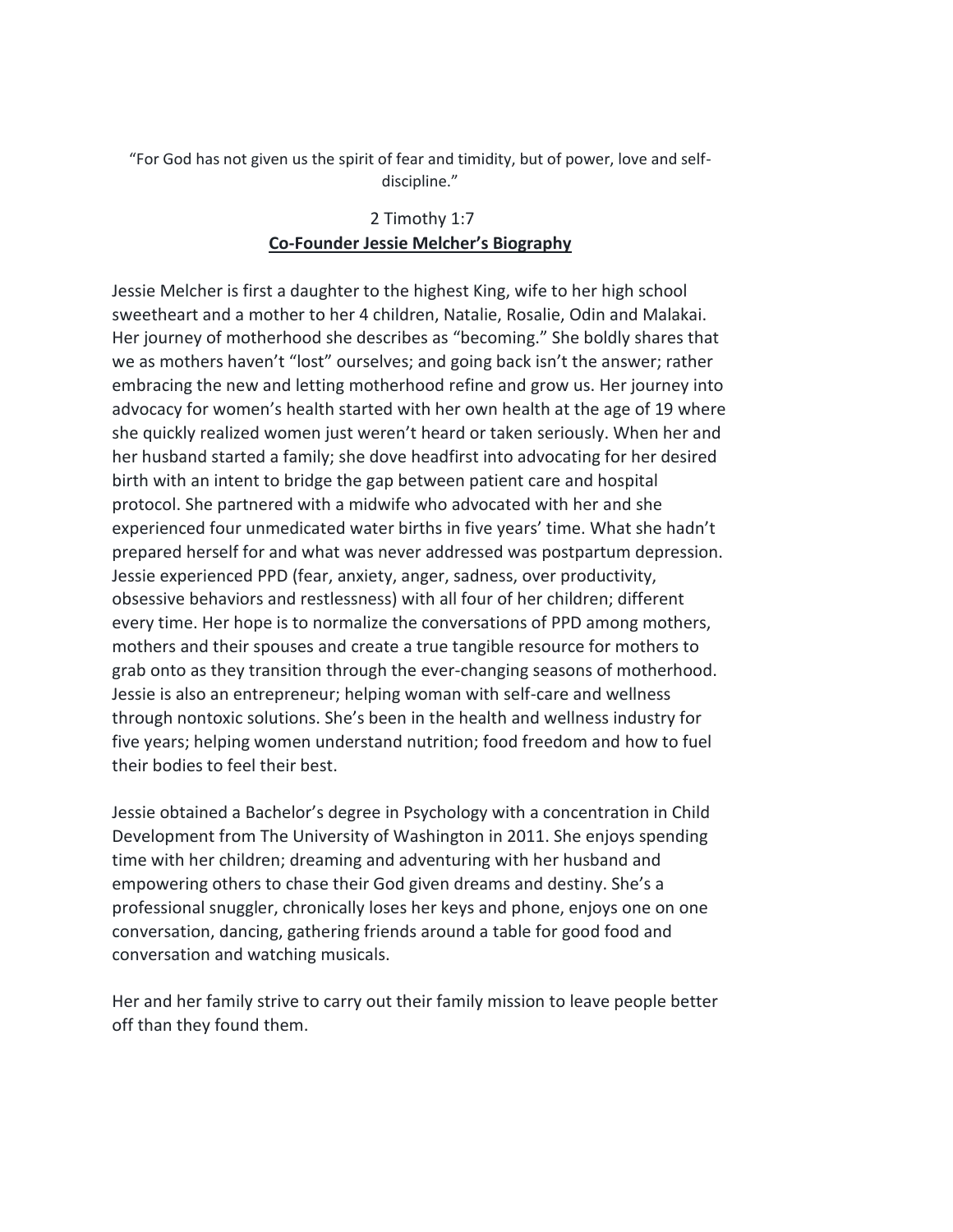Linda L. Ledesma Vice President Board of Directors

Linda is retired and finally enjoying life as a fulltime wife (43 years), mother, grandmother, & friend to many. She has been recently widowed in 2021, has lost her beloved soulmate and husband.

Employment:

Retired from City of Carlsbad, California, after serving for27 years as Coordinator of the Carlsbad Police Department's Juvenile Justice Program for at-risk youth. Counselor for Carlsbad Police Dept. GUIDE Program (Greater Understanding through Intervention, Diversion & Education) Youth Counselor @ Centro Youth Service in Oceanside, CA. Counselor for the North County Chicano Federation Program Director for Carlsbad Boys Club Teacher's Aide for Carlsbad Unified School District/ Head Start Program

Advisory Boards:

Carlsbad High School Per Advocates Program ( with Joyce Kistler) Tri- City Hospital Community Advisory Board New Village Arts Theater

Mana/Hermanitas North County

Carlsbad YES (Youth Enrichment Services)

## Awards:

Kiki Camarena Law Enforcement Award /Red Ribbon Week Carlsbad Police Department Civilian of the Year

## Interest:

I have personally experienced heart-breaking loss in my lifetime; thus I have developed a strong, faith-based passion for all things related to young women who are faced with making difficult decision regarding life changing circumstances. I am extremely supportive of the Postpartum Mamas Program due in large to the fact that Olivia Sheridan is the Founder/Director. I first met Olivia as a young teen, when she interviewed to serve as a member of the Peer Advocates Program for Joyce Kistler at Carlsbad High School. I was delighted to have her serve as a teen member of my Juvenile Justice Panel at Carlsbad Police Department. She always displayed keen insight & maturity when dealing with sensitive issues. Over the years I have seen her blossom into an amazing young woman, full of genuine concern for others, even while experiencing her own personal hardships. I continue to be amazed at her ability & perseverance to help others, while also being a loving wife & devoted mother, as well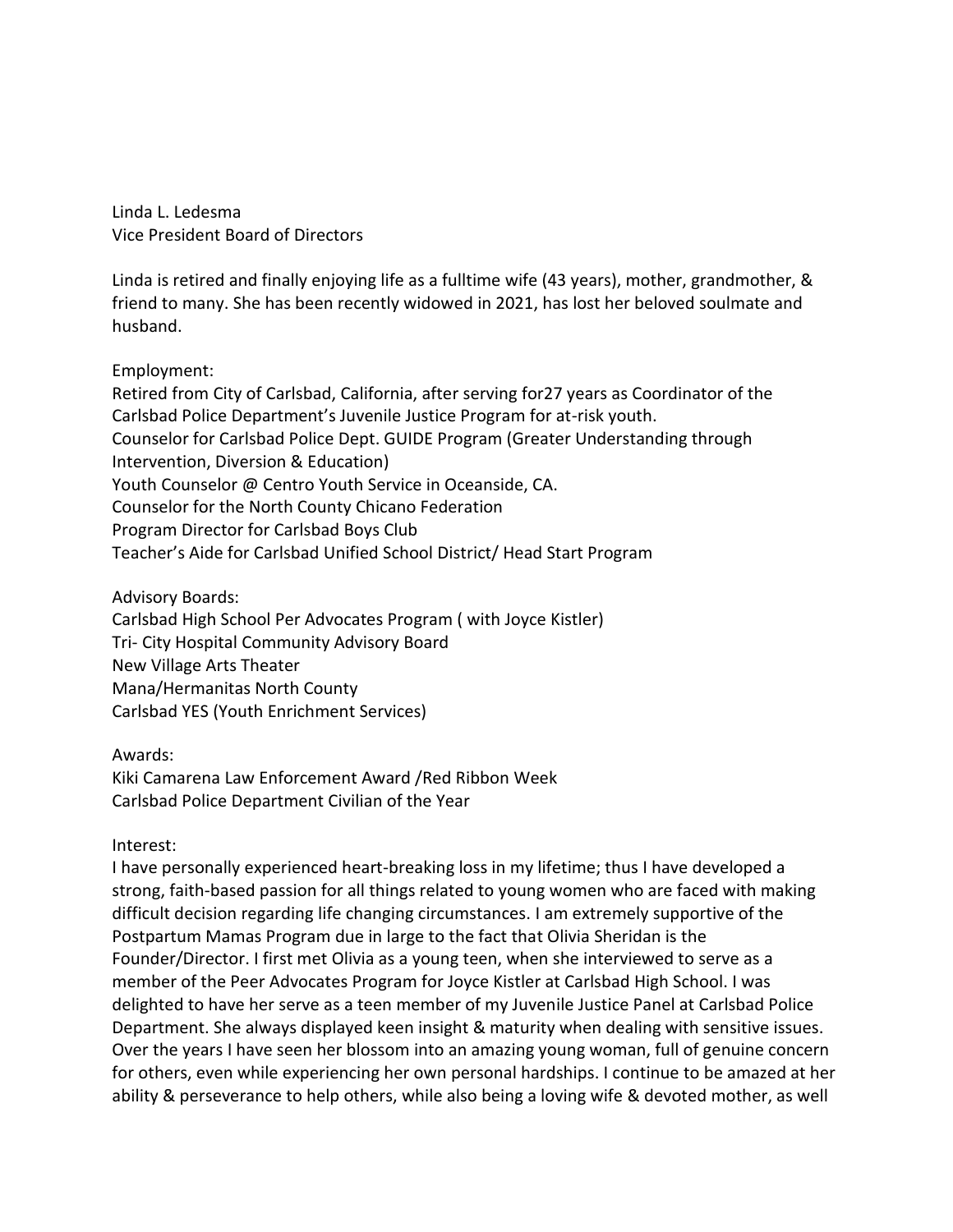as continuing to pursue her purpose with Postpartum Mamas. I truly believe that whatever she dreams will someday become a successful reality. Paige Patterson Treasurer Board of Directors Certified Life Coach

Born and raised in sunny Southern California, Paige has always had a passion for physical activity, motherhood, intimate friendships, encouragement and serving others.

Having gone through very difficult life situations, she has always found solace in her faith which centered and allowed her to thrive in sports, close and nurturing relationships that were supportive and non-judgmental along with organizations that met her where she was in whatever life stage she encountered.

Through all of those provisions, she always recognized and desired to offer her gifts and passions to come alongside anyone who needed support and provide a safe and nurturing space for them to rest and be encouraged in, no matter what they were going through.

Paige feels that Postpartum Mamas is one of the few organizations that enables women, like herself, a single, working mother of five, to help and come alongside each other in an environment that fosters safety, trust, love, and hope in one of the most vulnerable times in one's life, sacred motherhood. She finds exuberant joy to serve any and all that brave themselves to ask for friends and confidants during the most joyful and unraveling period of a woman's journey. Paige is working towards her Life Coaching Certification and has individually coached and greatly improved the mental health of many woman and mothers with a variety of personal and relationship concerns within Postpartum Mamas and beyond and we are very grateful for her coaching expertise to help others. We value your feedback so that we can continue to encourage and foster positive growth and healthy connections.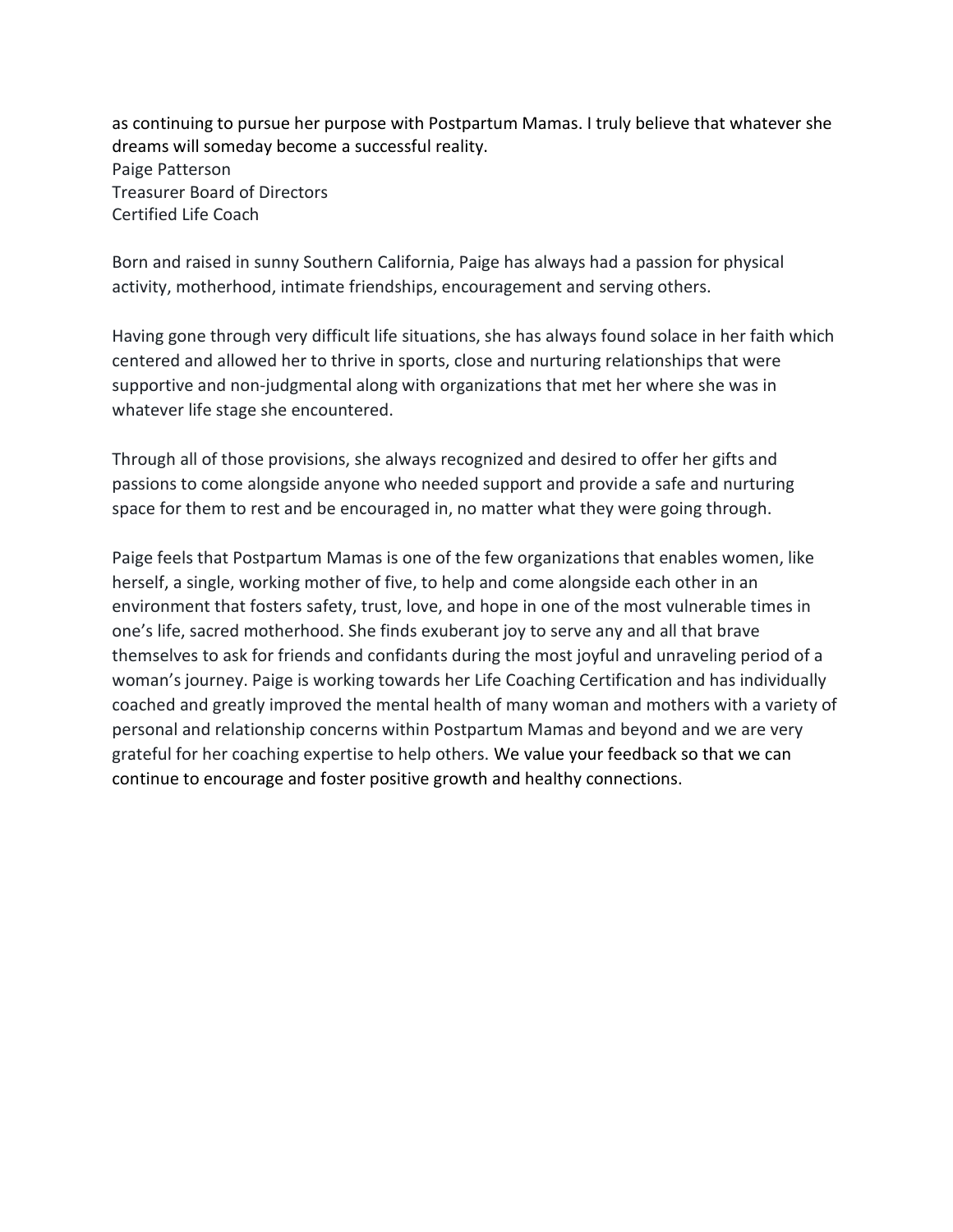Lacey Mund Director Board of Directors

Lacey Mund is a military spouse and mom of six- three bonus children and three carbon copies. Before Lacey began pursuing a career in Real Estate, she worked professionally in healthcare. She was enrolled at Olympic College, focused on becoming a Lactation RN, up until the birth of her youngest son. She decided to stay home with her children during her husband's recordbreaking deployment as it coincided with the COVID-19 shut down. As she experienced life postpartum with her infant, older children, and deployed spouse during the pandemic- it became immensely clear she needed more support. That's when she found Postpartum Mamas.

Many of Lacey's passions have evolved through motherhood, such as breastfeeding, childbirth education and mental health. She became passionate about mental health through her own journey as she deeply struggled with postpartum depression and postpartum anxiety after the birth of her second child in 2014. She attempted suicide and was later diagnosed with Bipolar II. The shame and isolation she felt during that time and years after is what has driven her to become a mental health advocate and candidly share her story. Her goal is to help put an end to the stigma that still surrounds mental illness.

Lacey said, "I'm embracing the opportunity to help empower and care for mothers. This organization is a resource we need. It's already given many mamas hope and a sense of community. Navigating the journey to wellness is not always an exponential rise, sometimes it comes in waves. We need the tools to help us cope when the seas get rough. PPM is like a life raft when we feel like we are drowning. It not only gives mothers the support we need to keep us afloat but helps us thrive."